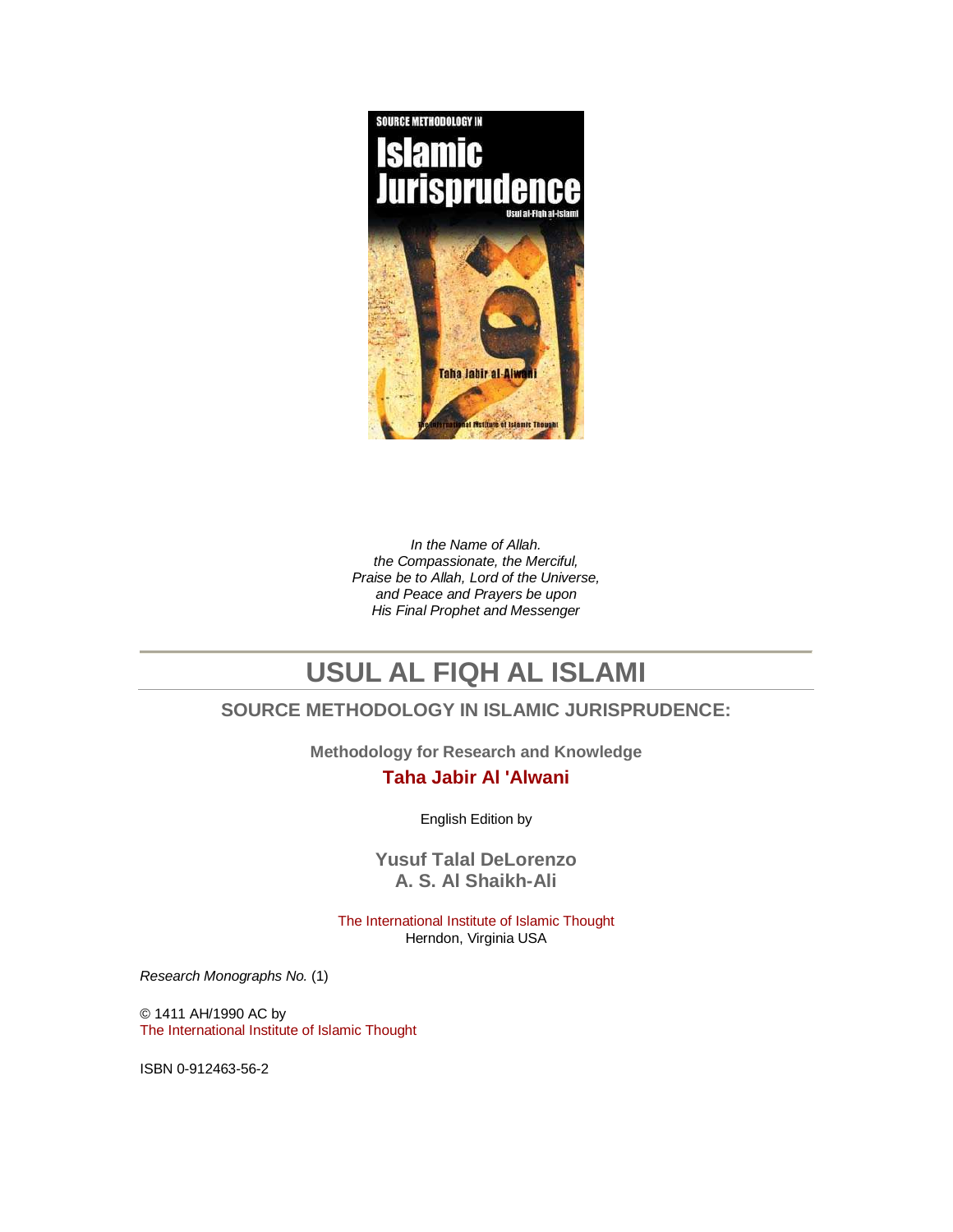# **Dedication**

We present this study to those Muslim youth who are searching for a ray of light in the deepest darkness that surrounds us, and who are seeking a solution and a way out of the crisis that currently overwhelms us; in the hope that it may be of benefit to them, in Sha'a Allah.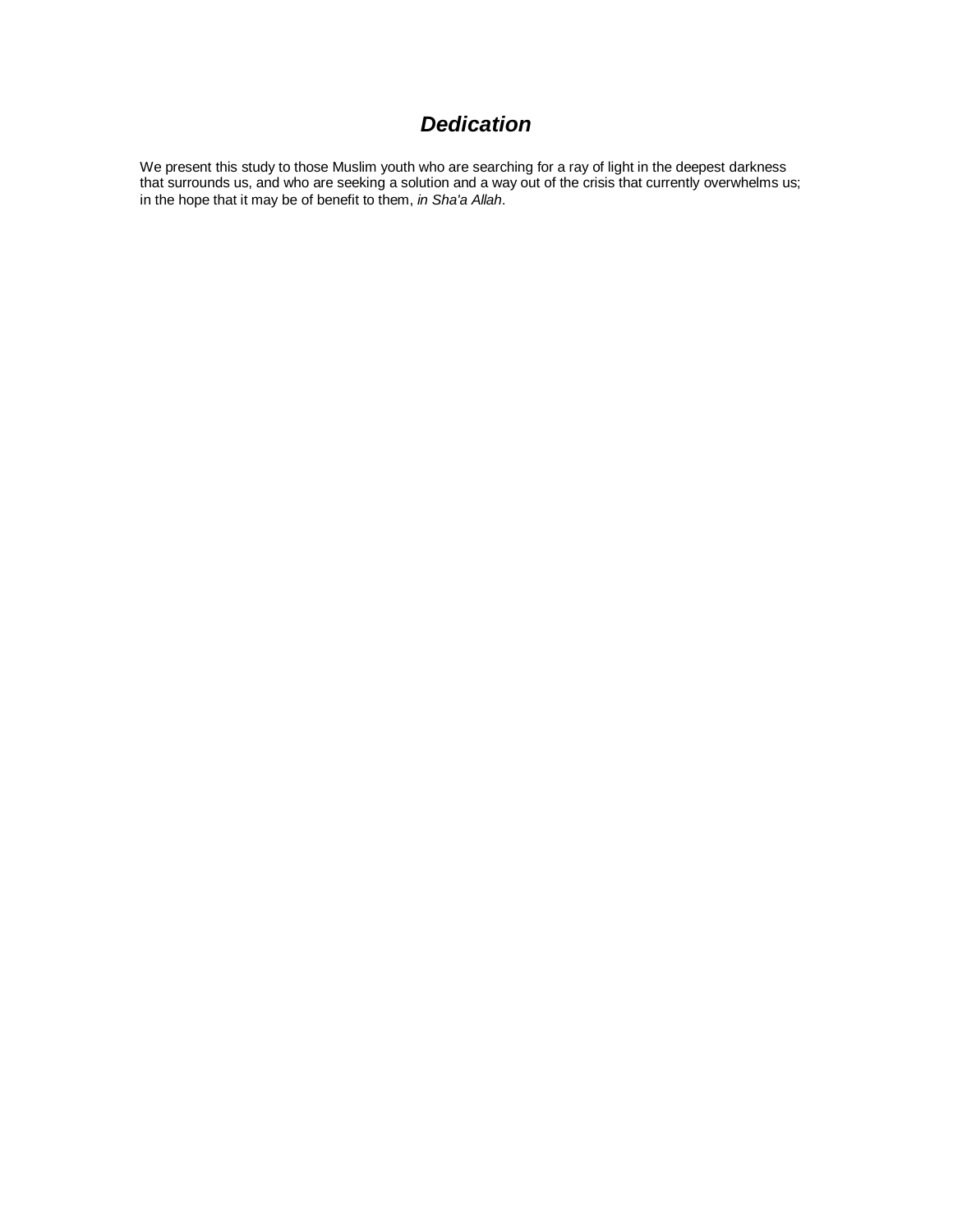# **A Word From the Editors**

Legal studies in any language pose problems to authors and readers alike. In translation, those same problems are compounded, even many times over at some places in the text, so that quite often the result is, to say the least, disappointing. Unfortunately, with regard to English translations of classical works of the Islamic intellectual heritage, this sort of disappointment has been the rule rather than the exception.

Certainly, to the student of Usul al Figh this disappointment has been all the more acute. While translations of classical works in the field are non-existent, with the shining exception of professor Khadduri's excellent rendition of al Imam al Shafi'i's Risalah, there is as yet no general and systematic study of the discipline in English. Even survey literature on the subject is scarce.

Yet, despite this near desperate situation, the International Institute of Islamic Thought has not published the present volume merely in order to fill a void in the library. Rather, it is in recognition of the dynamics of intellectual reform, and of the role of Ijtihad in that process, that the Institute is undertaking to publish a series of works by its President, Dr. Taha Jabir al 'Alwani, on the subject of al Usul and, in particular, Ijtihad.

This volume should be understood as an overview of the field, and as an introduction to the classical discipline. Subsequent volumes, however, will, In Sha'a Allah, present much that is original, and even vital. For it is the conviction of the Institute that the source methodology developed by the scholars of al Usul for dealing with and interpreting the texts of the Qur'an and Sunnah is what now needs to be placed before our Muslim social scientists so that they, with this important and versatile tool in hand, may proceed to fashion the outlines of a new relevancy for Islam.

Certainly, for our part, we can only hope that we have succeeded in making the text clear. Moreover, we have taken pains to include a full Subject Index, with the help of Cindex version 4.0 software, that should prove useful to specialist and generalist alike. Also, while the Arabic edition of this book was published with topic headings, it was not divided into chapters. In the interest of clarity, we have divided the work into chapters by converting, where necessary, topic headings into chapter headings; and by adding brief explanatory notes. May Allah give His guidance to the Ummah of Muhammad (PBUH).

A.S. Al Shaikh-Ali Yusuf Talal DeLorenzo IIIT-London Department of Research-IIIT

Jumada al Akhirah 1411 AH December 1990 AC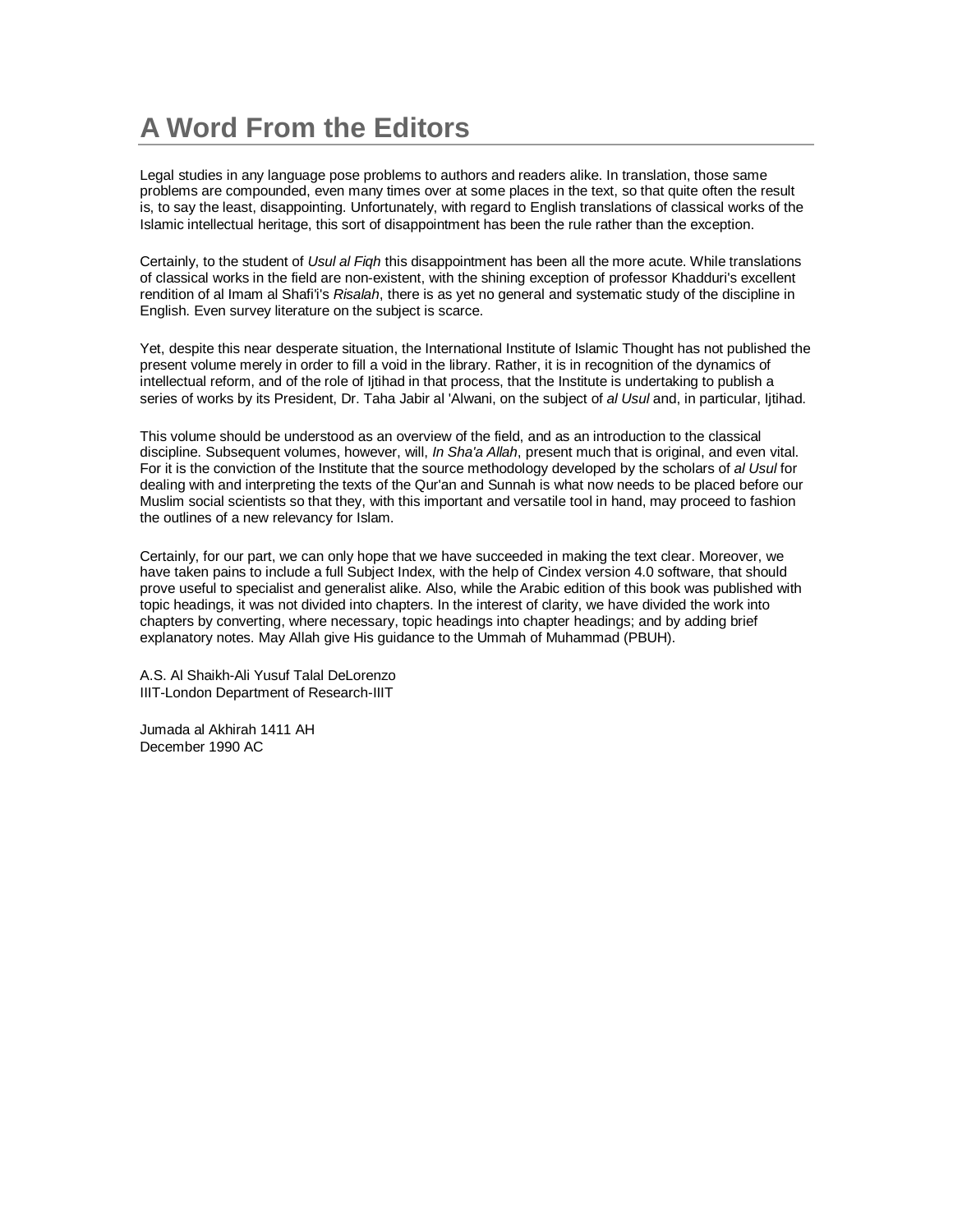# **Introduction**

The research for this work originally formed part of the studies I undertook in Islamic Jurisprudence for the doctoral program at Al Azhar University in 1392/1973. On the occasion of the Second International Conference on Islamic Thought, held in Islamabad, Pakistan in 1402/1982 on the subject of the "Islamization of Knowledge", material from this thesis was presented in a revised form.

When the League of Muslim Youth expressed their desire to hold a course on Usul al Figh "Source Methodology in Islamic Jurisprudence", the material for this study formed one of the six subjects covered in the course. Then, as many of those who attended the course expressed a wish to obtain the lectures in printed form, and as the study was already being printed as one of the papers for the Islamabad Conference on the Islamization of Knowledge, which the International Institute of Islamic Thought will soon be publishing(\*), In Sha'a Allah, we decided to take this opportunity to present this part of the Conference material to those who attended the course and to others who may wish to gain knowledge of this essential science of Shari'ah.

The science of Usul al Figh is rightly considered to be the most important method of research ever devised by Muslim Thought. Indeed, as the solid foundation upon which all the Islamic disciplines are based, Usul al Figh not only benefited Islamic civilization but contributed to the intellectual enrichment of world civilization as a whole. It will not be out of place to note here that the methods of analogical developed within the framework of Islamic jurisprudence constituted the methodological starting-point for the establishment and construction of empiricism, which in turn is considered to be the basis of contemporary civilization.

We present this brief work to all who are interested in gaining some knowledge of this science; and we ask Allah Ta'ala to help us benefit from what we learn, and to learn that which will benefit us, and to protect us from knowledge that is not beneficial, and from deeds that are not acceptable to Him. Wa Akhiru Da'wana an al Hamdu Lillah Rabb al 'Alamin! (All praise and thanksgiving belong to Allah, the Lord and Sustainer of all the worlds!)

Dr. Taha Jabir al Alwani, President, International Institute of Islamic Thought

Herndon, Virginia Dhu al Hijjah 1408 AH July 1988

**(\*) The edited proceedings of the Islamabad Conference were published by the Institute as volume number 5 in the Islamization of Knowledge Series, and is entitled ISLAM: Source and Purpose of Knowledge.**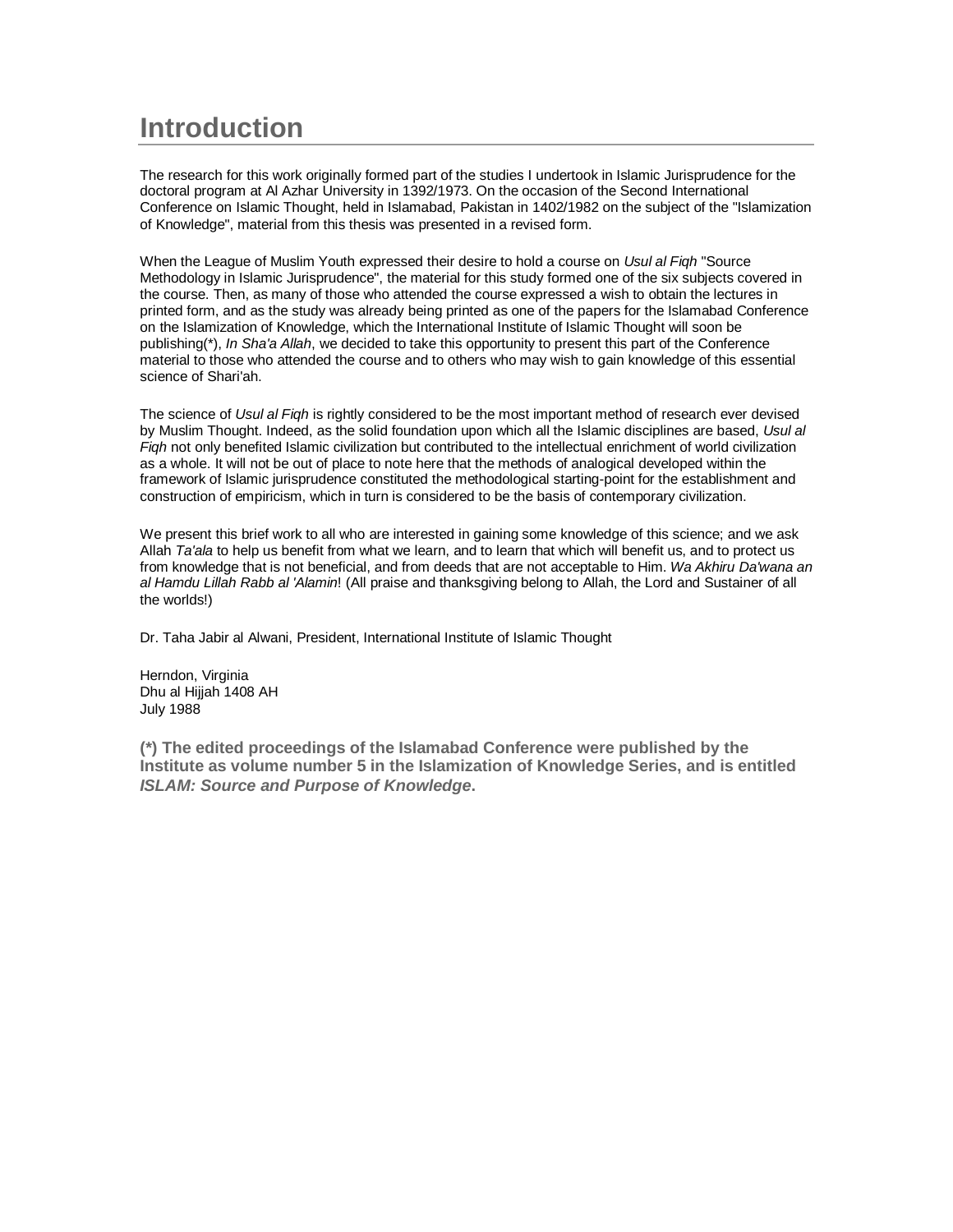# **CHAPTER ONE**

# **USUL AL FIQH: METHODOLOGY FOR RESEARCH AND KNOWLEDGE IN ISLAMIC JURISPRUDENCE**

#### **Definition:**

The science of Source Methodology in Islamic Jurisprudence Usul al Fiqh has been defined as the aggregate, considered per se, of legal proofs and evidence that, when studied properly, will lead either to certain knowledge of a Shari'ah ruling or to at least a reasonable assumption concerning the same; the manner by which such proofs are adduced, and the status of the adducer.1

#### **Subject Matter:**

As its subject matter, this science deals with the proofs in the Shari'ah source-texts, viewing them from the perspective of how, by means of Ijtihad, legal judgements are derived from their particulars; though after, in cases where texts may appear mutually contradictory, preference has been established.2

#### **Benefit:**

The science of Usul al Figh engenders the ability to have knowledge of Shari'ah rulings through study, on the part of those qualified to perform Ijtihad and who meet all its requirements, of the legal proofs revealed in the sources by the Lawgiver.

The benefit to be had from this science to those not qualified to perform Ijtihad is that, through their study of the classical schools of legal thought madhahib of the mujtahidun (those who practise litihad) and the reasoning behind their rulings, the student of Source Methodology in Islamic Jurisprudence is enabled to understand the various schools of thought, to analyze them, to choose from among their interpretations and assign preference, and to adduce legal arguments on the basis of the principles formulated by the classical mujtahidun.

# **THE SCIENCES FROM WHICH USUL AL FIQH DERIVED ITS ACADEMIC BASIS**

The science of Usul al Figh is in fact an independent and autonomous field. It is, however, based on certain fundamental predications *mugaddamat*, knowledge of which the Islamic legal scholar cannot do without. These predications have been derived from several other disciplines:

a. Some are derived from the science of Aristotelian logic which the philosopher-theologian writers *mutakallimun* had become accustomed to discussing in the introductions to their works. These academic discussions dealt, for example, with the ways in which words convey meanings, the division of subjects into present and predicable, the need for, and varieties of, discourse depending on conceptual principles taken from interpretations and definitions, the validity of conclusions based on inductive reasoning, and discussions about evidence and how it may be used to prove the claims of the one who is adducing it, or to refute contradictions, and so on.

b. Some are derived from Ilm al Kalam Scholastic Theology, and include discussions of such questions as the nature of the Sovereign Hakim, in the sense of whether it is the Shari'ah itself or reason which decides what is right and what is wrong; or such as whether one can have knowledge of right and wrong before revelation; or such as whether rendering thanks to the Bounteous Creator is a duty derived from the Shari'ah or from human reasoning.

c. Some are general linguistic rules which the scholars of al Usul developed through linguistic research and presented in a crystallized form, such as research dealing with languages and their origins, the classification of words into metaphorical and literal, discussions of etymology, synonymity, emphasis, generalization, specification, the meanings of grammatical particles and so on.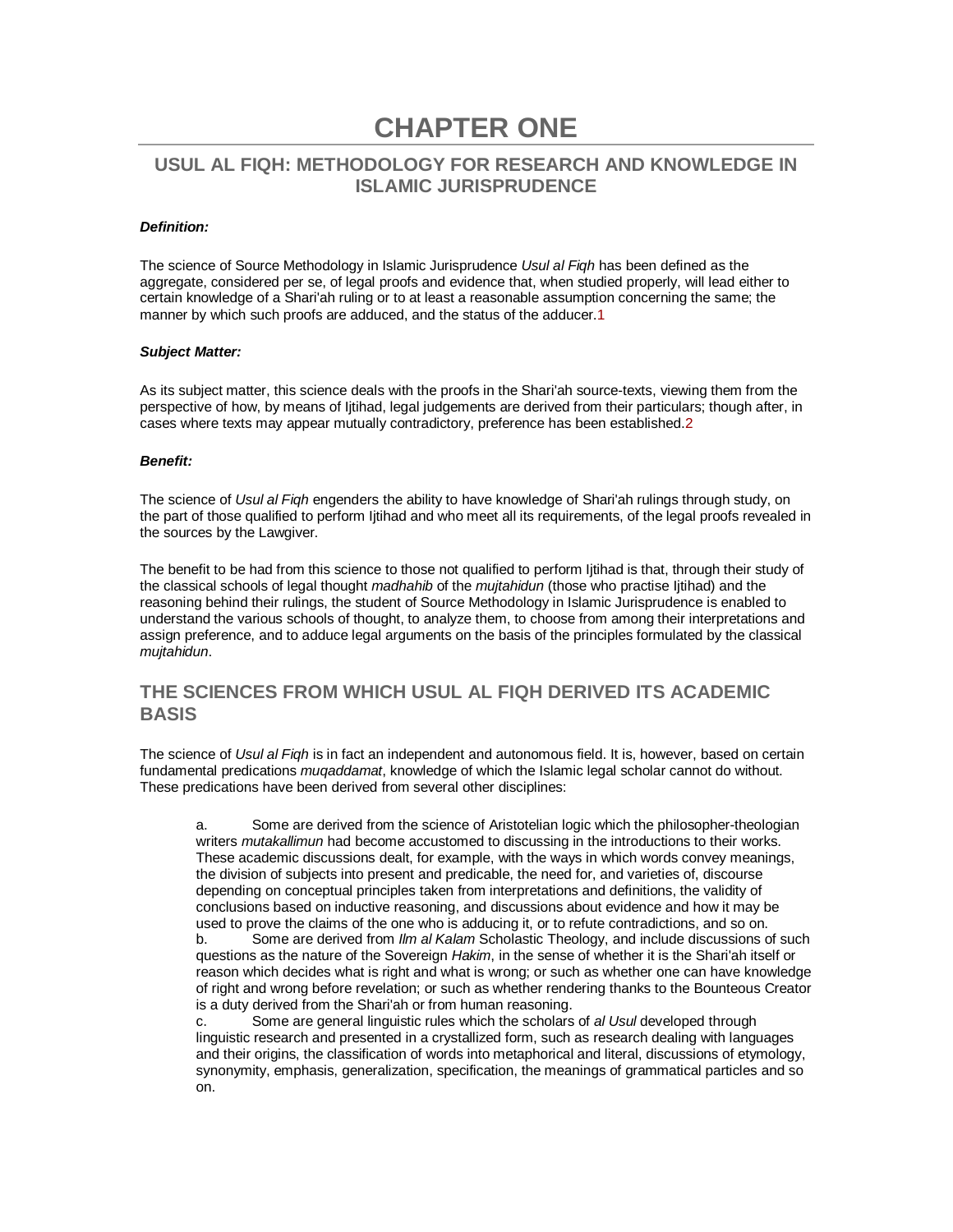d. Some are derived from the classical sciences of the Qur'an and the Sunnah, such as discussions concerning the transmission of Hadith by a single narrator Ahad, or by an impeccable plurality of narrators Tawatur, the non-standard recitations of the Qur'an and the rules about them, the criteria for the acceptance Ta'dil or rejection Jarh of narrators of Hadith, abrogation of legislation al Nasikh wa al Mansukh3, the condition of the text of a Hadith and its chain of narrators, and so on.

e. Finally, the examples cited by the scholars of al Usul in illustration of their arguments are derived from the specifics of Fiqh, and from the detailed evidence for the same as taken from the Qur'an and the Sunnah.

The issues with which the scholars of al Usul are primarily concerned include the following:

- Logic and its predications
- Linguistics
- Commands and Prohibitions
- Comprehensive al 'Amm and Particular terms al Khass
- Inconclusive al Mujmall and Determined concepts al Mubayyan
- Abrogation al Naskh
- Deeds (in particular, those of the Prophet, upon whom be
- peace, and their significance)
- Consensus al lima'
- Narrations relating to the Sunnan
- Analogical reasoning al Qiyas
- Indicating preference in cases of apparent contradiction
- Exercising legal acumen and scholarship Ijtihad
- Following a specific school of legal thought Taglid
- Disputed Sources (those other than the four "agreed" sources)

# **ORIGINS AND DEVELOPMENT OF USUL AL FIQH**

It is difficult to attempt a study of Usul al Figh and its development without considering the history of Figh, the practical precepts of Shari'ah that have been gleaned from detailed source-evidence.

The lexical meaning of Usul is foundation, or basis Ast, plural Usul or that upon which something else is built. In the legal system of Islam, Figh is built upon and stems from the bases Usul which constitute its source-evidence. Hence, in order to understand the origins of Usul al Figh, we need to have a general idea of the history of Islamic legislation Tashri'.

Establishing Shari'ah legislation, prescribing law, laying down rules and regulations, and defining systems is a function which is specific to Allah alone. Anyone who presumes to ascribe these functions to any other than Allah commits the sin of al Shirk, as, in doing so, he has effectively contradicted the belief in the Oneness of Allah Tawhid.

Allah has provided articulate proofs and clear source-evidence in order that the believers should have no trouble in finding their way to the particulars of His legislation, or Ahkam. with reference to some of this source-evidence, the Islamic Ummah has agreed on its validity and its relevance to the Ahkam, and has accepted it as such. However there are differences with regard to other source-evidence.

The source-evidence upon which the whole Ummah fully agrees, and on the validity of which there is general consensus, comprises the two sources that formed the basis of legislation at the time of the Prophet (PBUH). These two sources of legislation are:

**1. The Qur'an**: This may be defined as the words revealed to the Prophet (PBUH) the recitation of which itself constitutes an act of worship, the shortest Surah of which is a challenge to mankind to produce anything the like thereof, every letter of which has been transmitted to us via an indisputably authentic chain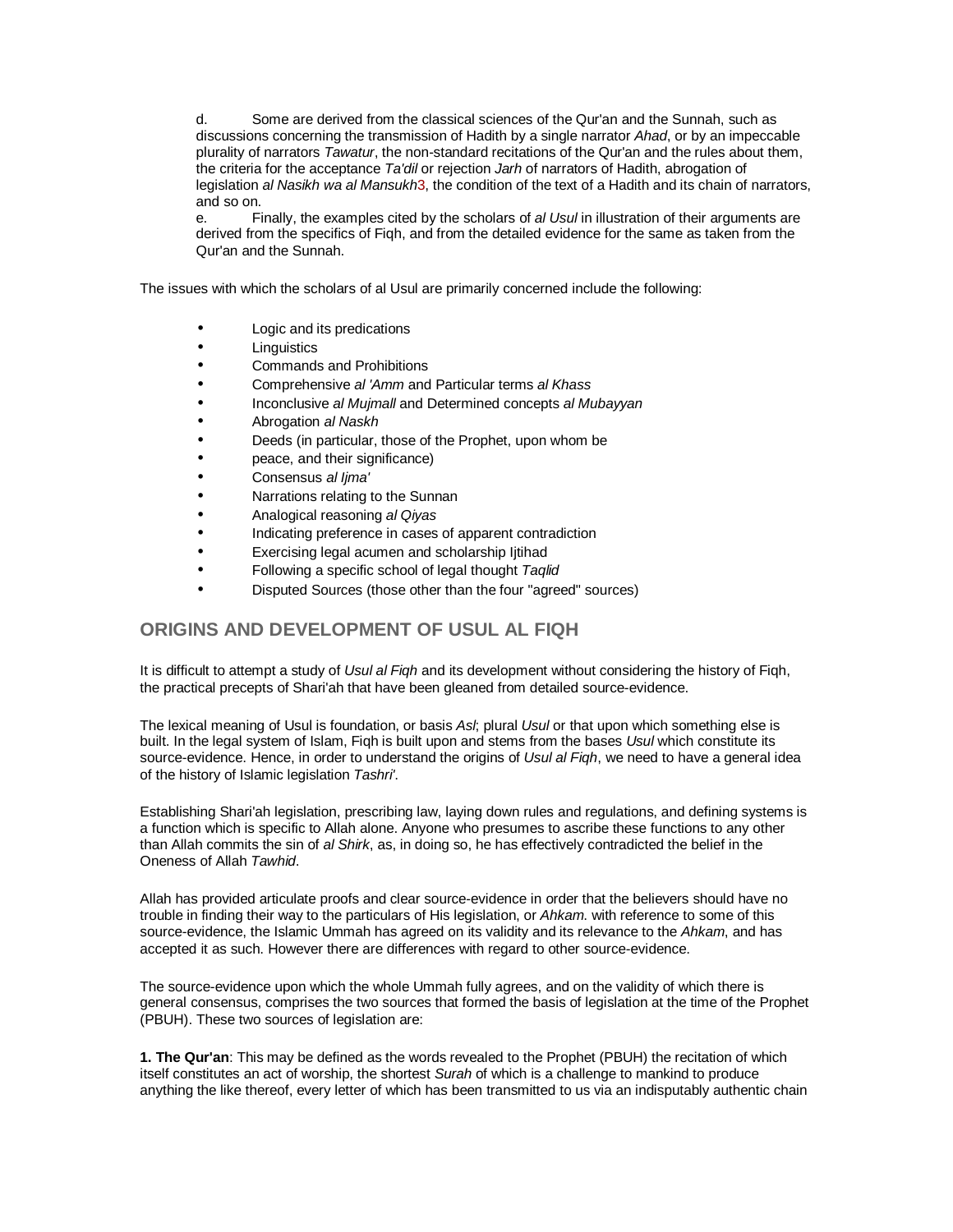of authority Tawatur; which is written between the two covers of the Holy Book Mushaf beginning with Surat al Fatihah "The Opening Chapter" and ending with the Surat al Nas.

**2. The Sunnah**: This includes everything, other than the Qur'an, which has been transmitted from the Prophet(PBUH); what he said, did, and agreed to.

Thus, every utterance of the Prophet (PBUH), apart from the Qur'an, and his every deed, from the beginning of his mission to the last moment of his life, constitute his Sunnah, in the general sense of the word, whether these establish a ruling which is generally applicable to all members of the Ummah, or a ruling which applies only to the Prophet himself or to some of his Sahabah.

Regardless of whether what the Prophet (PBUH) did was instinctive or otherwise, his every word, deed and approval may be taken as the basis for evidence in a legal ruling. This is so regardless of whether his utterances or actions related to matters of faith or practice, or whether they were concerned with commanding or recommending, prohibiting, disapproving, or allowing; and regardless of whether his word or action was based on a ruling previously revealed in the Qur'an, or whether it served independently to establish legislation.

During the lifetime of the Prophet (PBUH), all the legal rulings Ahkam of the Shari'ah, inclusive of all of its classifications, such as principal and derived rulings, teachings on the fundaments of the faith, and regulations regarding personal practice and legalities, were derived from these two sources, the Qur'an and the Sunnah.

**3. Ijtihad** was practiced by the Prophet (PBUH) and by those of his companions with legal proclivities Ahl al Nazar. The Prophet's Ijtihad was sometimes confirmed by the Qur'an and sometimes not; in which case it was explained that the better solution was other than that which he had adopted.

The Ijtihad made by the Companions was always in response to situations which actually occurred to them. Later, when they met the Prophet (PBUH), they would explain what happened and tell him what they had decided. Sometimes he (PBUH) approved of their Ijtihad, and such decisions of theirs (having gained the approval of the Prophet) became a part of the Sunnah. If he (PBUH) disapproved of their Ijtihad, his explanation of the correct procedure would become the Sunnah.

Thus, we can say that at that stage legislation depended on the two forms of Divine revelation Wahy:

- 1. Recited revelation Wahy Matlu; or the Qur'an with its absolute inimitability l'jaz
- 2. Non-recited revelation Wahy Ghayr Matlu; or the Sunnah of the Prophet (PBUH)

Indeed, the Ijtihad made by the Prophet (PBUH) set a precedent for his Sahabah and later Muslims, that clearly proved the legitimacy of Ijtihad, so that when they could not find an express legal ruling in the Qur'an or Sunnah, they were to make use of Ijtihad in order to arrive at a judgement on their own.

Moreover; probably to reinforce and establish this concept, the Prophet (PBUH) used to order certain of his Companions to make Ijtihad concerning certain matters in his presence. Then he would tell them who was correct and who was mistaken.

# **METHODS FOR DERIVING RULINGS FROM THE SOURCES**

### **As to the Qur'an..**

The Qur'an was learned and understood by the Sahabah without their ever having recourse to formal rules of grammar. Likewise, endowed as they were with clear vision, sharp wits and common sense, they readily understood the aims of the Lawgiver and the wisdom behind His legislation.

Indeed, the Sahabah rarely used to question the Prophet (PBUH) about any matter unless he himself mentioned it first.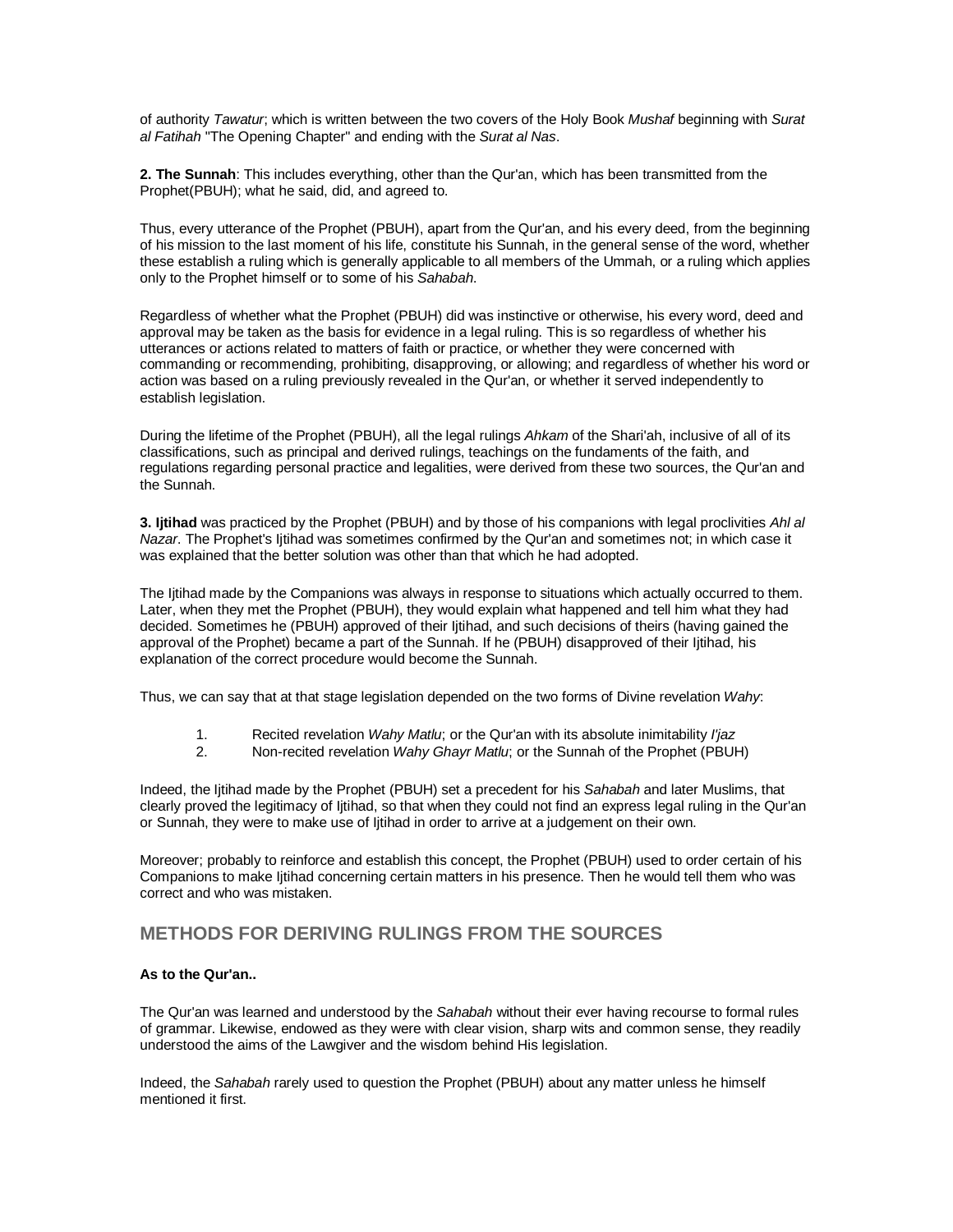It is reported that Ibn Abbas said: "I have never seen any people better than the Sahabah of the Prophet, may Allah bless him and grant him peace. Throughout his mission, until he passed away, they only asked him about thirteen matters, all of which are mentioned in the Qur'an. For example, [the meaning of]: 'They ask you about fighting in the sacred month...' (2:212); and 'They ask you about the menstruating woman...' (2:222)" Ibn Abbas said, "They only asked him about matters which were of actual concern to them."4

Ibn 'Umar said in this respect: "Don't ask about something that hasn't happened, for I heard my father, 'Umar ibn al Khattab, curse one who asked about something which had not occurred."5

Qasim said (to the third generation of Muslims): "You ask about things we never asked about, and quarrel about things we never quarrelled about. You even ask about things which I'm not familiar with; but if we did know, it would not be permitted for us to remain silent concerning them."6

Ibn Ishaq said: "I met more of the Prophet's Sahabah than anyone else did; and I have never seen a people who lived more simply, or who were less demanding on themselves."7

'Ubadah ibn Nusay al Kindi said: "I have known a people whose austerity was not as rigid as yours, and whose questions were quite other than the ones you ask."8

Abu 'Ubaydah said in his book Majaz al Qur'an: "It has never been reported that any of the Sahabah went to the Prophet (PBUH) for knowledge of anything which could be found in the Qur'an."9

#### **As to the Sunnah...**

The parts of the Sunnah which consist of the Prophet's words were in the Companions' own language, so they knew its meaning and understood its phrases and context.

As far as the Prophet's deeds were concerned, they used to witness them, then tell others exactly what they had seen. For example, hundreds of people saw the Prophet (PBUH) making ablutions *Wudu'* and then adopted his practice without asking him about details; like which of the various actions in Wudu' were obligatory and which were recommended, which were merely allowed and which were not. Likewise, they witnessed him (PBUH) performing Hajj and Salah, and the other acts of worship.

People were heard asking the Prophet (PBUH) to give Fatawa concerning various matters, and he did so. Cases were referred to him, and he would pronounce his judgement. Problems would arise amongst the Sahabah, and he would give a definite answer; whether the problems concerned mutual relations, personal conduct, or various political matters. They witnessed all these situations and they understood the context in which they took place, so that the wisdom and purposes of the Prophets judgements were not hidden from them.

People also saw how the Prophet (PBUH) used to notice the conduct of his Sahabah and others. Thus, if he (PBUH) praised anybody, they knew that the person's act had been a good one; and if he (PBUH) criticized anybody, they knew that there had been something wrong with what the person had done.

Moreover, all the reports concerning the Prophet's Fatawa, rulings, decisions and approval or disapproval of various matters indicate that they took place in the presence of many people. So, just as the colleagues of a doctor know, due to their long association and experience10, the reasons for his prescribing certain medicines, so also the Sahabah of the Prophet (PBUH) knew exactly the reasoning behind his decisions.

#### **As to Ijtihad...**

The indications that Ijtihad is valid and relevant in the contemporary context are many. For example, Mu'adh ibn Jabal states that when the Prophet (PBUH) sent him to Yemen, he asked:

"what will you do if a matter is referred to you for judgement?" Mu'adh said: "I will judge according to the Book of Allah." The Prophet asked: "what if you find no solution in the Book of Allah?" Mu'adh said: "Then I will judge by the Sunnah of the Prophet." The Prophet asked: "And what if you do not find it in the Sunnah of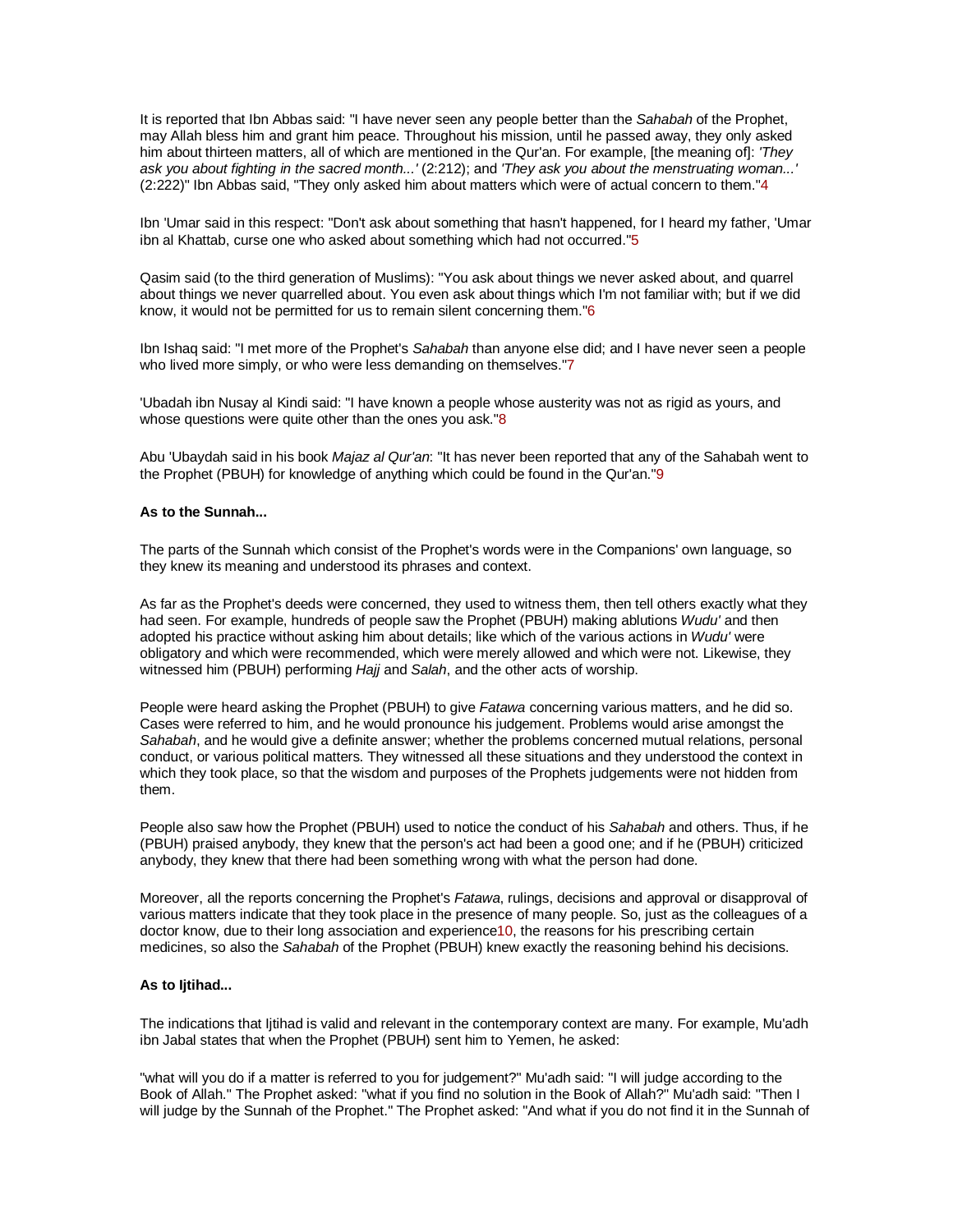the Prophet?" Mu'adh said: "Then I will make Ijtihad to formulate my own judgement." The Prophet patted Mu'adh's chest and said "Praise be to Allah who has guided the messenger of His Prophet to that which pleases Him and His Prophet."11

This Ijtihad and forming of one's own judgement, as mentioned by Mu'adh, is further explained in the advice 'Umar gave to Abu Musa when he appointed him a judge: "Judgement is to be passed on the basis of express Qur'anic imperatives or established Sunnah practices.." Then he added:

"Make sure that you understand clearly every case, that is brought to you for which there is no applicable text of the Qur'an or the Sunnah. Yours, then, is a role of comparison and analogy, so as to distinguish similarities -in order to reach a judgement that seems nearest to justice and best in the sight of Allah."12

Consequently, al Imam al Shafi'i explained "opinion" as meaning Ijtihad, and Ijtihad as meaning al Qiyas. He said: "They are two names for the same thing."13

Abu Bakr al Siddiq, Khalifat Rasul Allah, said: "As far as the Prophet is concerned, his opinion was always correct because Allah always guided him. In our case, however, we opine and we conjecture."14

Thus, we may state that the concept of Ijtihid or "opinion", at that stage, went no further than one of the following:

a. Applying one or another of the possible meanings in cases where a sentence may lend itself to two or more interpretations, e.g. when the Prophet (PBUH) ordered the Muslims to pray among Banu Qurayzah.15

b. Comparative Qiyas; which deals with a matter by comparing it with another, similar matter which is dealt with in the Qur'an or Sunnah. For example, the Qiyas of 'Ammar who compared the case of Tayammum when in a state of Janabah to Ghusl, and therefore rubbed his whole body with dust.16

c. Ijtihad by taking into account something which is potentially beneficial; or prohibiting something which could lead to wrongdoing; or deriving a particular ruling from general statements; or adopting a specific interpretation; and so on.

The extent of the Prophet's concern with encouraging the Sahabah to make Ijtihad and training them in its use can be seen in his saying "When a judge makes Ijtihad and reaches a correct conclusion, he receives a double reward; and if his conclusion is incorrect, he still receives a reward."17

The Ijtihad of many of the Sahabah was so accurate that in many cases the revelations of the Qur'an confirmed it, and the Prophet (PBUH) supported it. Obviously, their close association with the Prophet (PBUH) had afforded them a keen sense of the aims of the All-wise Lawgiver, of the basic purposes behind the Qur'anic legislation, and of the meanings of the texts; opportunities which those who came after them did not directly enjoy.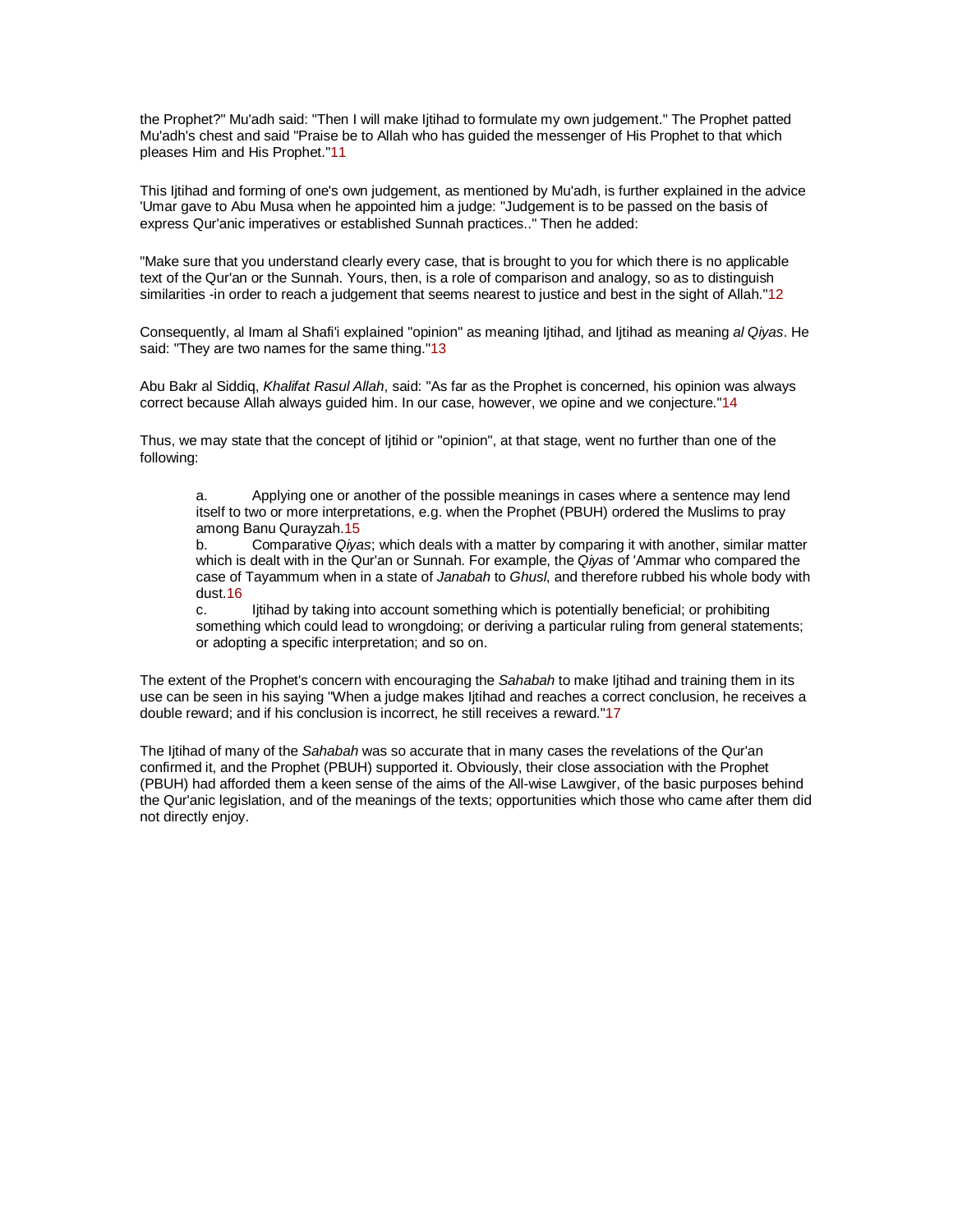# **CHAPTER TWO**

# **THE SAHABAH WHO GAVE FATAWA DURING THE PROPHET'S LIFETIME**

The Sahabah who gave Fatawa in the Prophet's lifetime were: Abu Bakr, 'Uthmtan, 'Ali, 'Abd al Rahman ibn 'Awf, Abd Allah ibn Mas'ud, Ubay ibn Kab, Mu'adh ibn Jabal, Ammar ibn Yasir, Hudhayfah ibn al Yaman, Zayd ibn Thabit, Abu al Darda, Abu Musa al Ash'ari and Salman al Farisi, may Allah be pleased with them.

Some Sahabah gave more Fatawa than others. Those who gave the most Fatawa were: 'Aishah Umm al Mu'minin, 'Umar ibn al Khattab and his son Abd Allah, 'Ali ibn Abu Talib, Abd Allah ibn Abbas and Zayd ibn Thabit. The Fatawa given by any one of these six would fill a great volume. For example, Abu Bakr Muhammad ibn Musa ibn Ya'qub ibn al Khalifah Ma'mun collected the Fatawa of Ibn Abbas in twenty volumes.

Those from whom a lesser number of Fatawa were narrated are: Umm Salmah Umm al Mu'minin, Anas ibn Malik, Abu Sa'id al Khudri, Abu Hurayrah, 'Uthman ibn 'Affan, Abd Allah ibn Amr ibn al 'As, 'Abd Allah ibn Zubayr, Abu Musa al Ash'ari, Sa'd ibn Abu Waqqas, Salman al Farisi, Jabir ibn Abd Allah, Mu'adh ibn Jabal and Abu Bakr al Siddiq. The Fatawa of each of these thirteen would fill only a small part of a book.

To this list can be added Talhah, al Zubayr, 'Abd al Rahman ibn Awf, 'Imra-n ibn Husayn, Abu Bakrah, 'Ubadah ibn al Samit and Mu'awiyah ibn Abu Sufyan. The rest gave only a few Fatawa, and only one or two, in some instances more, have been transmitted from any of them. Their Fatawa could be collected into a small volume, but only after much research and sifting through texts18.

In preparing their Fatawa the Sahabah used to compare the particulars of events that had happened to them with similar matters for which judgments had been given in the texts of the Qur'an and the Sunnah. In thus referring the matter to the sources, they employed the method of looking for the meaning and legal significance through examination of the text's literal wording, its implications, and any other relevant details.

Having arrived at a decision, they would then explain to others how they had adduced the arguments that led them to their judgments, whether these had been derived from the letter of the text or from its spirit, and the people would follow them. Indeed, these early Muslim jurists never stopped researching a question until they reached a decision they felt certain of, and until they were completely satisfied that they had done their best and could do no more.

# **THE ERA OF THE GREAT SAHABAH**

After the time of the Noble Prophet (PBUH) came the era of the Great Sahabah and the Rightly Guided Caliphs Khulafa' Rashidun . This period lasted from 11 to 40 AH. The Reciters Qurra' was the term used at the time to denote those Sahabah who had a good understanding of Figh and gave Fatawa.

# **THE TIME OF ABU BAKR AL SIDDIQ**

Maymun ibn Mahran summed up Abu Bakr's method of arriving at legal judgments as follows:

Whenever a dispute was referred to him, Abu Bakr used to look in the Qur'an; if he found something according to which he could pass a judgment, he did so. If he could not find a solution in the Qur'an, but remembered some relevant aspect of the Prophet's Sunnah, he would judge according to that. If he could find nothing in the Sunnah, he would go and say to the Muslims: 'Such and such a dispute has been referred to me. Do any of you know anything in the Prophet's Sunnah according to which judgment may be passed?'. If someone was able to answer his question and provide relevant information, Abu Bakr would say: 'Praise be to Allah Who has enabled some of us to remember what they have learnt from our Prophet.' If he could not find any solution in the Sunnah, then he would gather the leaders and elite of the people and consult with them. If they agreed on a matter then he passed judgment on that basis.19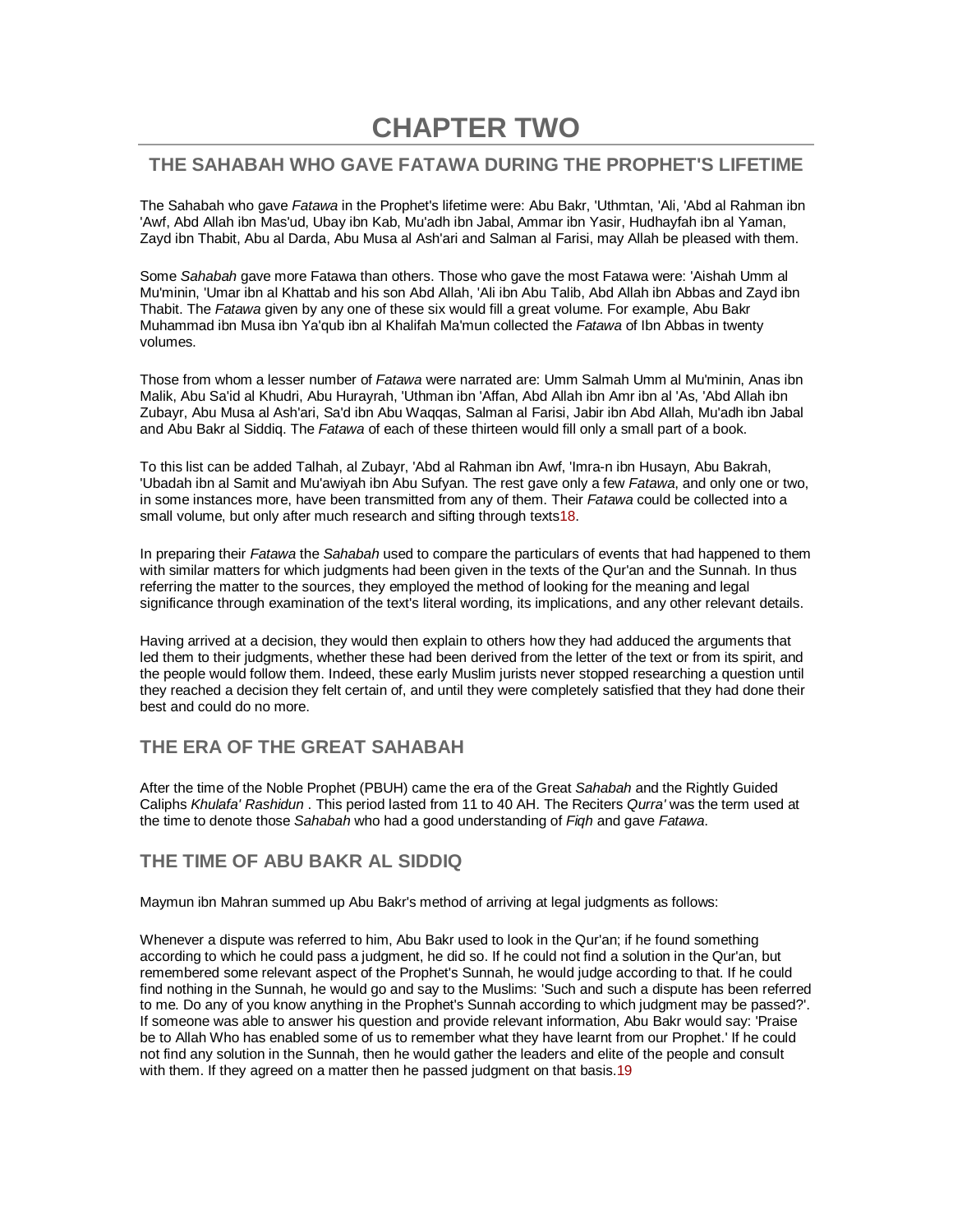If all the methods mentioned above failed to produce any result, then he would make Ijtihad and form his own opinion, either by interpreting a text in such a way as its legal implications became apparent, or by exercising his own legal acumen.

An example of litihad of the first kind was when he was asked about the Kalalah. In response, Abu Bakr said: "My opinion, if it is correct, then it is from Allah, and if it is wrong, then it is from myself and from the Shaytan. The Kalalah is one who has neither ascendants nor descendants."20

Another example of the same was the instance when 'Umar mentioned to him the following Hadith of the Prophet (PBUH): "I have been commanded to wage war against people until they say that there is no god but Allah..."21, and Abu Bakr said, "Zakah is a part of it."22

When Abu Bakr wanted to wage war against those who were withholding Zakah, 'Umar cited this Hadith to show that fighting them was not permitted, because the Prophet had said: "...until they say that there is no god but Allah. Then, if they say this, their blood and their wealth will be spared by me, except where due by right (ie. unless they do acts that are punishable in accordance with the Shari'ah of Islam).

According to 'Umar, these acts were: adultery, murder, and apostasy; since withholding Zakah was not expressly mentioned by the Prophet (PBUH). But Abu Bakr said to him: "Zakah is a part of it. By Allah, I would fight anyone who performed Salah but did not pay Zakah! If anyone were to withhold from me even the smallest amount they used to pay to the Prophet, I would go to war with them over it."

An example of the second type of Ijtihad was when he decided that the mother's mother may inherit, but the father's mother may not.

Some of the Ansar said to him: "You allow a woman to inherit from the deceased, while he would not inherit from her if she were the deceased. And you have left with nothing the woman from whom he would inherit were the situation reversed." Abu Bakr then decided that both maternal and paternal grandmothers would share one-sixth of the inheritance.

Another example is his judgment that everyone should receive an equal share from the public treasury. 'Umar asked him: "How can you consider one who entered Islam with misgivings to be equal to one who left his home and wealth behind, and migrated to be with the Prophet?" Abu Bakr, however, insisted that: "They all entered Islam for the sake of Allah, and their reward is with Him; this world is nothing." when, however, 'Umar became the Khalifah, he differentiated between people and paid the "stipend" according to how early each person had entered Islam, whether they had migrated, and how much they had suffered for the sake of Islam.

Another example of Abu Bakr's exercise of litihad was when he compared the appointment by the Khalifah of his own successor, to the appointment by means of Bay'ah. Thus, he appointed 'Umar to be the Khalifah after him, and the Sahabah agreed with him.

Khalid ibn al Walid wrote to Abu Bakr, telling him that in some areas of the Arabian Peninsula he had found men engaging in homosexual practices. Abu Bakr decided to consult the Sahabah of the Prophet (PBUH) as to what he should do about it. One of the Sahabah was 'Ali, and his was the strictest judgment.

He said, "his sin was known only in one nation, and you know what Allah did to them. I suggest that these people should be burnt to death."

Abu Bakr wrote back to Khalid to tell him that they should be burnt to death; and this was done.23

# **SPECIAL FEATURES OF FIQH IN THE PERIOD**

a. The use of al Qiyas was widespread in cases where there was no relevant text in the Qur'an or Sunnah and none of the Sahabah objected to this.

b. Al Ijma' was also widely used as a basis for judgment. This was facilitated by the fact that the Sahabah were few, and it was easy for them to agree amongst themselves. They used al lima'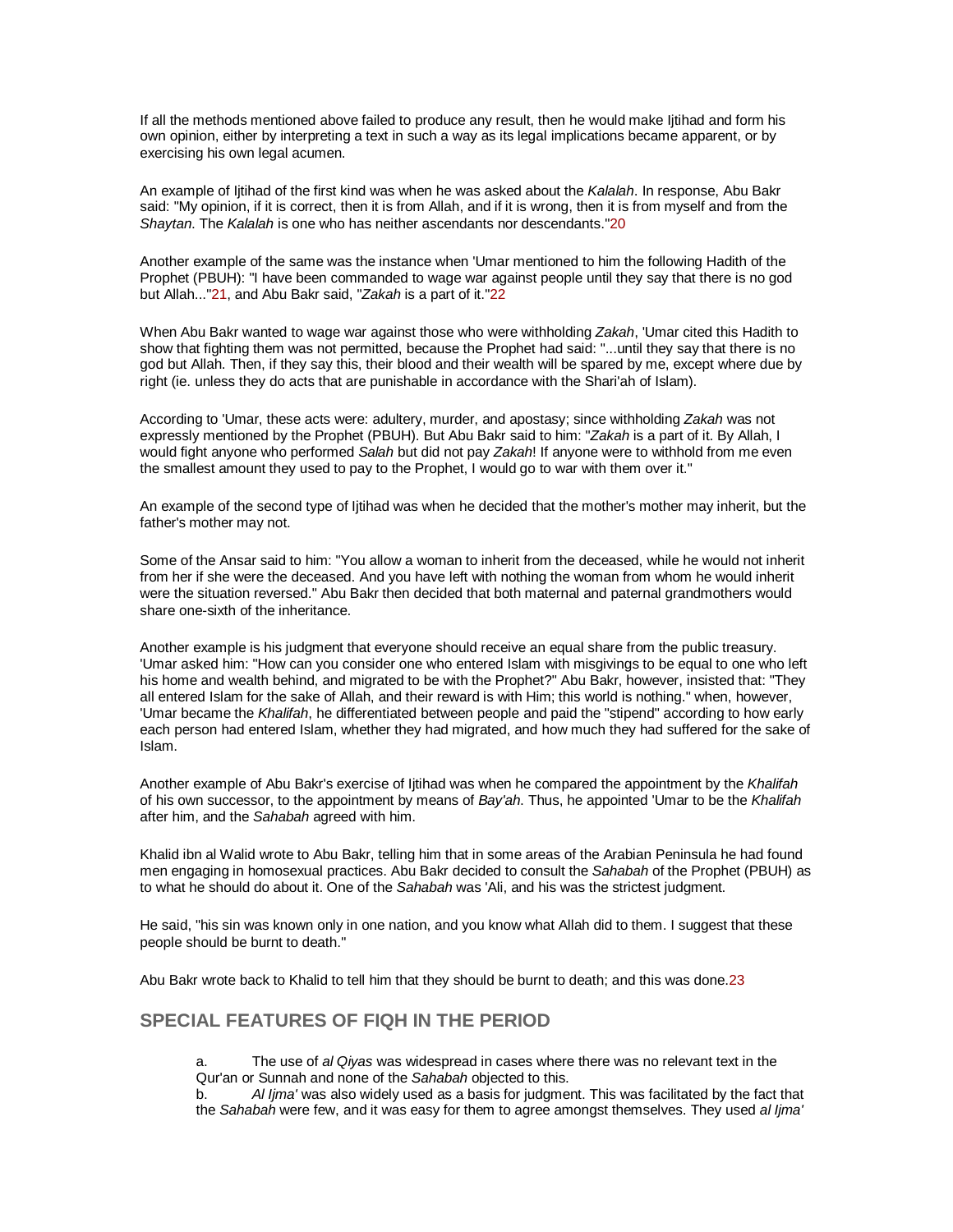in many cases; for example, their decisions that the Khalifah or Imam should be appointed, that apostates should be fought and killed, that an apostate could not be taken as a prisoner of war, and that the Qur'an should be collected and written down in one volume.

### **THE TIME OF 'UMAR IBN AL KHATTAB**

'Umar's recommendations to the judge, Shurayh, as mentioned above, explain his way of deriving judgments from the available evidence. The most noticeable feature of 'Umar's methodology, however, is the fact that he often consulted the Sahabah and discussed matters with them so as to reach the best understanding and find the most appropriate way to carry out judgments. In his approach to questions of legalities, 'Umar was like a shrewd and cautious chemist whose intent is to produce medicine that will cure disease without causing adverse side effects.

As a result, 'Umar left us a great wealth of jurisprudence. Ibrahim al Nakha'i (d.97 AH) said that when 'Umar was martyred, "nine-tenths of all knowledge disappeared with him.24

Ibn Mas'ud said of him, "whatever path 'Umar chose, we found it easy to follow."25

'Umar's understanding was comprehensive and he was possessed with good common sense. Thus, he was quick to relate the particular to the general, and could pursue the ramifications of an issue back to basic principles in order to see its wider implications. This is how he was during the time of the Prophet (PBUH) and Abu Bakr, and he did not change when he himself became the Khalifah.

'Umar learnt a great deal from the Prophet (PBUH). He often noticed that the Prophet would refrain from issuing an order to the people to do something good, although he wanted to do so, because he did not want to subject them to hardship. He (PBUH) often used to say: "If it were not that I am afraid to impose hardship on my Ummah, I would have commanded them to do... such and such."26

Sometimes he would forbid them to do certain things, and then, when he saw that the reason for forbidding them was no longer valid, he would lift the ban. On other occasions, he would be about to forbid something, and they would tell him of the hardship and distress that such a prohibition would cause them, so he would refrain from it so as to protect them from hardship.

'Umar saw how the Prophet (PBUH), whenever he was faced with a choice between two things, would always choose the easier of the two; and this had a great effect on 'Umar. Indeed, he well understood that the Shari'ah has purposes and aims which must be discerned and considered; and that there are grounds for, and reasons behind, these judgments; some of which are made clear in the primary texts while others are only alluded to. He felt it the duty of scholars to discover those reasons which are not specified in the texts, so that legal judgments may be applied to new issues and developments, and everything brought under the judgment of Allah so that people will not become accustomed to seeking remedies and legal rulings on their problems outside the law of Allah.

Hence, when we look at 'Umar's practice of Ijtihad, we will find clear methods of arriving at judgments. Anyone who studies his Fatawa will readily see that the reasoning behind them is based on the public interest, on taking precautions to prevent wrong-doing or to combat corruption, and on adopting the easiest and most expedient course under the law.

'Umar, for example, declared some judgments invalid because the reasons for enforcing them no longer applied, or because some of the conditions for following them no longer prevailed. Among those judgments: his request to the Prophet (PBUH) that the prisoners of the battle of Badr should be killed; his suggestions about Hijab, and that the Prophet (PBUH) should not tell the people that whoever said "there is no god but Allah" would enter Paradise, in case they relied only on that and made no further effort; his suggestion to Abu Bakr that he should no longer give an extra share from the public treasury to those who had recently embraced Islam; and his decision not to share out the conquered land among the army.

### **THE TIME OF UTHMAN IBN 'AFFAN**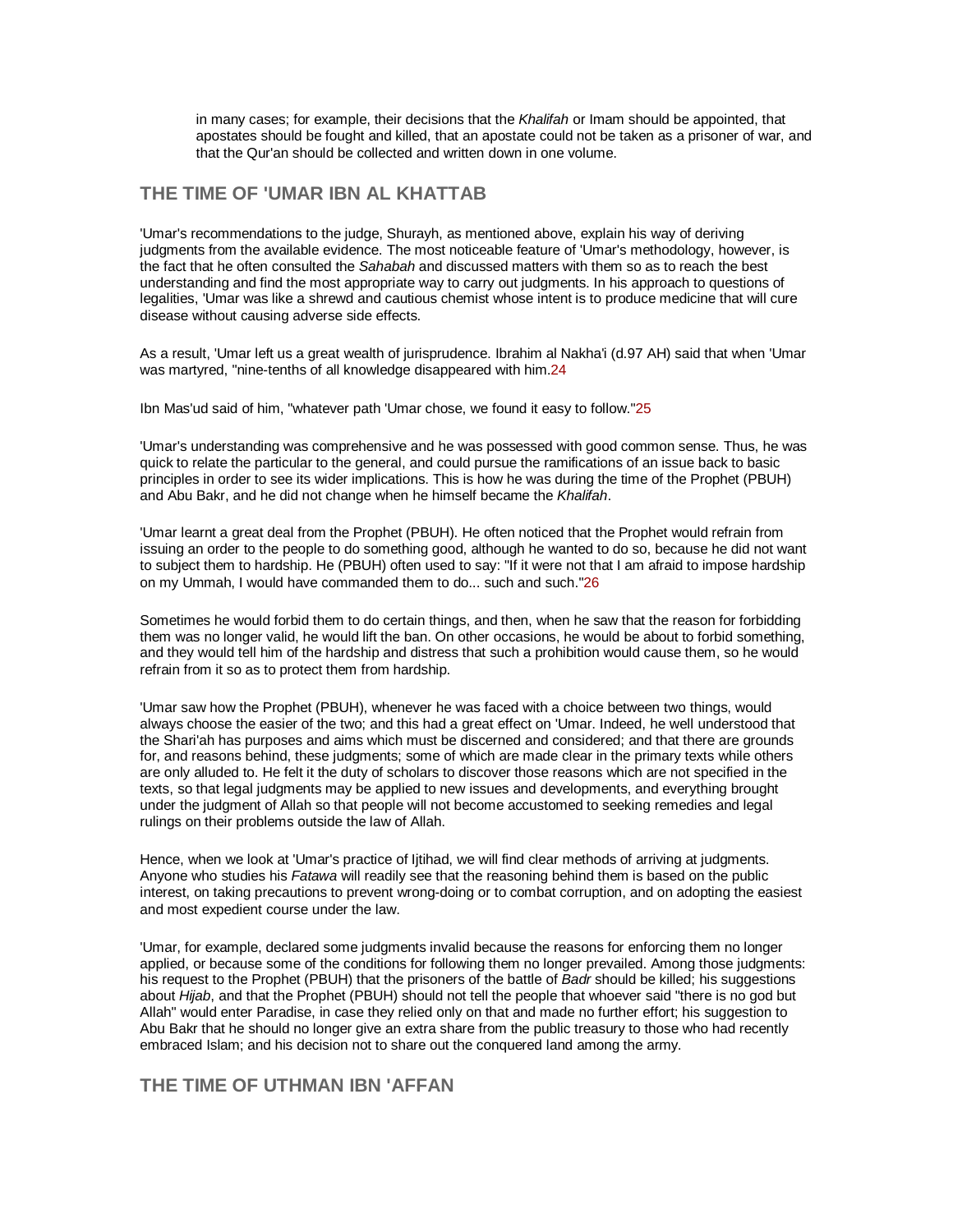When allegiance was given to 'Uthman, it was done on the condition that he work in accordance with the Book of Allah, the Sunnah of His Prophet, and the precedent set by the first two Khulafa'. This, he promised to do. 'Ali, however, indicated that when he became Khalifah he would be prepared to work according to the Book of Allah and the Sunnah of His Prophet, and then to do the best that his own knowledge and energy would allow. Because 'Uthman showed that he was willing to undertake to work in accordance with the precedents set by the first two Khulafa' he was supported by Abd al Rahman, who had the casting vote. Thus, a third source of legislation, the precedent set by the first two Khulafa'; was added at the time of the third Khalifah, and was approved by him.

Since 'Ali had reservations about this, when he himself became the Khalifah he acted according to his own Ijtihad in matters for which the earlier Khulafa' had already produced Ijtihad. For example, 'Ali reconsidered the issue of whether slave women who had begotten children for their masters could be sold.

'Uthman ibn Affan was one of the Sahabah who did not produce a great number of Fatawa, probably because most of the matters he came across had already been dealt with by Abu Bakr and 'Umar, and he preferred to adopt their opinions. But in some cases, he had to make Ijtihad, just as his predecessors had done. Once, before 'Uthman had become Khalifah, 'Umar asked him about a legal matter. In reply, 'Uthman said: "If you follow your own opinion, that will be right. But, if you follow the opinion of the Khalifah before you (i.e. Abu Bakr), that is better, because he was so good at passing judgment!"

He also performed his own ljtihad when, during the Hajj, he did not shorten Salah in Mina; though certainly it is permitted to do so. There are two possible explanations for this: the first is that he had been married at Makkah, and thought that the people of Makkah were not permitted to shorten their Salah in Mina; the second explanation is that he was afraid that some bedouins might be confused when they watched him do so, and so he did not.

'Uthman also formulated the Ijtihad that all people should read the Qur'an according to Zayd's way of recitation, because he thought that this was the most sound, and the most likely to forestall the occurrence of disagreements.

### **THE TIME OF 'ALl IBN ABU TALIB**

'Ali was like 'Umar ibn al Khattab in the way he understood and applied the texts of the Qur'an and in his deep concern with linking particular issues to general principles. Prior to his assuming the office of Khalifah, he was considered the best judge in Madinah.

When the Prophet (PBUH) appointed 'Ali judge in Yemen, he (PBUH) prayed for him, saying: "0 Lord! Guide his heart and make him speak the truth." Indeed, 'Ali proved to be an excellent judge, and resolved many difficult cases.

'Ali described his own knowledge by saying: "By Allah, no verse of the Qur'an was ever revealed except that I knew concerning what it was revealed, and where and why it was revealed. My Lord has bestowed upon me a heart that is understanding and a tongue that is articulate."

Whenever a matter was referred to Ali for judgment, he would accept it without hesitation. And if he was asked to give a Fatwa, he would do so by citing from the Book of Allah, and then the Sunnah of the Prophet (PBUH). Indeed, the extent of his knowledge of the Qur'an and Sunnah was very well known.

'A'ishah said: "In regard to the Sunnah of the Prophet (PBUH), he was the most knowledgeable of all people."

'Ali used to formulate his own opinion by means of ljithad based on al Qiyas, al Istishab27, al Istihsan28 and al Istislah29, always basing his opinion on the broader aims of the Shari'ah. when consulted concerning a possible increase in the Hadd-punishment for one found guilty of drinking alcohol, he compared drunkenness to the false basis that drunkenness could lead a person to make such an accusation.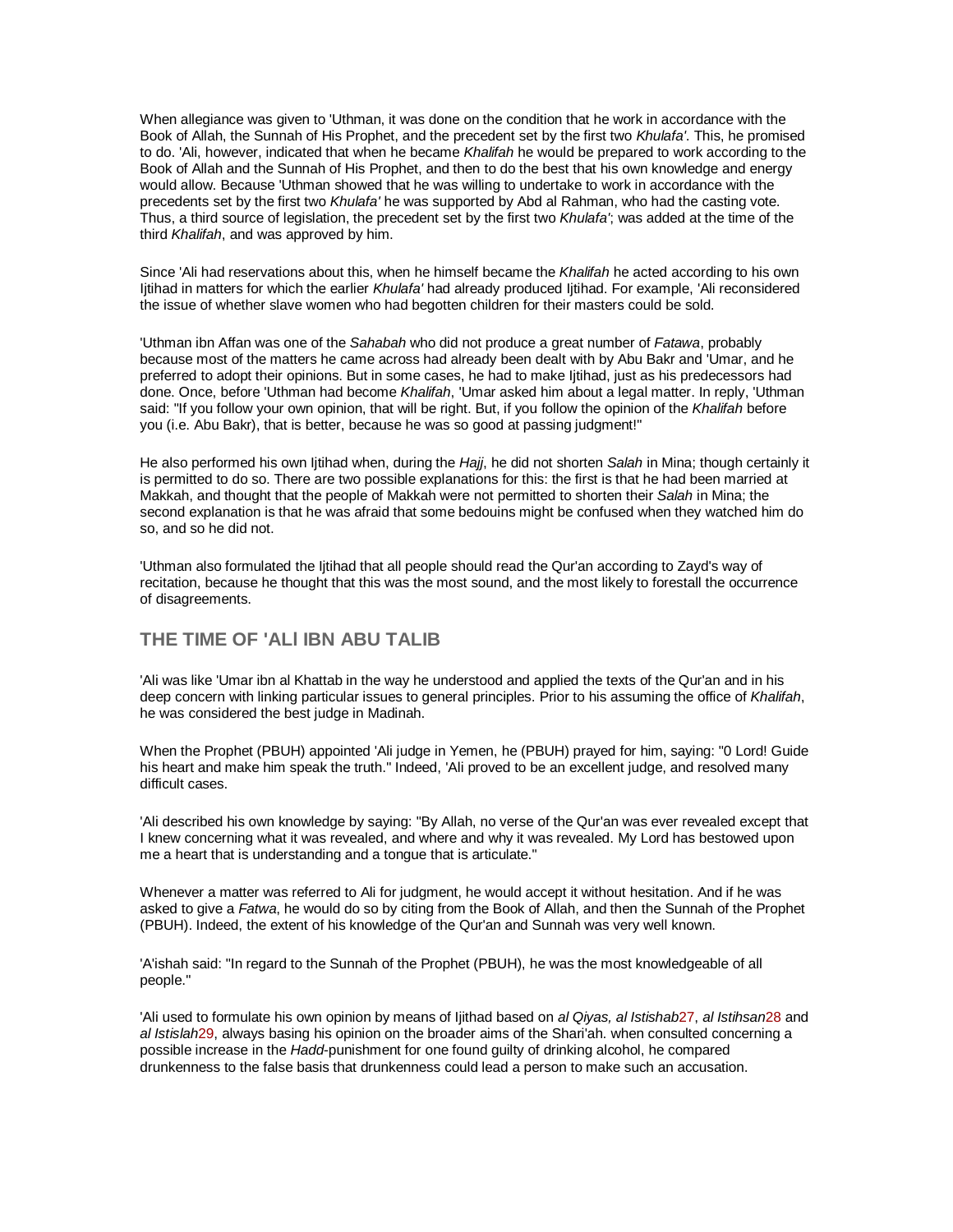During his Khilafah, 'Umar consulted 'Ali concerning the punishment of a group of people who jointly conspired to commit premeditated murder. 'Ali said, "0 Commander of the Faithful! If a group of people joined together in stealing, would you not cut one hand off of each of them?" when 'Umar replied in the affirmative, 'Ali said, "Then the same applies in this case." Consequently, 'Umar uttered his famous saying: "If all the citizens of San'a were to join together in murdering one man, I would execute the lot of them."

The analogy between murder and robbery was made because in each case there is a criminal motive shared between all who commit these acts, and it is this which requires rebuke and deterrent punishment.

Moreover, 'Ali preferred to burn alive those overzealous apostates and heretics who defied him, although he was well aware that the Sunnah ruling was merely to put such disbelievers and apostates to death. In this ruling, 'Ali showed himself keen to establish the strictest possible deterrent from the worst kinds of apostasy, because he considered this to be a very serious matter. Thus, he established the harshest punishment for such an act, so as to deter people from committing it. Moreover, to emphasize this, he recited the following verses of poetry extemporaneously:

"when I realized how grievous the matter was, I lit my bonfire and called for Qanbar."

Once 'Umar heard of a woman whose husband was away on a military expedition, and who was receiving strangers in her home. He therefore decided to send a messenger to her that she should not receive strangers while her husband was absent. when the woman heard that the Khalifah wanted to speak to her, she became fearful and, as she was pregnant, she miscarried the child on her way to see 'Umar.

'Umar, greatly disturbed by what had occurred, consulted the Sahabah about the matter. Some of them, including 'Uthman ibn 'Affan and 'Abd al Rahman ibn 'Awf, assured him: "You were merely attempting to educate her; you have done nothing wrong."

Then 'Umar turned to 'Ali, asking his opinion. 'Ali replied, "These men have spoken, and if this is the best opinion they can come up with, then fair enough. But, if they have spoken only to please you, then they have cheated you. I hope that Allah will forgive you for this sin, for He knows that your intention was good. But, by Allah, you should pay compensation for the child."

'Umar said, "By Allah, you have spoken sincerely to me. I swear that you should not sit down until you have distributed this money among your people."

# **THE FUQAHA' AMONG THE SAHABAH AND THE TABI'UN**

This period is considered to have begun with the passing of the period that preceded it, in 40 AH, when the period of the "Rightly Guided" Caliphs ended. Thus began a new era, that of the Fugaha' from among the Sahabah and the elder Tabi'un. Legislation at this stage was still very much as it had been during the previous stage, as the sources of that legislation, ie. the Qur'an, the Sunnah, al Ijma' and al Qiyas, remained the same. Nonetheless, legislation at this stage differed in many aspects from what had gone before.

Among the more significant changes were the following:

1. Scholars had become more interested in delving into what lay beyond the explicit meanings of the texts.

2. Their ways of dealing with the Sunnah underwent a great deal of change. Essentially, this difference was the outcome of political differences that accompanied the emergence of various sectarian and philosophical factions, such as the Shi'ah and Khawarij, whose attitude to the Sunnah was different. The Shi'ah refused to accept Hadith which were not narrated by their own followers; and the Khawarij refused to accept Hadith if, anywhere in the chain of the Hadith's narrators there was no more than a single narrator30. The Khawarij also rejected all Hadith not supported by a text from the Qur'an.

Owing to the divisions which had arisen, al Ijma' was no longer a possibility in this period. Basically, this was because every group mistrusted the scholars of every other group, and would no longer accept any of their opinions, whether they agreed or disagreed with them. In addition, the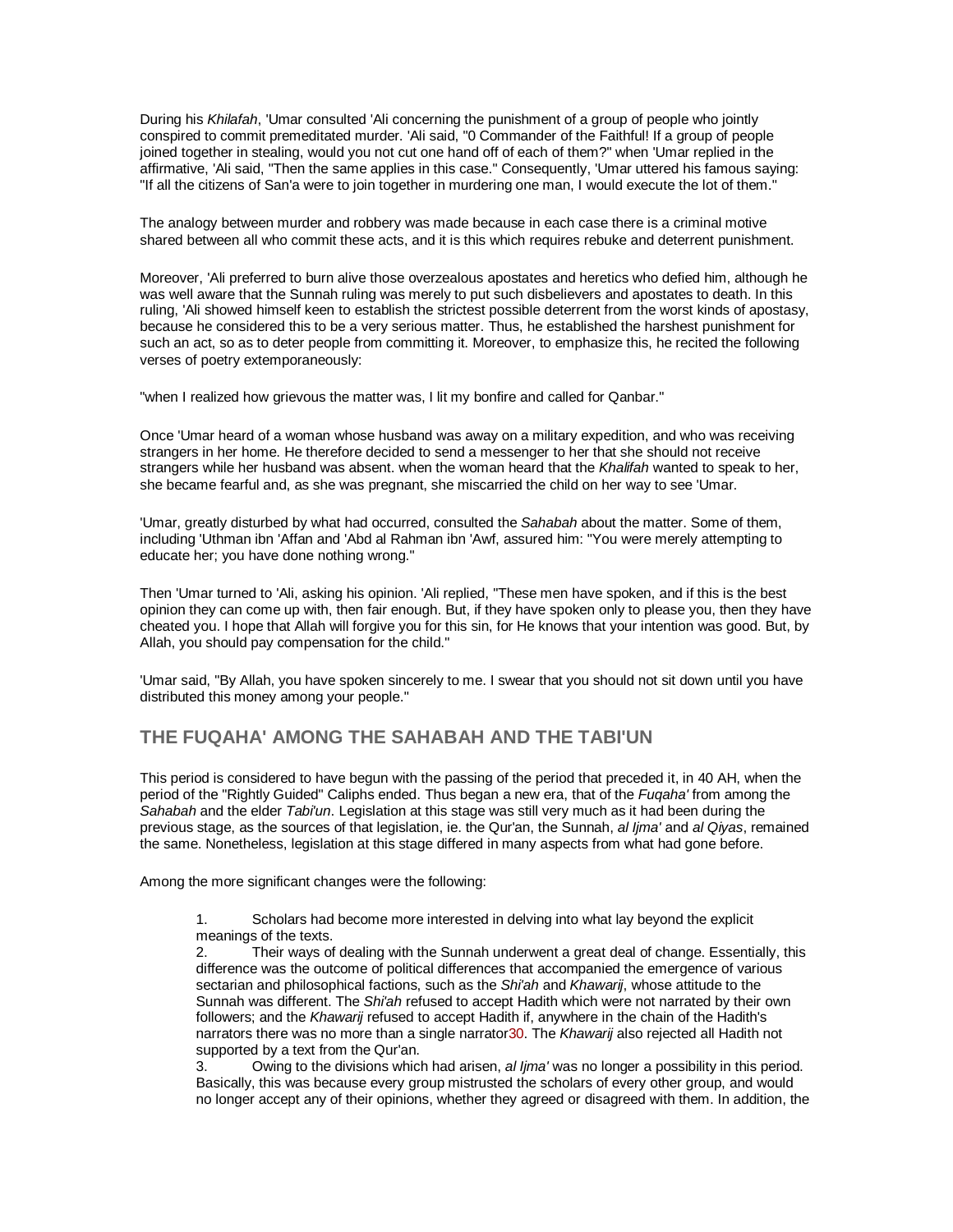Fuqaha' from among the Sahabah had become scattered all over the Islamic world, so that it was no longer possible for them to meet in order to discuss matters.<br>4. Also in this period, the narration of Hadith and Sunnah

4. Also in this period, the narration of Hadith and Sunnah became popular, whereas this had not previously been the case.

5. The fabrication of Hadith, for many well-known reasons which we do not need to discuss here, became widespread. In this respect, Muslim reported that Ibn Abbas said: "We used to narrate many Hadith from the Prophet (PBUH) without ever having to worry about fabrication. But when people started to be careless in narrating things attributed to the Prophet, we stopped narrating Hadith."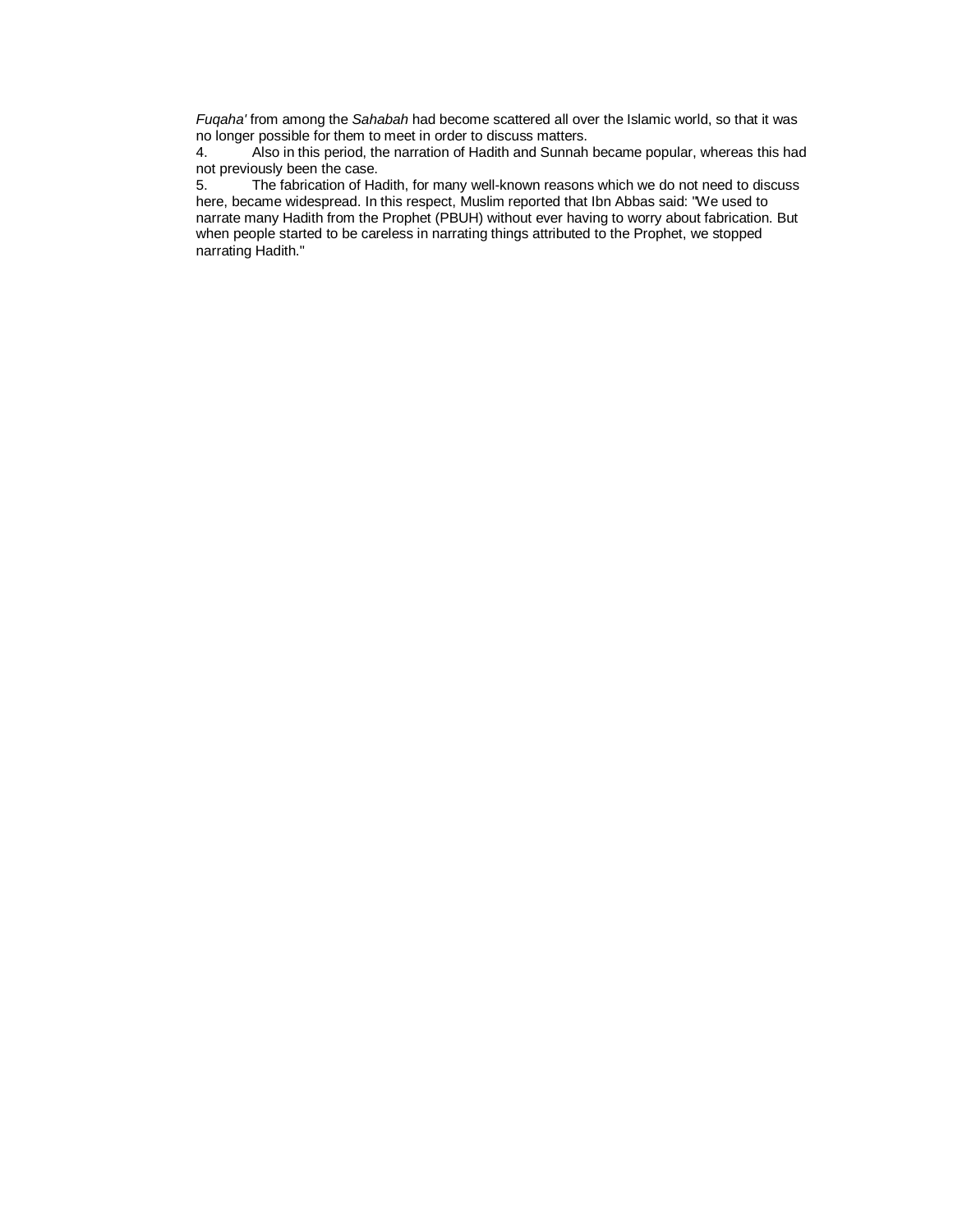**CHAPTER THREE** 

# **LEGISLATION AFTER THE TIME OF THE SAHABAH**

The time of the Sahabah came to an end between 90-l00 AH, and was followed by the time of the Tabi'un whose scholars became responsible for Figh and giving Fatawa. The last of the Sahabah in Kufah died in 86 or 87 AH. The last one in Madinah, Sahl ibn Sa'd al Sa'idi, died in 91 AH. The last one in Basrah, Anas ibn Malik, died in 91 AH (some say 93 AH). The last one in Damascus, 'Abd Allah ibn Yusr, died in 88 AH. The last one of the Sahabah, 'Amir ibn Wathilah ibn 'Abd Allah (Abu Tufayl), died in 100 AH.

Thereafter, those who became responsible for issuing Fatawa were the freed men Mawali, most of whom had lived with the *Fugaha'* among the Sahabah, such as: Nafi', the freed man of Ibn 'Umar; 'Ikramah, the freed man of Ibn 'Abbas; 'Ata' ibn Rabah, the Faqih of Makkah; Tawus, the Faqih of the people of Yemen; Yahya ibn Kathir, the Faqih of Yamamah; Ibrahim al Nakha'i, the Faqih of Kufah; Hasan al Basri, the Faqih of Basrah; Ibn Sirin, also of Basrah; 'Ata' al Khurasani in Khurasan, and others. Indeed, Madinah was unique in having a Faqih from Quraysh, Sa'id ibn al Musayyab.

These Tabi'un very rarely altered the Fatawa of the Sahabah from whom they had gained their knowledge; hence it is difficult to find differences between their methods of deriving judgements and those of their predecessors. Even so, the methods of deriving judgements were, at this stage, starting to evolve and, in the process, to become clearer than ever before.

It is narrated that Hasan ibn 'Ubayd Allah al Nakha'i said: "I asked Ibrahim al Nakha'i: 'Did you hear from others all the Fatawa which I hear you giving?' He said, 'No.' I asked him: 'Then you give Fatawa that you did not hear?' He said: 'I heard what I heard; but when I was confronted with matters concerning which I had not heard anything, I compared them, by analogy, with matters which I had heard about."31

Among the significant features of this period was the emergence of differences of opinion between legal scholars on a variety of matters. This was underscored by two decisions taken by the Khalifah of the times, 'Umar ibn 'Abd al 'Aziz.

1. He ordered that practices attributed to the Prophet (PBUH) should be collected and written down. Accordingly, the people of every locality wrote down in books whatever they knew to be a part of the Sunnah32.

2. He restricted the authority to issue Fatawa, in most districts, to a few named individuals, as he did in Egypt, when he named only three people for this purpose. Interestingly, two of them were freedmen, Yazid ibn Abu Habib and Abd Allah ibn Abu J'afar, and the third was an Arab, Ja'far ibn Rabi'ah. When the Khalifah was questioned about appointing two freedmen and only one Arab, he answered : "What fault is it of mine if the freedmen are improving themselves and you are not?"33

In his letter to Abu Bakr Muhammad ibn 'Amr ibn Hazm al Ansari, the Khalifah explained his reasons for ordering that the practices attributed to the Prophet (PBUH) should be written down. He wrote: "Look for whatever Hadith of the Prophet (PBUH), or Sunnah, or practice you can find. Then write these down for me; for I fear that this knowledge will pass away with the passing of the scholars."34

### **AFTER THE TABI'UN: THE TIME OF THE MUJTAHID IMAMS**

This period was described by Wali Allah al Dahlawi as follows:

"The Fugaha' of the period took the Hadith of the Prophet (PBUH), the decisions of the early judges, and the legal scholarship of the Sahabah, the Tabi'un and the third generation, and then produced their own litihad."

This was the way the legal scholars of those times worked. Basically, all of them accepted both the Musnad35 as well as the Mursal36 Hadith."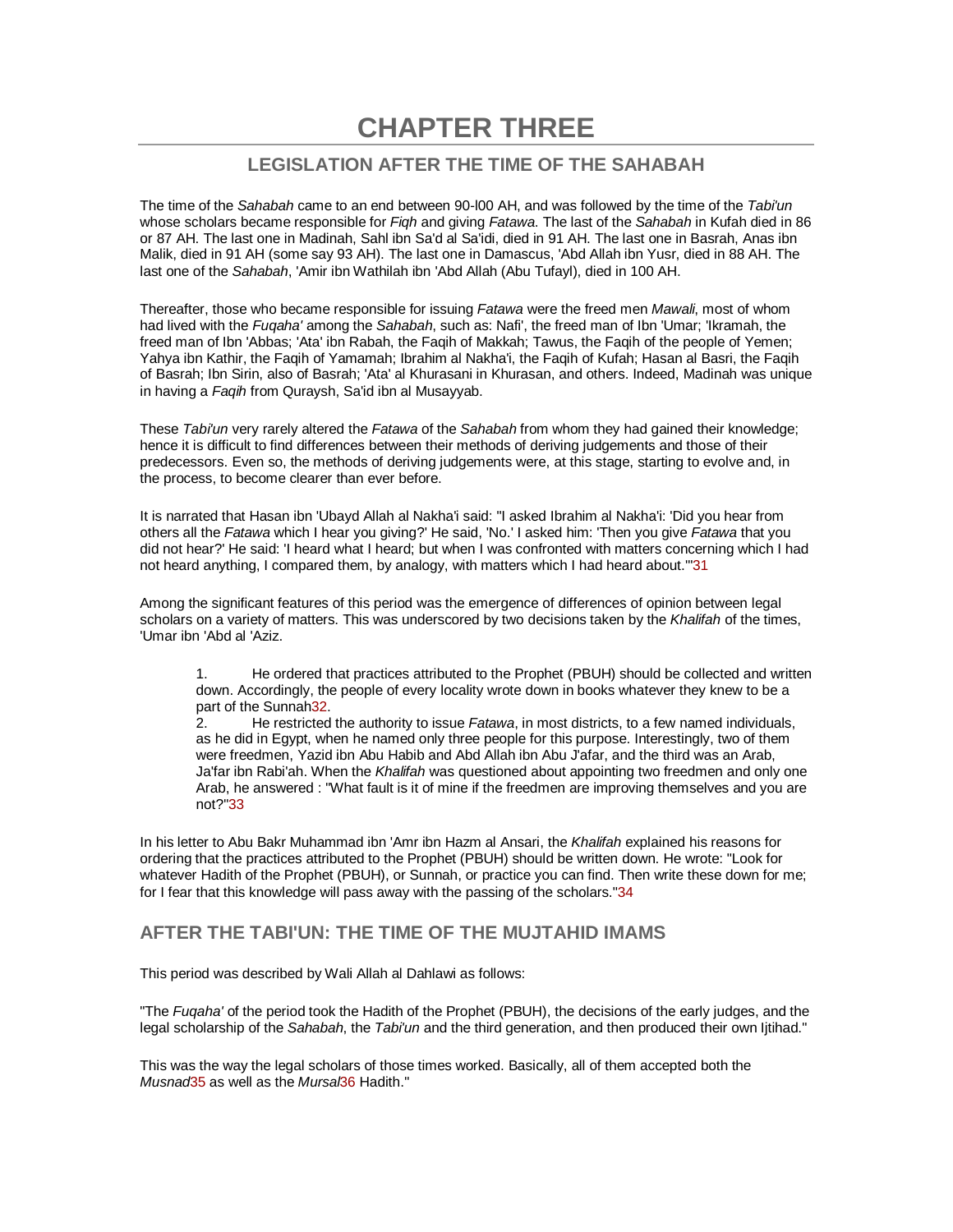Moreover, it became their practice to cite the opinions of the Sahabah and Tabi'un as evidence. Essentially, there were two reasons for this:

1. Such opinions were actually Hadith of the Prophet (PBUH) which had been narrated by one of the Sahabah or the Tabi'un who had, for fear of misquoting, not dared to attribute the Hadith to the Prophet (PBUH).

2. The other likelihood is that such opinions were derived by the Sahabah from the texts of Hadith, and represented their own understanding of the Sunnah.

In this respect, of course, the Sahabah were better than those who came later, because they had known the Prophet (PBUH), and were thus more capable of interpreting what he had said. Therefore, their judgements and opinions were accepted as authoritative, except in cases where they themselves differed, or where their pronouncements were in clear contradiction to sound Hadith of the Prophet (PBUH).

On the other hand, in cases where two or more Hadith conflicted, the scholars would refer to the opinions of the Sahabah in order to determine which of the two Hadith was the correct one. Thus, if the Sahabah said that a Hadith had been abrogated, or was not to be understood literally; or if they did not expressly say anything about a Hadith, but had ignored it, and had not acted in conformity with it, thus indicating that the Hadith was in some way defective, or that it had been abrogated, or that its interpretation was other than the literal, then the Mujtahid Imams would accept their opinions.

When the pronouncements of the Sahabah and Tabi'un differed on any matter, then each Faqih would follow the rulings of those from the same region as himself, and his own teachers, because he would be more able to discern the authenticity, owing to his familiarity with the narrators, of the opinions and sayings that reached him on their authority. Likewise, the Faqih would be better acquainted with their legal methodology.

The legal school of thought based on the opinions of 'Umar, 'Uthman, Ibn 'Umar, 'A'ishah, Ibn Abbas and Zayd ibn Thabit, and their companions from among the Tabi'un, like Sa'id ibn al Musayyab (d 93 AH), 'Urwah ibn Zubayr (d 94), Salim (d 106), Ata' ibn Yasar (d 103), Qasim ibn Muhammad (d 103), 'Ubayd Allah ibn 'Abd Allah (d 99), al Zuhri (d 124), Yahya ibn Sa'd (d 143), Zayd ibn Aslam (d 136) and Rabi'at al Ra'i (d 136), was the school most acceptable to the people of Madinah. It was for this reason that Imam Malik based his legal arguments on their teachings.

In the same way, the legal opinions of 'Abd Allah ibn Mas'ud and his companions, the judgements of the Khalifah 'Ali, Shurayh (d 77), and al Sha'bi (d 104), and the Fatawa of Ibrahim al Nakha'i (d 96) were the most acceptable to the people of Kufah.

Commenting on this phenomenon, Wall Allah al Dahlawi wrote:

When Masruq (d 63 AH) followed Zayd ibn Thabit's opinion concerning sharing out the inheritance between the grandfather and the brothers [of the deceased], 'Alqamah (d 62) asked him, "Is any of you more knowledgeable than Abd Allah (ibn Mas'ud)?"

Masruq answered, "No, but Zayd ibn Thabit and the people of Madinah share the inheritance between the grandfather and the brothers..."

Thus, if the people of Madinah agreed on a matter, the scholars of the generation following the Tabi'un adopted it resolutely. This is what Malik meant when he said: 'The Sunnah concerning which we, the people of Madinah, have not differed is such-and-such.'

If the early scholars at Madinah had differed concerning any matter, the later scholars would follow those opinions which were stronger and more dependable either by virtue of their having been adopted by a majority of the early scholars, or of their having been the result of sound legal analogy, al Qiyas, or which were derived from some text in the Qur'an or the Sunnah. It is to this process that Malik refers when he says: 'This is the best that I have heard.' Then, if the later scholars could find no solution to a problem in the work of their predecessors, they would themselves turn to the relevant texts in order to formulate their own legal opinions.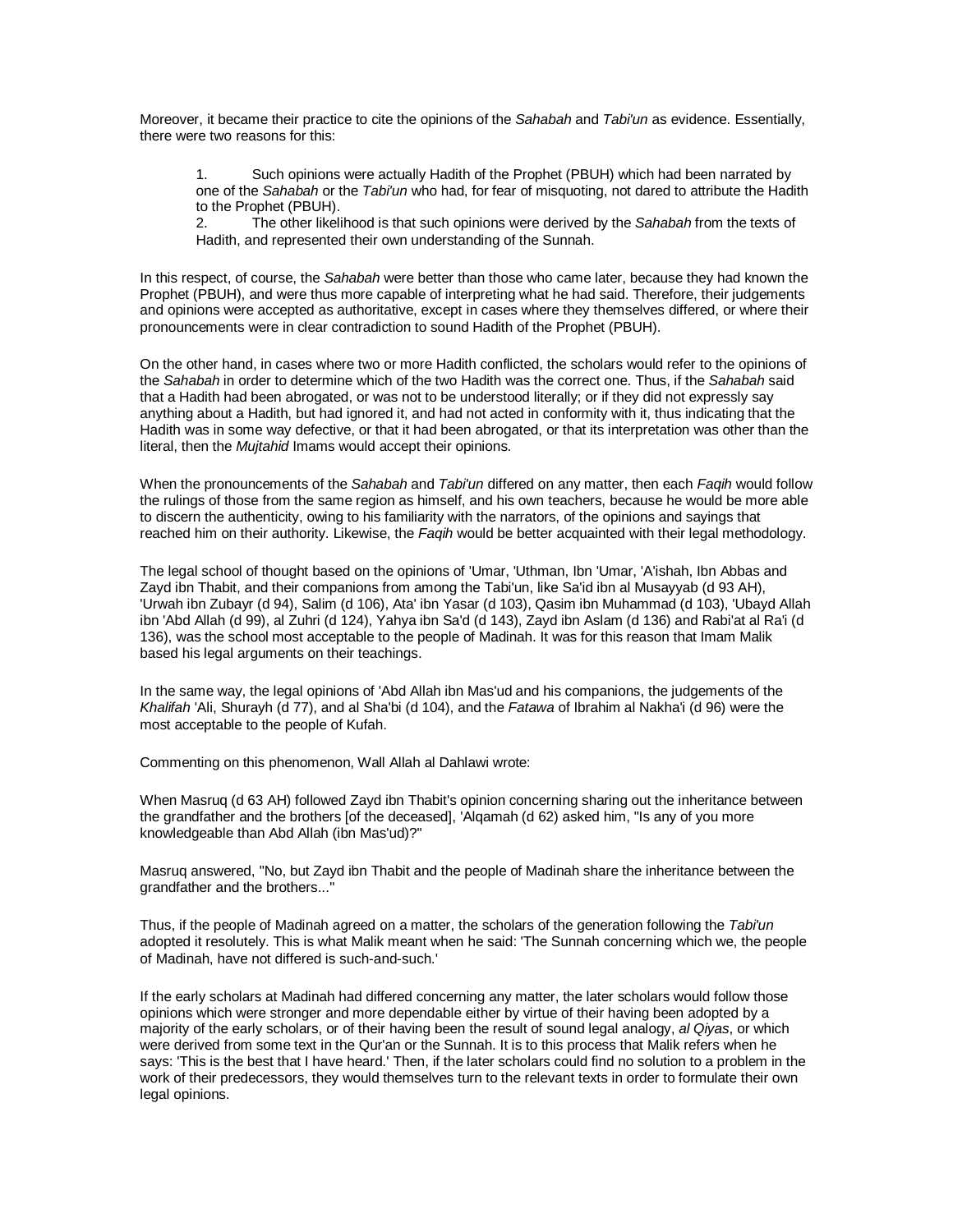At this stage, the scholars were inspired to start recording things in writing. So Malik (d 179) in Madinah, Ibn Abu Dhi'b (d 158), Ibn Jurayj (d 150?) and Ibn 'Uyaynah (d 196) in Makkah, al Thawri (d 161) in Kufah, and Rabi' ibn Subayh (d 160) in Basrah, began to write things down, and they all followed the same method.

When the Khalifah, Mansur, performed Hajj and met al Imam Malik, he said: 'I have decided to order that copies be made of these books which you have written. I will send a copy to every region of the Muslim world and order the scholars to act in accordance with them and not refer to any other works.'

Malik said '0 Amir al Mu'minin, do not do that! Already the people have heard different legal opinions, and listened to Hadith and narrations; and they have accepted whatever reached them first, so that this has contributed to differences in the prevailing practices among people. Leave the people of each town with the choice they have already made.'

The same story is told with reference to the Khalifah, Harun al Rashid, that he wanted to obligate the people to follow the Muwatta.'

But Malik said to him: 'Do not do that, for the Sahabah of the Prophet used to differ on the Sunnah. Then they scattered and settled throughout the Muslim world; and now their different ways are firmly established.'

... Malik was the most knowledgeable about the Hadith related by the people of Madinah from the Prophet (PBUH), and Malik's chains of narrators were the most reliable. He was also the most knowledgeable about the judgements of 'Umar and the legal pronouncements of 'Abd Allah ibn 'Umar and 'A'ishah and their companions from among the seven Fuqaha'. The sciences of Hadith narration and Fatawa were based on the knowledge of Malik and those like him.

Abu Hanifah was the most devoted to the legal interpretations of Ibrahim al Nakha'i and his colleagues, and would very rarely transgress their arguments. He was excellent at producing decisions based on Ibrahim's method, exact in employing that methodology in order to deal with details of case law.

If you wish to know the truth about what we have stated, then summarize the teachings of Ibrahim and his cohorts as recorded in the following works: Al Athar "Traditions" by Muhammad al Shaybani, the Jami' "The Compendium" of Abd al Razzaq and the Musannaf "Compilation' of Ibn Abu Shaybah, and compare them with Abu Hanifah's formal opinions. Indeed, you will find that Abu Hanifah departs only rarely from their way, and even then his opinion will not differ from the opinions of the jurists of Kufah."37

In fact, al Dahlawi's comments need to be considered. He was very eager to stress that al Imam Malik and Abu Hanifah, and their companions, were more or less conforming to the opinions of the Tabi'un and the Sahabah before them (as opposed to generating their own Ijtihad), and had not transcended the jurisprudence of their predecessors. This, however, is a conclusion with which it is difficult to agree.

It is well known that there are various approaches to Fiqh; and each of the Imams adopted a different approach to the subject. It is not a simple matter to claim that these were drawn from the Sahabah and the Tabi'un. Consider, for example, Malik's taking the customs and practices of the people of Madinah as a (secondary) source for legislation; or Abu Hanifah's use of al Istihsan and al 'Urf.38

Moreover, neither of them based their arguments on the Fatawa of the Tabi'un, but rather competed with them, saying: "They were men [of knowledge] and so are we."

In addition, unlike anyone before them, each had laid down his own set of conditions for accepting Hadith as authentic.

Moreover, the incidence of an increased circulation of Hadith in those times, in addition to the appearance of Hadith that had never been circulated at all, led, in some cases, to legal rulings and positions quite different from those held by the Sahabah.

**RATIONALISTS AND TRADITIONISTS: AHL AL HADITH AND AHL AL RA'I**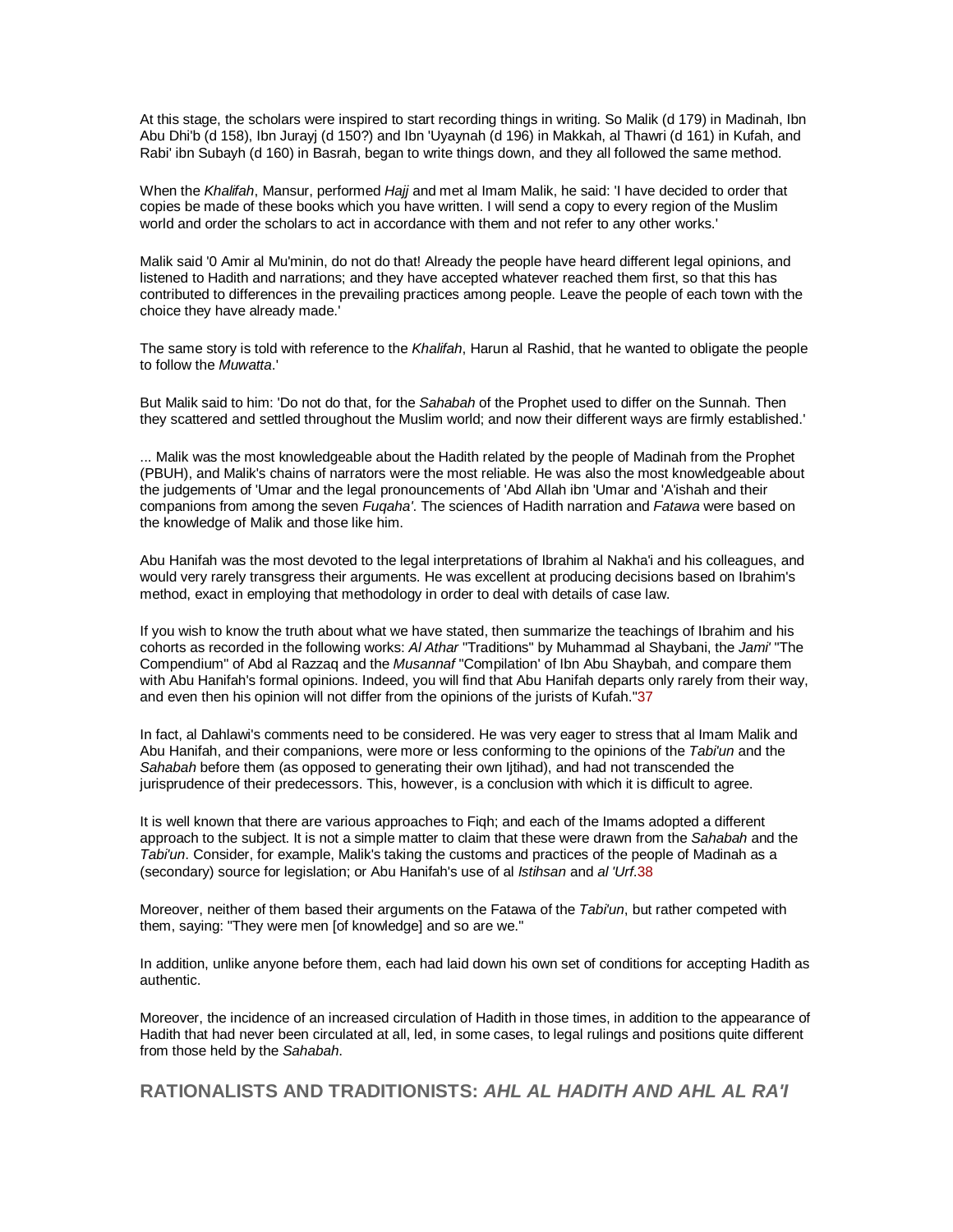Perhaps this truth may become all the more intelligible when we mention the emergence of two informal schools of legal thought, the rationalists or Ahl al Ra'i, and the traditionists or Ahl al Hadith, and the appearance of differences between them concerning both source methodology, and issues of case law. While it is true that both of these schools had their roots in the approaches of the preceding two generations, it was at this time that their differences in matters of Fiqh become clear; and it was at this time that people began grouping themselves on the basis of their differences in deriving legal points from the sources.

Writers on Islamic legal history emphasize that the rationalist school of Ahl al Ra'i was an extension of the school of 'Umar and Abd Allah ibn Mas'ud who, among the Sahabah, were the most wide-ranging in their use of Ra'y (lit. opinion). In turn, 'Alqamah al Nakha'i (d. 60 or 70 AH), the uncle and teacher of Ibrahim al Nakha'i, was influenced by them. Ibrahim then taught Hammad ibn Abu Sulayman (d 120 AH) who, in turn, was the teacher of Abu Hanifah.

The same historians stress that the traditionist school of Ahl al Hadith was a continuation of the school of those Sahabah whose fear of contradicting the letter of the source texts Nusus made them circumspect to the point where they never went any further than the texts. This was the case, by and large, with 'Abd Allah ibn 'Umar ibn al Khattab, 'Abd Allah ibn 'Amr ibn al 'As, al Zubayr, and 'Abd Allah ibn 'Abbas.

The school of Ahl al Hadith became widespread in the Hijaz for many reasons, of which perhaps the most important were the great number of Hadith and other narrations known to the people of that area, and the fact that the region was more stable after the seat of the Khilafah had been moved, and most of the political activity had been transferred, first to Damascus, then to Baghdad. The Imam of Madinah, Sa'id ibn al Musayyab (d 94 AH), once noted that the people of Makkah and Madinah had not lost much of the Hadith and Figh, because they were familiar with the Fatawa and reports of Abu Bakr, 'Umar, 'Uthman, 'Ali (before he became Khalifah), 'A'ishah, Ibn Abbas, Ibn 'Umar, Zayd ibn Thabit and Abu Hurayrah, and thus did not need to use Ra'i in order to derive law.

The school of Ahl al Ra'i, on the other hand, gained currency in Iraq. The scholars of this group thought that legal interpretations of the Shari'ah should have a basis in reason, should take into account the best interests of the people, and should be backed by discernable wisdom. Indeed, these scholars felt it their duty to uncover these meanings and the wisdom behind the laws, and to make the connection between them; so that if the reasons for any law were to lose relevance with the passing of time and the changing of circumstances, the law would no longer be valid. If they found the reasons behind the law, they would sometimes prefer to cite arguments based on an analytical treatment of those reasons. Thus, in many cases, reason would be accorded legalistic preference when such reasoning conflicted with the evidence of certain categories of Hadith.

The spread of this method in Iraq was helped by the numbers of Sahabah influenced by the methods of 'Umar. Among them were Ibn Mas'ud, Abu Musa al Ash'ari, 'Imran ibn Husayn, Anas ibn Malik, Ibn Abbas and others. The spread was also assisted by the transfer of the Khilafah to Iraq, and the settling there of 'Ali and his supporters.

When the sects, like the Shi'ah and Khawarij, appeared in Iraq, conflict arose and the fabrication of Hadith became widespread39. Consequently, the legal scholars of Iraq were forced to lay down conditions for the acceptance of Hadith, according to which only a few of the reports given by the Sahabah living in Iraq were acceptable. Moreover, the great number of legal problems and the constant increase in unprecedented legal issues in that area were more than could be dealt with on the basis of reliable Hadith.

So, it was in this way that the Ummah, those who had not become involved with either the Shi'ah or the Khawarij, was divided into two groups, Ahl al Hadith and Ahl al Ra'i; and the conflict between them intensified.

Thus, Ahl al Ra'i often used to criticize Ahl al Hadith for having little intelligence and less Fighunderstanding; while Ahl al Hadith claimed that the opinions of Ahl al Ra'i were based on no more than conjecture, and that they had distanced themselves from the necessary circumspection in those matters of religious significance which could only be ascertained through recourse to the source-texts.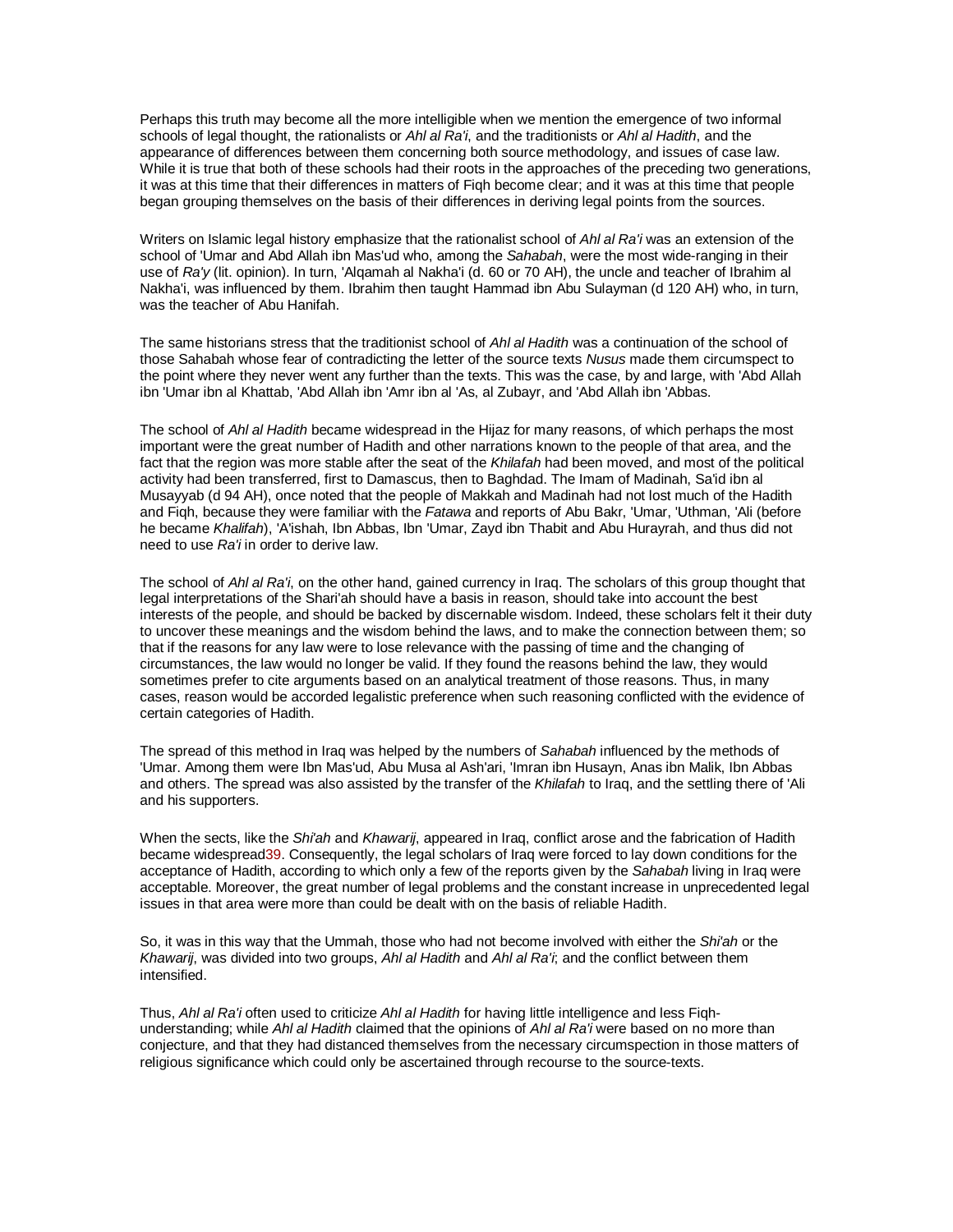In fact, Ahl al Ra'i agreed with all Muslims that once a person has clearly understood the Sunnah, he may not reject it in favour of what is no more than someone's opinion. Their excuse in all those cases in which they were criticized for contradicting the Sunnah is simply that they did not know any Hadith concerning the matter in dispute, or that they did know a Hadith but did not consider it sound enough owing to some weakness in the narrators or some other fault they found in it (a fault which perhaps others did not consider to be damaging), or that they knew of another Hadith which they considered sound and which contradicted the legal purport of the Hadith accepted by others.

Moreover, Ahl al Hadith agreed with Ahl al Ra'i on the necessity of having recourse to reason whenever a matter occurs for which there is no specific ruling in the source texts. Still, in spite of these areas of agreement, the conflict and tension between the two groups remained acute.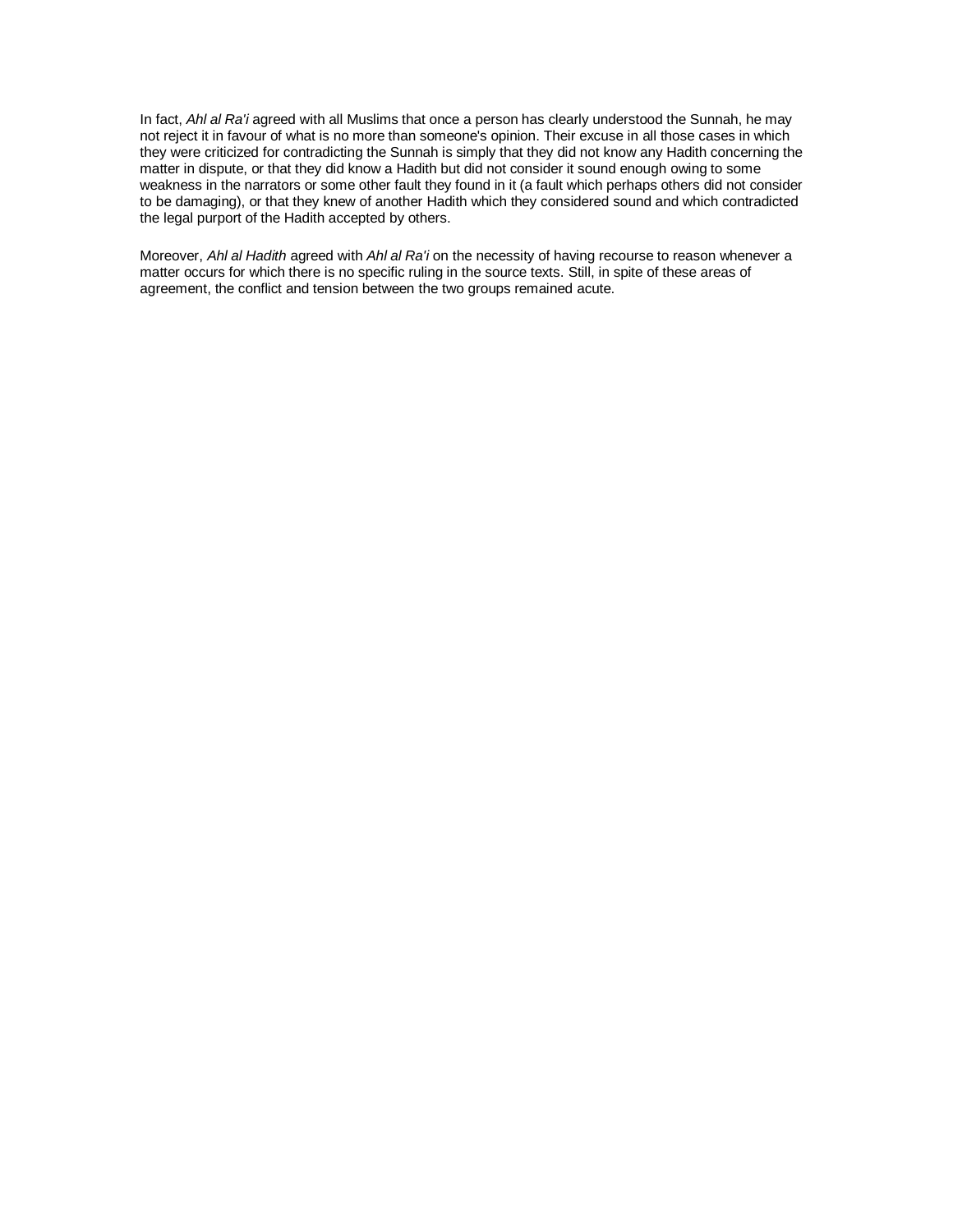# **CHAPTER FOUR**

### **AL IMAM AL SHAFI'I**

Al Imam al Shafi'i was horn in 150 AH, the year in which al Imam Abu Hanifah died. He studied Fiqh, first in Makkah with some scholars of Ahl al Hadith, such as Muslim ibn Khalid al Zinji (d 179) and Sufyan ibn 'Uyaynah (d 198). Then he went to the Imam of Madinah and leader of Ahl al Hadith, Malik ibn Anas, and studied with him, and committed to memory (so as later to relate it) his collection of Hadith and legal opinions, the *Muwatta*, Indeed, al Imam al Shafi'i ever felt himself indebted to al Imam Malik.

It is reported that Yunus ibn 'Abd al A'la heard al Imam al Shafi'i say: "whenever the 'Ulama' are mentioned [and their work and knowledge compared], Malik outshines them all. No one has ever done me a greater favour than Malik ibn Anas."40 This is what al Imam al Shafi'i said after he had studied language, poetry, literature, some of the natural and mathematical sciences, and history.

Al Imam al Shafi'i was not impressed with all that he learned of the work of Ahl al Hadith. For example, he criticized them for their accepting a Hadith which Mungati'41, saying: "The Mungati' is nothing."

AI Imam al Shafi'i also criticized them for accepting the Mursal42 variety of Hadith, (though he himself made an exception in the case of Mursal Hadith related by Sa'id ibn al Musayyab,) and for imposing overly strict conditions for the acceptance of narrators as reliable (and the Hadith they related as authentic).

When al Imam al Shafi'i went to Iraq, the stronghold of Ahl al Ra'i, he noticed that they were ever eager to find fault with the legal methods and opinions of the people of Madinah, and especially of his teacher, al Imam Malik. Thus, al Imam al Shafi'i stood up in defense of his teacher, his school of thought and his methods. It is narrated that he once said:

Muhammad ibn al Hasan said to me: "Our teacher (i.e. Abu Hanifah) was more knowledgeable than yours. Your teacher should not have spoken, but our teacher would have been wrong to remain silent." I became angry and said to him: "I ask you by Allah, who had more knowledge of the Sunnah of the Prophet, Malik or Abu Hanifah?" He said, "Malik. But our teacher was more adept at Qiyas." I replied, "Yes, and Malik was more knowledgeable than Abu Hanifah about the Qur'an, about its abrogation, and about the Sunnah of the Prophet. Whoever has more knowledge of the Qur'an and Sunnah has more right to speak!"43

Al Imam al Shafi'i studied the books of Muhammad ibn al Hasan and other Iraqi scholars44. Indeed, he became Muhammad ibn al Hasan's pupil, and discussed his opinions, all the while supporting the Sunnah and Ahl al Hadith.

Al Imam al Shafi'i left Baghdad for a period of time, and when he returned, in 195 AH, there were forty or fifty study-circles that met regularly in the great mosque. Al Imam al Shafi'i began moving from one circle to another, explaining what "Allah and the Prophet said", while other teachers spoke only of what their teachers said. Eventually, there were no study groups in the mosque other than al Imam al Shafi'i's study group.

Some of the great scholars of the Ahl al Ra'i, like Abu Thawr, al Za'farani, al Karabisi and others, attended the study circles of al Imam al Shafi'i. Many abandoned the way of Ahl al Ra'i and began to follow al Imam al Shafi'i. Al Imam Ahmad ibn Hanbal also attended this circle, and it is narrated that he said: "Any narrator of Hadith who ever carried an inkpot benefited in some way from al Imam al Shafi'i". when al Imam Ahmad was asked to explain, he said: "The Ahl al Ra'i used to laugh at Ahl al Hadith until al Imam al Shafi'i taught them otherwise, and vindicated the traditionist position through sound arguments."45

Moreover, it was in response to a request from Ahl al Hadith, that al Imam al Shafi'i wrote his book, Al Hujjah (The Argument), in Baghdad, in order to refute the arguments which Ahl al Ra'i brought against him.46

Thereafter, al Imam al Shafi'i travelled to Egypt where he found that most of the people adhered strictly and unquestioningly to the opinions of Malik. Consequently, al Imam al Shafi'i began a critical analysis of Malik's legal opinions, and found that in some cases, "...he (Malik) formulates opinions on the basis of a general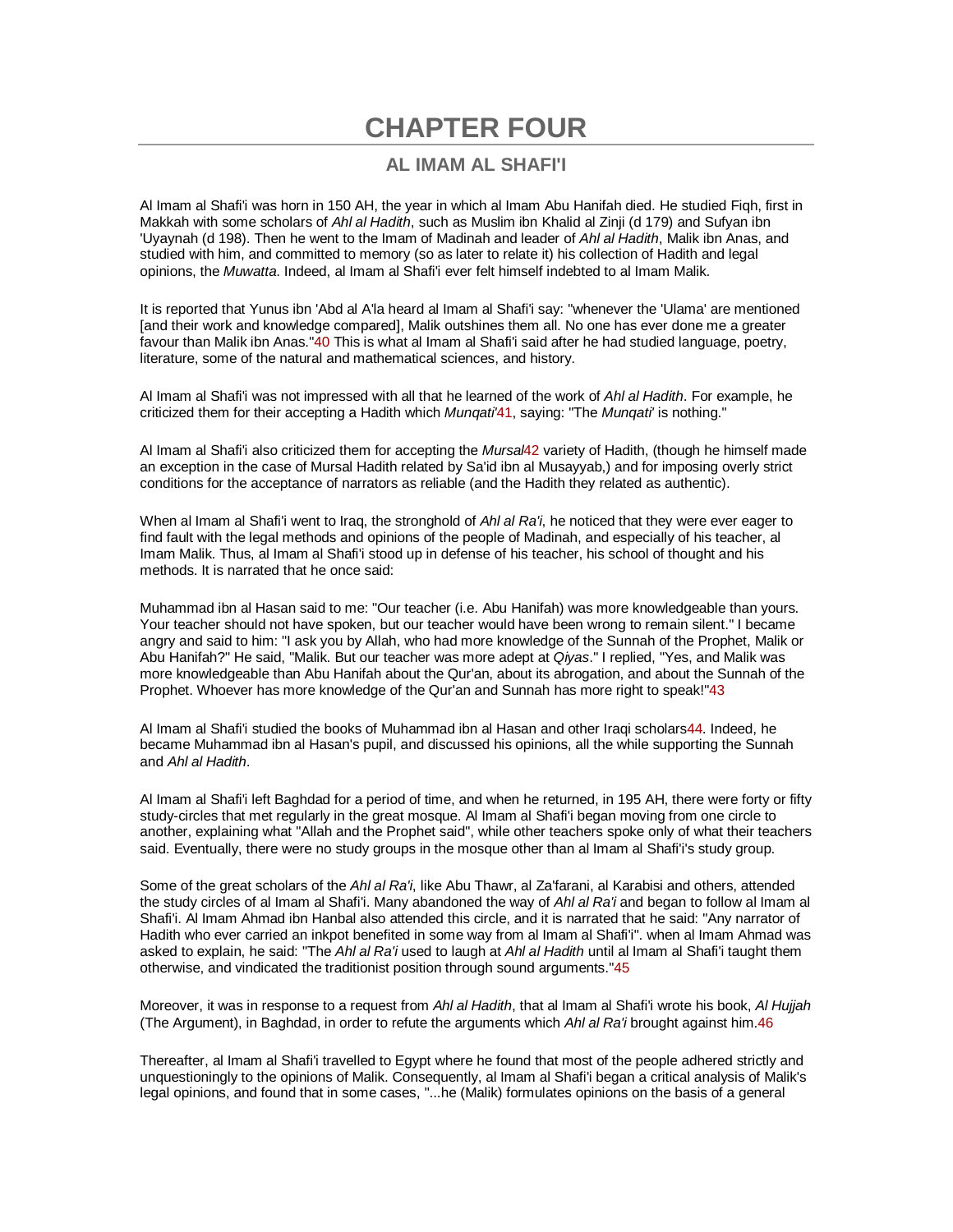principle, while ignoring the specific issue; whereas at other times he gives a ruling on a specific issue and ignores the general principle."

Al Imam al Shafi'i also found that Malik sometimes rejected a sound Hadith in favour of a statement made by one of the Sahabah or the Tabi'un, or in preference to his own reasoning. Sometimes, al Imam al Shafi'i discovered, Malik rejected the statement of one of the Sahabah in favour of the opinion of a Tabi'i, or his own personal opinion; and that he would do this in individual cases, and in extrapolating legal details, without taking general principles into account. Moreover, Malik claimed in many cases that there was Ijma' concerning the matter, when there was, in fact, disagreement about it.

Al Imam al Shafi'i also found that Malik's opinion that the *lima'* of the people of Madinah could be treated as source-evidence was, in fact, not very strong. He wrote a book entitled AI Ikhtilaf Ma'a Malik "Disagreement with Malik; in which he dealt with all of the matters mentioned above. 47

According to al Imam al Shafi'i, al Imam Malik exceeded proper bounds in applying his principle of al Masalih al Mursalah (the Interest of the Greater Good) without having recourse to the abundance of source-evidence available. His opinion in regard to Abu Hanifah was that, in many cases, he concentrated on the particular, on minor issues and details, without regard for basic rules and principles.48

With these matters in mind, then, al Imam al Shafi'i came to the conclusion that the undertaking most deserving of attention was the collection of the principles of jurisprudence, the organization of the basic rules for their application, and the development of a source methodology by means of which questions of Figh may be decided through proper recourse to valid and relevant forms of evidence. Thus, Figh might become the practical application of this methodology, so that a new Figh might emerge as an alternative to the two established schools of legal thought.

It was for this reason that al Imam al Shafi'i wrote the Risalah, and built his Figh and legal teachings on the foundations of the principles and methodology he expounded in his book.

Al Imam Ahmad ibn Hanbal said: "Until al Imam al Shafi'i came along, we never thought of things like the general and the specific al 'Umum wa al Khusus".49

Al Imam al Shafi'i used to say to Imam Ahmad: "You have more knowledge about Hadith and narrators than I. So, if a Hadith is authentic, then tell me. If it is authentic, I will accept it, even if it is (reported by narrators) from Kufah, Basrah or Damascus.50 This statement clearly indicates that al Imam al Shafi'i was more concerned with establishing principles than with dealing with minor issues and details.

The scholars writing on the subject of the history of Usul al Figh are unanimously agreed that the first writer on the subject was al Imam al Shafi'i, and that the first book ever written on the subject was the Risalah51.

In his book, al Bahr al Muhit, al Zarkashi (d 794 AH) devoted a chapter to this, in which he said:

"Al Imam al Shafi'i was the first to write about Usul al Figh. He wrote the Risalah, Ahkam al Qur'an (Legal Interpretations of the Qur'an), Ikhtilaf al Hadith (Conflicting Hadith), Ibtal al Istihsan (The Invalidity of Juristic Preference), Jima' al 'Ilm (The Congruence of Knowledge), and al Qiyas (Analogical Reasoning)-the book in which he discussed the error of the Mu'tazilah group, and changed his mind about accepting their testimony. Then, other scholars followed him in writing books on al Usul."

In his commentary on the Risalah, Al Juwayni wrote:

"No one before al Imam al Shafi'i wrote books on the subject of al Usul, or had as much knowledge as he concerning it. It is related that Ibn 'Abbas mentioned something about the particularization of the general, and that some of the others among the early scholars made pronouncements which suggested they understood these principles. Still, those who came after them said nothing about al Usul, and they contributed nothing to it. We have seen the books of the Tabi'un and the third generation, and have found that none of them wrote books about al Usul."52

**THE METHOD OF AL IMAM AL SHAFI'I IN HIS BOOK, AL RISALAH**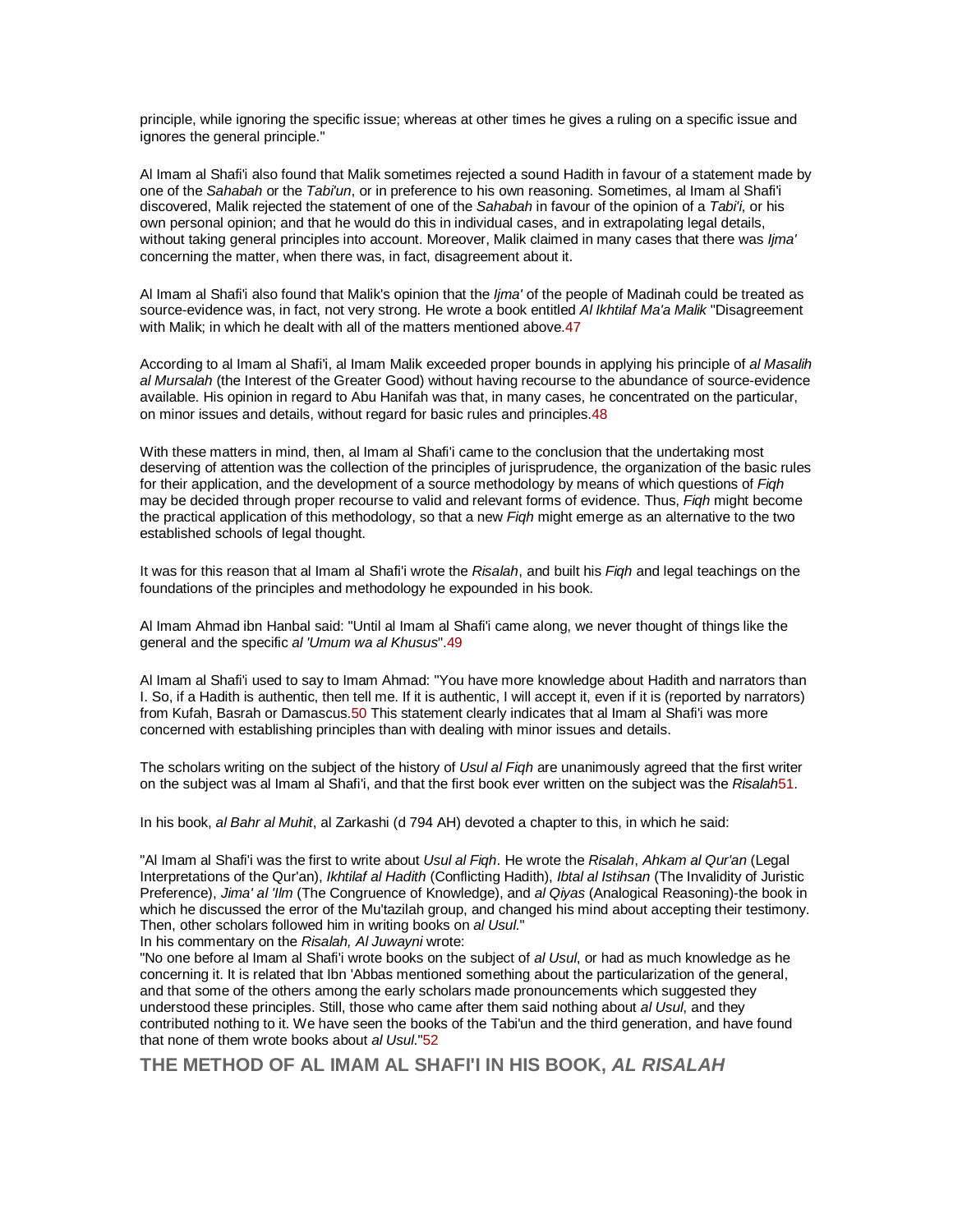Al Imam al Shafi'i began his book by describing the state of mankind just before the mission of the Prophet. In doing so, he divided them into two groups:

1. Ahl al Kitab "the People of the Book"; or, the followers of earlier revelation who had altered their scripture and tampered with some of its legal injunctions. Essentially, these people had lapsed into disbelief and then attempted to fuse their falsehood with the Truth which Allah had revealed. 2. The Mushrikun and Kafirun who worshipped idols instead of Allah.

Then al Imam al Shafi'i went on to say that Allah rescued all mankind by sending the Last of the Prophets, and revealing to him His Book, so that they might be delivered by means of it from the blindness of disbelief into the light of guidance:

Behold, it is a Divine Scripture, sublime. No falsehood can attain to it openly and neither in a stealthy manner; (since it is] bestowed from on high by One who is Truly Wise, Ever to be Praised (41 : 41-42).

Then al Imam al Shafi'i went on to discuss in detail the status of the Qur'an in Islam and its comprehensive statements about what Allah had permitted and prohibited, how man is to worship Allah, the rewards of those who obey Him, the punishments of those who disobey Him, and how He admonished them by telling the stories of those who had gone before.

Then, al Imam al Shafi'i explained that students seeking knowledge of Islam should learn as much of the Qur'an and its sciences as possible; and that when their intentions are pure they may both quote its verses and infer meanings from them.

At the end of his Introduction to the Risalah, al Imam al Shafi'i said: "No problem will ever beset any of the followers of Allah's religion except that there be guidance in the Book of Allah to indicate the right way. For, Allah, the Blessed and Most High, said:

A Book We send to you, that you may bring forth mankind from darkness to light, by the permission of their Lord to the path of the Almighty, the Praiseworthy (14:1).

He also said:

And We sent down to you the Reminder, that you may make clear to mankind what was sent down to them; and so haply they may reflect (16:46).

Also:

And We have sent down to you the Book as an explanation of everything; and as a guidance, and a mercy, and good tidings to the Muslims (16:91).

And:

Likewise, We have revealed to you a spirit of our bidding. You did not know what the Book was, nor the faith; but We made it a light by which We guide whomsoever We will of Our servants. And, verily, you shall be a guide unto a right path, the path of Allah (42:52).

There follows a chapter on al Bayan53 in which the word is defined as a legal term, and then divided into categories in explanation of the ways that the Qur'anic declaration indicates matters of legal significance. There are five such categories:

1. That which Allah expressed as a specific legal provision which admits of no interpretation other than its literal meaning. This category of al Bayan needs no other explanation than the Qur'an itself.

2. That which the Qur'an mentions in texts that may be interpreted in several ways; and for which the Sunnah provided an explanation as to exactly which one was intended.

3. That which was clearly stated to be obligatory; and which the Prophet, upon him be peace, explained in terms of how, why, upon whom, and when applicable and when not. That which was explained by the Prophet, upon him be peace, but not mentioned in the Qur'an. Allah (SWT) commanded in the Qur'an that the Prophet be obeyed and his rulings accepted. Therefore, what is said on the authority of the Prophet, is said on the authority of Allah. 5. That which Allah requires His creation to seek through Ijtihad. This is Qiyas. According to al Imam al Shafi'i, Qiyas is a method for reaching a legal decision on the basis of evidence (a precedent) in which a common reason, or an effective cause, is applicable.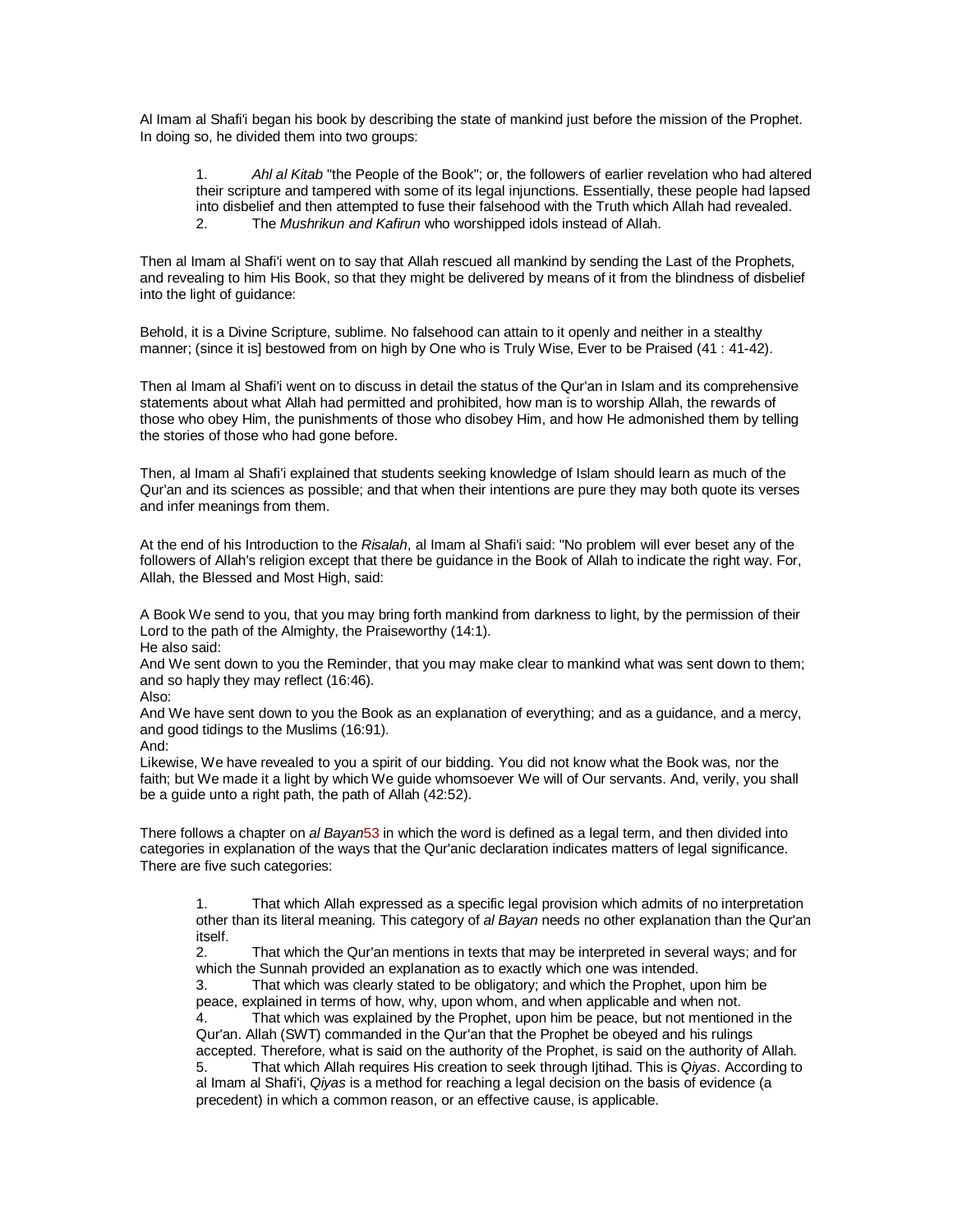Al Imam al Shafi'i then went on to explain these five categories in five separate chapters, giving examples and evidence for each. Thereafter, the Risalah included the following chapters:

The General Declaration revealed in the Qur'an is meant to be Comprehensive 'Amm, but includes the Particular Khass.

• The Explicit General Declaration of the Qur'an in which the General and the Particular are included.

• Explicit General Declaration of the Qur'an which appears to be General but is intended to be entirely Particular.

The Category of al Bayan in the Qur'an by means of which meaning is clarified by context.

The Category of al Bayan in the Qur'an the wording of which indicates the Implicit al Batin meaning rather than the Explicit al Zahir.

• That, of the Qur'an, which was revealed as General but which the Sunnah specifically indicates is meant to be Particular.

In the above-mentioned chapter; al Imam al Shafi'i explained the validity of the Sunnah as evidence and its status in the religion. For this reason, he then included the following chapters:

The duty imposed by Allah in the Qur'an to follow the Sunnan of His Prophet.

• Allah's command ordering obedience to the Prophet is both associated with obedience to Him and ordered independently.

• Matters in which Allah commanded obedience to the Prophet.

• How Allah made it clear that the Prophet was obliged to follow what was revealed to him and to obey whatever commands Allah gave him; and that Allah will guide any who follow him.

In this chapter, al Imam al Shafi'i affirmed that parts of the Sunnah of the Prophet dealt with and were related to the Qur'an, whilst other parts explained matters concerning which there was no relevant text in the Book. Al Imam al Shafi'i also showed that the Sunnah existed independently of the Qur'an, and quoted evidence in refutation of those who disagreed with him in that matter. Then he said: "I shall explain what I have already said about the Sunnah, (whether) it particularizes the Qur'an or provides additional legislation for matters not mentioned therein; and this will illustrate what I have discussed above, Allah willing. I shall first speak of the Sunnah based on the Book of Allah, by dealing, by means of deductive reasoning, with the subject of the Sunnah in regard to the abrogating al Nasikh and abrogated al Mansukh passages of the Qur'an. Thereafter, I shall mention the Fard-duties specified (in the Qur'an) and the Sunnah in regard to them; the Fard-duties revealed in General terms which the Prophet (PBUH) made Particular through his specifying details relating to how and when; the General texts that were intended to be understood as General, and the General texts that were intended to be understood as Particular; and, finally, the Sunnah of the Prophet (PBUH) for which there is no textual authority from the Book of Allah."

There follows a chapter entitled, "The Origin of the Abrogating and the Abrogated"; which explains that Allah (SWT) used abrogation to make (the Shari'ah) easier and more flexible. This chapter also makes the point that a verse Ayah of the Qur'an can only be abrogated by another verse of the Qur'an; and that the Sunnah can only be abrogated by the Sunnah.

Then he dealt with the abrogating and the abrogated which are indicated in part by the Qur'an, and in part by the Sunnah.

Thereafter comes mention of the Fard-duty of Salah and the explanation in the Qur'an and the Sunnah concerning those who may be excused from performing it, and those whose Salah is not accepted because of some act of disobedience they may have committed.

Then al Imam al Shafi'i writes of the Abrogating and the Abrogated that are indicated by the Sunnah and al Ijma';

- of the Fard-duties which Allah laid down in the text of the Qur'an,
- of the Fard-duties laid down in the text of the Qur'an which the Prophet (PBUH) also dealt with in the Sunnah.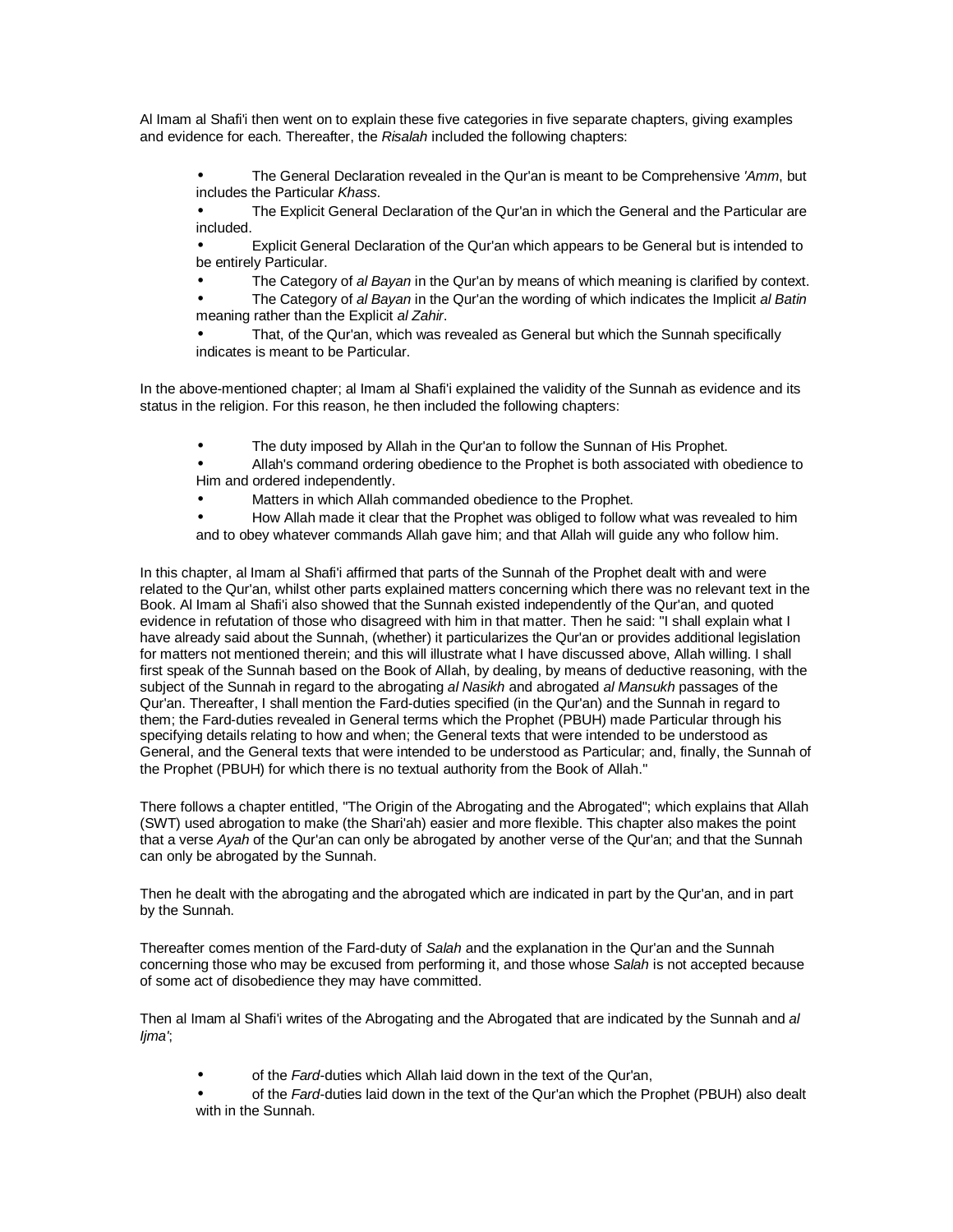of the Fard-duties laid down in the text of the Qur'an which the Sunnah indicated were meant to be Particular in application,

of the Fard-duties in general which are clearly meant to be compulsory and for which the Prophet (PBUH) gave the explanation as to how they were to be performed; like Salah, Hajj, Zakah, the number of wives, women whom one is not permitted to marry, and dietary prohibitions.

In the next chapter he discussed defects in Hadith, and explained that the contradictions between Hadith could be attributed to many reasons. He then went on to explain some of these reasons. For example, a contradiction might appear because one Hadith was abrogated by another, or because mistakes occurred in the narration of the Hadith. He explained the mistakes which might cause contradictions in the Hadith, and many other reasons for such contradictions. Then he dealt with the various types of prohibitions, and explained that some Hadith clarify others.

Al Imam al Shafi'i also included a chapter on knowledge, and explained that there are two types of knowledge. The first is that sort of common knowledge which no sane, mature adult could possibly not know about. All of this knowledge can be found mentioned in the text of the Qur'an, and every Muslim knows all about it because it has been transmitted down from the Prophet (PBUH) to each succeeding generation in turn. There is no dispute concerning the authenticity of this knowledge, and all are agreed that it is binding. Indeed, the nature of this knowledge is such that there can be no mistakes in its transmission or interpretation.

The second type of knowledge is of the details which stem from the obligations, and the specific laws relating to them. These are not mentioned in the text of the Qur'an, and most of them are not mentioned in the text of the Sunnah, apart from single-individual narrations, Ahad.

Thus, al Imam al Shafi'i introduced a new subject, the single- individual narration, Khabr al Wahid. Al Imam al Shafi'i then explained what is meant by this term, and the conditions which determine whether or not a narration is of the single-individual variety. The difference between testimony and reporting, Shahadah and Riwayah, was explained; as were those matters which may be accepted through a single-individual narration, and those for which a Khabr al Wahid alone is not sufficient.

Then al Imam al Shafi'i discussed the authority of the Khabr al Wahid, and whether such reports could be adduced as evidence. His conclusion, supported by very sound arguments, was that indeed they could be used. Thus, al Imam al Shafi'i succeeded in refuting all the misgivings brought up by his opponents on this issue.

The following chapters then follow:

On al lima': its definition, and legal authority.

On al Qiyas: its meaning and nature, the need for it, the varieties of Qiyas, and who is, and is not, competent to employ it.

• On Ijtihad: how it is based first on the Qur'an, and then on the Sunnah; what constitutes correct and incorrect Ijtihad.

• On al Istihsan, Juristic Preference: al Shafi'i was careful to explain that no Muslim is permitted to use al Istihsan in order to contravene the Hadith, nor may he pronounce any legal judgement which is not based on the Qur'an, Sunnah, al Ijma' or al Qiyas. He also explained the difference between al Qiyas and al Istihsan.

• On disagreement among the scholars: al Imam al Shafi'i explained that these disagreements are of two types; the type that are prohibited and the type that are not. The types of disagreements which are not allowed are those concerning matters for which Allah has provided clear evidence in the texts of the Qur'an or Sunnah. Those disagreements which are permitted pertain to matters which could be interpreted in several ways and to which each scholar applies his own reasoning. Al Imam al Shafi'i then gave examples of both kinds of disagreements, and mentioned the reasons for each. He also gave examples of issues on which the Sahabah had disagreed, such as 'Iddah, oaths and inheritance. In this chapter; al Imam al Shafi'i mentioned something of his methodology for assigning preference to the opinions of the Sahabah when they differed.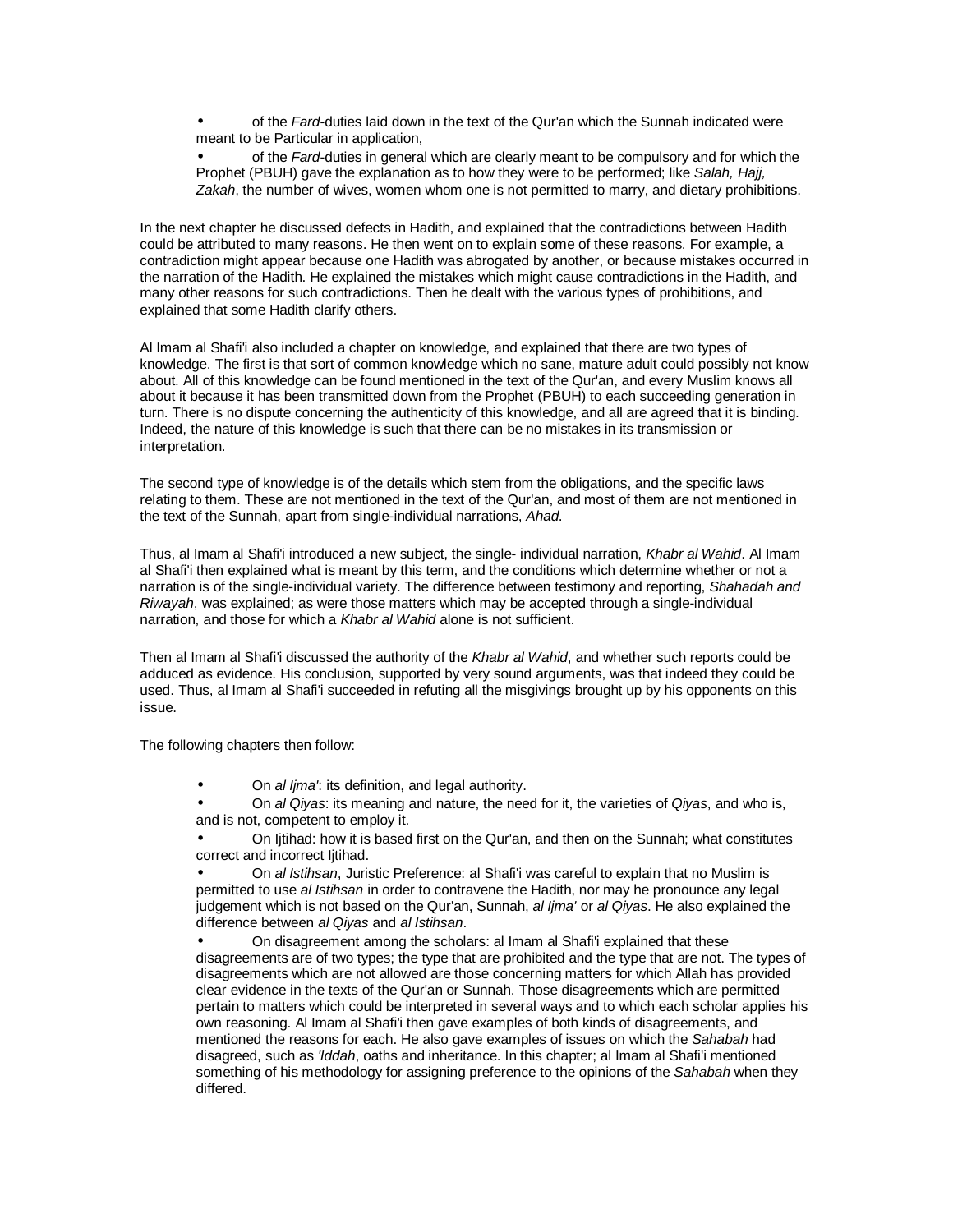The Risalah concludes with an explanation of al Shafi'i's opinion on the "categories of evidence" mentioned above:

"We base our judgements primarily on the Qur'an and the agreed-upon Sunnah concerning which there is no dispute, and say: 'This is our judgement after studying both the explicit and the implicit meanings of the texts.' Then, if we have to refer to the Sunnah that is narrated by only a few persons and concerning which there is no agreement, we say: 'We accept the Hadith as it is, but are aware that there could be some hidden fault in its narrators.' Then we will refer to at Ijma' then to al Qiyas. Al Qiyas is weaker than at Ijma' and it is used only when necessary because it is not lawful to use al Qiyas when there is a narration concerning the matter being dealt with."

From the writings of al Imam al Shafi'i, we know which sources of Islamic jurisprudence were agreed upon, and which were the cause of disagreement at that time.

The sources which were agreed upon were: The Qur'an and the Sunnah in general.

The sources concerning which there was disagreement included the Sunnah in its entirety, to some, and the Khabr al Wahid narrations (which al Imam al Shafi'i referred to as al Khassah) in particular. But al Imam al Shafi'i's contribution was that he examined these two issues in their entirety in the Risalah and in his Jim' al 'Ilm.

Other matters concerning which there were disagreements included:

1. Al Ijma': There were disagreements concerning its validity as evidence; concerning the different types of al lima'; whose lima' may be accepted as evidence; matters m which al lima' may be considered as evidence; and how the public may be made aware that there is Ijma' on any particular matter.

2. Al Qiyas and al Istihsan: There were disputes concerning the meaning of these terms, their nature, validity as evidence, the possibility and method of using them, and whether the actions of the Sahabah could be considered Qiyas or Istihsan.

3. There was also open disagreement concerning the significance of the Qur'anic command and prohibition, their meanings and their impact on the rest of the legal, Fiqh judgements. We may notice that in this period, the four Sunni Imams did not use strictly defined terminology such as all Tahrim "Prohibition", al Ijab "obligation", etc., as these words were not commonly used in their vocabulary. Rather, this kind of legal terminology appeared later on, as Ibn Qayyim has stated.54

4. Other sources of Islamic jurisprudence concerning which there are differences were not commonly discussed at the time of the early jurists. For example, such terms as al 'Urf, al 'Adah, and al Istishab were not part of their vocabulary.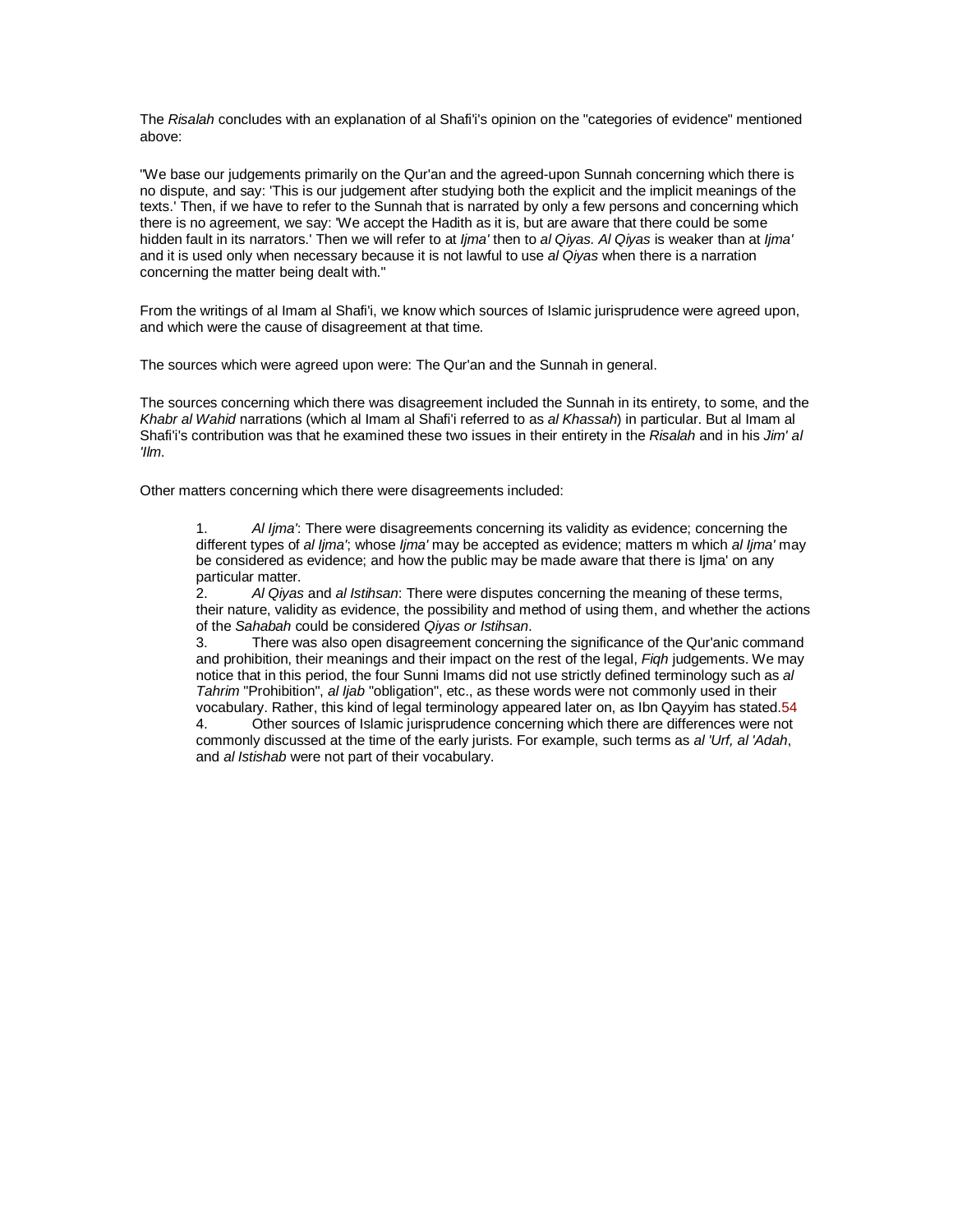# **CHAPTER FIVE**

## **USUL AL FIQH AFTER AL IMAM AL SHAFI'I**

Al Imam al Shafi'i's Risalah dominated studies in Islamic jurisprudence from the moment it appeared. Indeed, as a result of it, the scholars divided into two groups. One group, the majority of Ahl al Hadith, accepted it, and used it in support of al Shafi'i's school of legal thought. The other group, however, rejected most of what it contained, and attempted to refute whatever of al Imam al Shafi'i's work contradicted their own methods and practice before it had the chance to influence people. The members of this group were taken almost exclusively from the Ahl al Ra'i, all of whom were in complete disagreement with nearly all that al Imam al Shafi'i had written.

Ibn al Nadim mentioned books which were written in the field of Usul al Figh after the Risalah, including al Nasikh wa al Mansukh and al Sunnah by al Imam Ahmad ibn Hanbal (d 233 AH). Al Sunnah, however, is more a book on *Tawhid* and basic Islamic beliefs "Aga'id" than of jurisprudence. There are two versions of this work in print; the longer version is the one printed in Makkah in 1349 AH, of which there are manuscript copies in the Dar al Kutub and Zahiriyyah libraries in Egypt and Damascus respectively. A smaller version, printed in Cairo without a date, deals with the fundamental beliefs of the Sunni Orthodoxy, or "Ahl all Sunnah".

Al Imam Ahmad also wrote Ta'at al Rasul "Obedience to the Messenger". Ibn Qayyim quotes from it often in his book, I'lam al Muwaqqi'in, and it seems that he possessed a copy of it. Nonetheless, I have looked for this book in many places, but have always been unable to find it. From the quoted passages in Ibn Qayyim's book, it is apparent that the book was indeed an important one on the subject of jurisprudence, and the methodology of dealing with the Sunnah. It may have been lost after Ibn Qayyim's time, or bound into another book, or the title page lost so that it may only be found after much searching.

The sources also mention that Dawud al Zahiri (d 270 AH) wrote al Ijma' "Consensus", Ibtal al Taqlid "On the Abolition of Imitation", Khabar al Wahid "On the Single-Individual Narration", al Khabar al Mujib "On the Obligating Narration", al Khusus wa al 'Umum "On the Particular and the General", al Mufassar wa al Mujmal "The Succinct and the Detailed", al Kafi fi Mugabalat al Muttalibi, i.e. al Imam al Shafi'i, "0n the Encounter with al Shafi'i", Mas'alatan Khalafa Fihima al Shafi'i "Two Issues on which He Differed with al Imam al Shafi'i".

During this period, the 'Ulama' who accepted the school of thought of al Imam Abu Hanifah devoted their attention to the study of Shafi'i's Risalah, both in order to refute what they disagreed with, and to derive their own source-methodology and principles of jurisprudence from the case law Fatawa of al Imam Abu Hanifah.

In this vein, the Hanafi scholars produced several works. 'Isa ibn Abban (d 220 Ah) wrote Khabar al Wahid, Ithbat al Qiyas, "Validating Analogical Deduction", and Ijtihad al Ra'i, "The Exercise of legal Reasoning".

Al Barza'i (d 317) wrote Masa'il al Khilaf "Issues of Disagreement", of which there is a 236-page copy in the Zaytunah Library in Tunis, number 1619.

Abu Ja'far al Tahawi (d 321) wrote Ikhtilaf al Fuqaha' "Disagreement of the Jurists", which was summarized by Abu Bakr al Jassas (d 37O). There is a copy of this hook in Cairo. For more details, refer to the Index of Ma'had al Makhtutat (1/329).55

Al Karabisi al Najafi (d 322) wrote al Furuq "Differences", of which there are manuscripts in the Ahmad III and Fayd Allah libraries in Istanbul.

Several untitled works on jurisprudence were also attributed to Ibn Sama'ah (d 233).56

Al Kannani (d 289) wrote al Hujjah fi al Radd 'Ala al Shafi'i, "The Evidence in Refutation of Imam Shafi'i".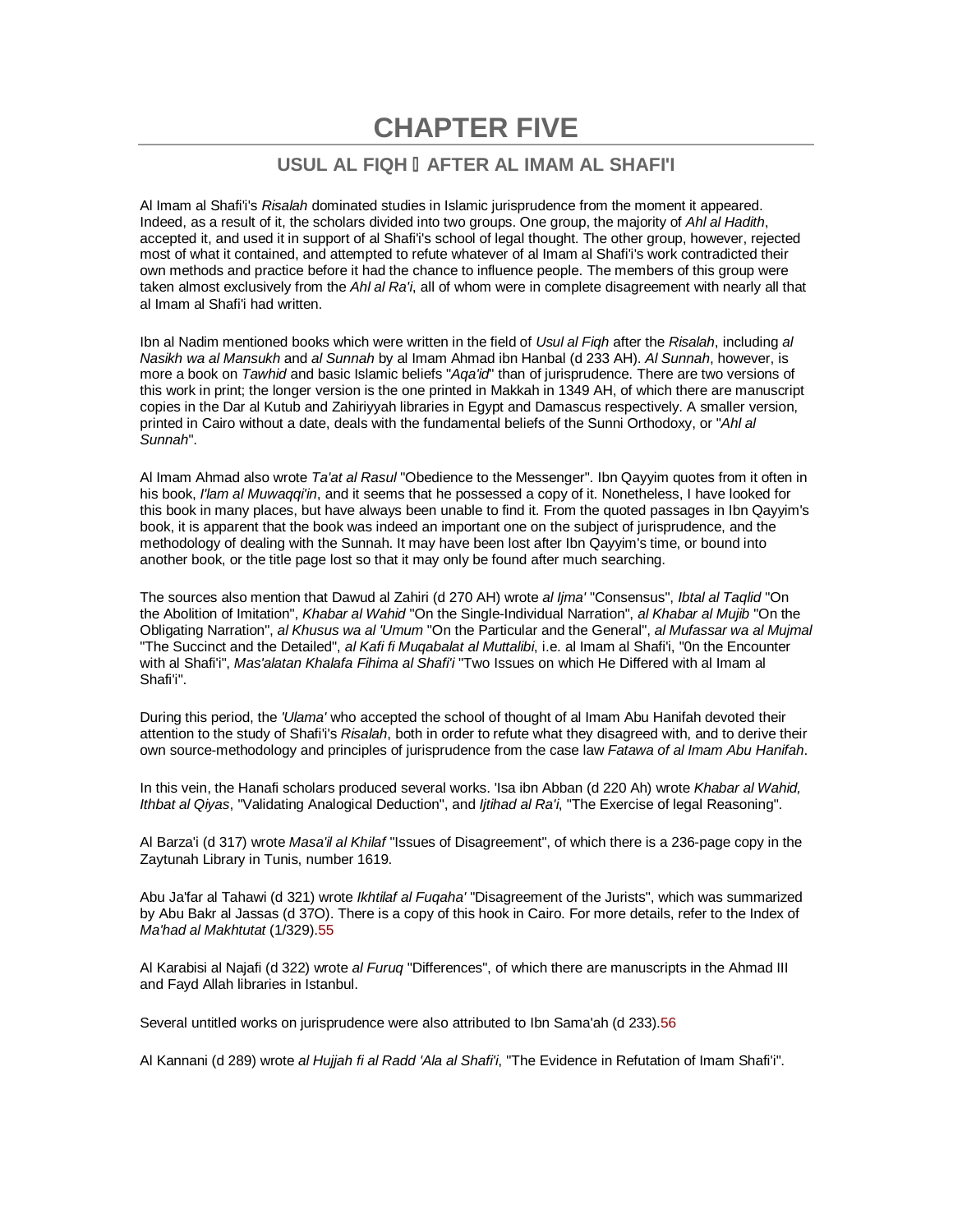'Ali ibn Musa al Qummi, the Hanafi (d 305) wrote Ma Khalafa Fihi al Shafi'i al 'Iraqiyin Fi Ahkam al Qur'an "Instances in which al Shafi'i Opposed the Iraqis in the Legal Interpretation of the Qur'an", Ithbat al Qiyas, al Ijtihad and Khabar al Wahid.

Abu al Hasan al Karkhi (d 340) wrote his well-known hook al Usul "The Sources", which was printed with a collection of other books in Cairo (no date).

Abu Sahl al Nawbakhti (d. circa 93 AH), who belonged to the Imamiyah, wrote Nagd Risalat al Shafi'i "A Critique of al Shafi'i's Risalah", Ibtal al Qiyas "Invalidating al Qiyas", and al Radd 'Ala Ibn al Rawandi Fi Ba'd Ara'ihi al Usuliyah ("Refutation of Certain of Ibn al Rawandi's Legal Opinions"). Ibn Junayd (d 347), who belonged to the Zaydiyyah group, wrote al Faskh 'Ala Man Ajaza al Naskh lima Tamma Shar'uhu wa Jalla Naf'uhu "The Nullification of those who Permitted Abrogation on Laws already Promulgated and Proved Beneficial", and al Ifham li Usul al Ahkam "Understanding Juristic Principles".

The adherents of al Imam al Shafi'i's school of legal thought produced the following works:-

Abu Thawr (d 240) wrote Ikhtilaf al Fugaha' "Disagreement of the Jurists".

Abu 'Abd Allah Muhammad ibn Nasr al Marwazi (d 294) also wrote a book on the same subject.

Abu Abbas ibn Surayj (d 305) wrote a hook refuting both 'Isa ibn Abban and Muhammad ibn Dawud al Zahiri on matters in which they differed with al Imam al Shafi'i.

Ibrahim ibn Ahmad al Marwazi (d 340) wrote Al Umum wa al Khusus "The General and the Particular" and AI Fusul fi Ma'rifat al Usul57 "Chapters About Knowledge of Legal Source-Methodology".

Some of these scholars devoted their attention to producing commentaries on al Shafi'i's al Risalah; like Abu Bakr al Sayrafi (d 330), Abu al Walid al Nisaburi (d 365 or 363), Abu Bakr al Jawzaqi (d 388) and Abu Muhammad al Juwayni, the father of the famed Imam al Haramayn, teacher to al Imam al Ghazzali.

Commentaries on the Risalah are also attributed to five other scholars, namely: Abu Zayd al Jazuli, Yusuf ibn 'Umar, Jamal al Din al Afqahsi, Ibn Fakihani, and Abu al Qasim 'Isa ibn Naji. None of these commentaries, from which the scholars used to quote until after the seventh century, have come to light in modern times.

Shaykh Mustafa 'Abd al Razzaq58 mentioned that the public library in Paris held a copy of al Juwayni's commentary on the Risalah, and quoted some parts of it. I, myself, have tried to locate this manuscript in Paris; but failed. Perhaps it had been placed with other books under a different heading or title. Probably, the only way to find it is to sift through all the manuscripts. That, however, is a daunting task, as the researcher would need to spend a great deal of time on the undertaking.

### **DEVELOPMENTS IN USUL AL FIQH AFTER AL IMAM AL SHAFI'I**

What we have mentioned so far can hardly be regarded as development, as it mainly revolves around criticizing, supporting or commenting on the Risalah, and really goes no further than that. Once the discipline had been established, this state of affairs obtained until about the beginning of the fifth century AH, when what could be considered as significant development in the field began to take place.

During this period, al Qadi al Baqillani (d 402) and al Qadi 'Abd al Jabbar al Hamadani (d 415) undertook to re-write the whole subject of the practice and principles of Shari'ah Source Methodology, or al Usul.

In his book al Bahr, al Zarkashi wrote: "... the two judges, the Qadi of Ahl al Sunnah, Abu Bakr Tayyib al Baqillani, and the Qadi of the Mu'tazilah, 'Abd al Jabbar, came and expanded upon what had been written, clarified what had previously been little more than indications, provided detail to what had been mentioned in a general way, and removed ambiguities."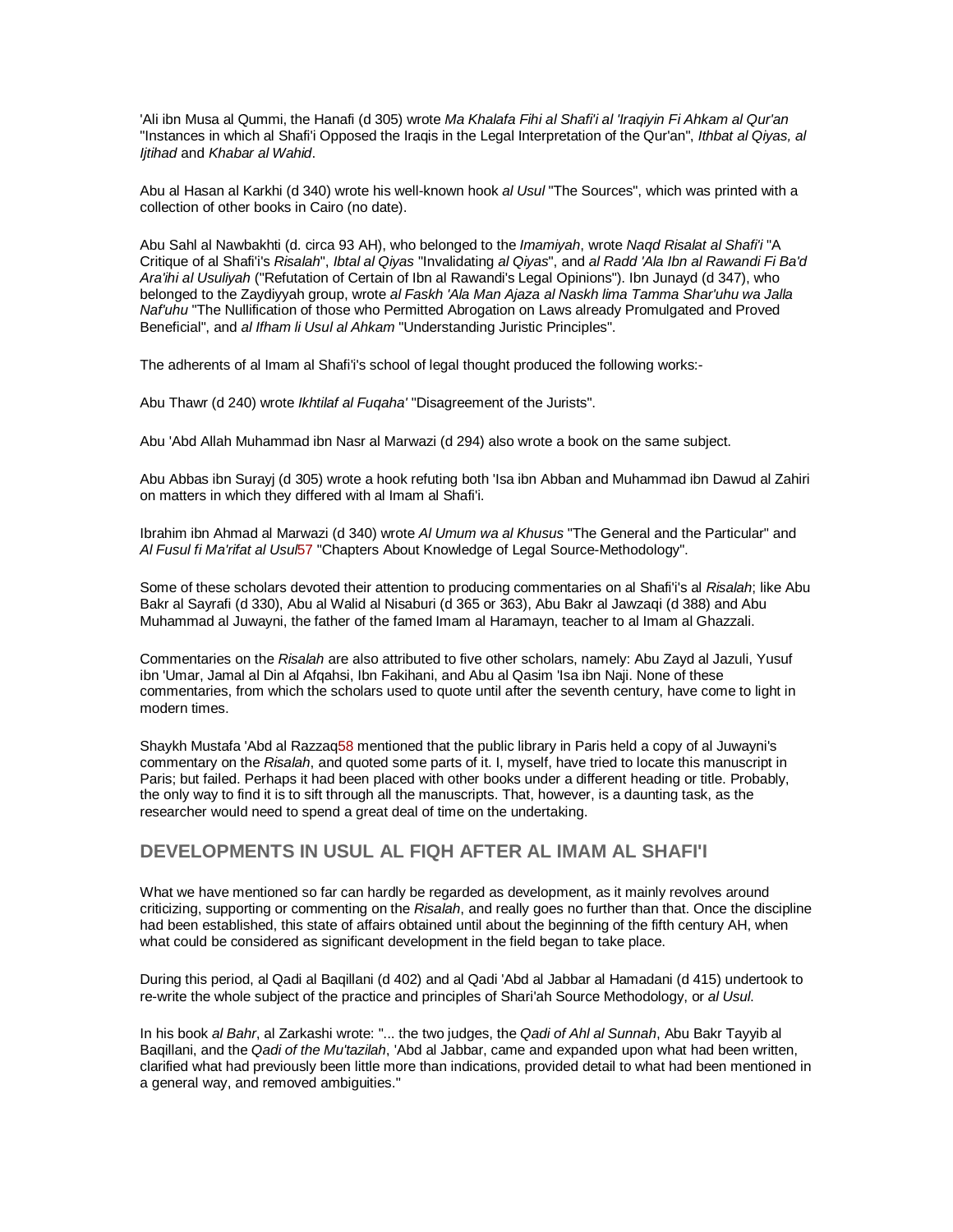Al Qadi al Baqillani earned the title Shaykh al Usuliyyin59 "Master of the Scholars of al Usul", after he wrote al Tagrib wa al Irshad "Clarification and Guidance". This hook has been lost for centuries; though it may vet turn up in one collection of manuscripts or another. In any case, the scholars of al Usul continued quoting from it until the ninth century AH.

For his part, al Qadi 'Abd al Jabbar wrote a book entitled either al 'Ahd "The Covenant" or al 'Amad "The Pillars" and wrote his own commentary on it.

Imam al Haramayn (d 478 AH) summarized al Baqillani's al Taqrib wa al Irshad, in a book entitled al Talkhis "The Summarizing" or al Mulakhkhas "The Summary", of which some pages are preserved in some manuscript collections. Later scholars of jurisprudence transmitted many of al Baqillani's ideas from this work.

Imam al Haramayn patterned his own book on al Usul, al Burhan "The Proof", on al Baqillani's al Taqrib, in that it included all fields of jurisprudence, was free in its method, and followed whatever evidence was available.60 He disagreed with his teachers, al Imam al Ash'ari and al Imam al Shafi'i, on so many issues that many of his fellow scholars from the al Shafi'i school of legal thought rejected his commentary and did not give it the attention it deserved, even though they transmitted a great deal from it in their own books.

Two Maliki scholars, al Imam Abu 'Abd Allah al Maziri (d 536 AH) and Abu al Hasan al Abyari (d 616), wrote commentaries on al Burhan; and a third Maliki scholar, Abu Yahya, combined the two commentaries. Still, all three of these scholars dealt harshly, if not somewhat unfairly, with Imam al Haramayn because of what they considered to be his audacity in refuting al Imam al Ash'ari on matters where he disagreed with him, and in refuting al Imam Malik on the question of al Masalih al Mursalah. Imam al Haramayn added introductions to al Imam al Shafi'i's book which dealt with matters not found in the Risalah. He began by discussing the knowledge of those sources and concepts which anyone who wishes to study any science in depth must have. He explained that the sources of Usul al Figh were 'Ilm al Kalam "Scholastic Theology", Arabic language and Figh. Then he dealt with legal judgements, duties, and competence, discussing in detail issues pertaining to various sciences, and explaining those which could be understood by reason, and which by religion. All the above matters formed an introduction to a discussion of the term al Bayan, "perspicuous declaration", the subject with which al Imam al Shafi'i began the Risalah.

It is quite apparent, however, when we see how Imam al Haramayn dealt with the subject of al Bayan, and with other of the subjects mentioned in the Risalah, that Imam al Haramayn defined the terms, including al Bayan, more precisely than al Imam al Shafi'i had done. He defined it, explained its essence, mentioned disagreements concerning it, and set forth its different categories. He also dealt with another matter which al Imam al Shafi'i had not dealt with, Ta'khir al Bayan ila Waqt al Hajah "Deferment of al Bayan until the time when it is Needed", and disagreements concerning it. Then, in discussing the different categories of al Bayan, he reiterated the five categories which al Imam al Shafi'i had mentioned, advocated Abu Bakr Dawud al Zahiri's comments on the subject, and then mentioned the other categories of al Bayan which some jurists had suggested.

Imam al Haramayn held the opinion that al Bayan meant "evidence", of which there are two types: 'Aqli "rational" and Sam'i "received". The basis for "received" evidence is the miraculous Qur'an; so that the closer the evidence is to the Qur'an, the more precedence it has. Hence the order of priority in "received" evidence is: the Qur'an, the Sunnah, al lima' Khabar al Wahid, al Qiyas.

Then he dealt with languages, and explained that the scholars of jurisprudence have dealt with linguistic matters which the scholars of Arabic had omitted, such as Awamir "commands"; Nawahi "prohibitions", and al 'Umum wa al Khusus "the General and the Specific" which Imam al Shafi'i had dealt with.

In the course of this linguistic discussion, he mentioned some of al Baqillani's ideas, which clearly indicates that al Baqillani had already made these additions to al Imam al Shafi'i's methods.

When al Imam al Ghazzali was the student of Imam al Haramayn it was only natural that he be influenced by him. In fact, al Imam al Ghazzali wrote four books on the subject of al Usul. The first of these works was al Mankhul "The Sifted", a medium-sized volume written as though for beginners or intermediate level students of al Usul. Of the second book nothing is known except that it was referred to in al Mustasfa61, and that its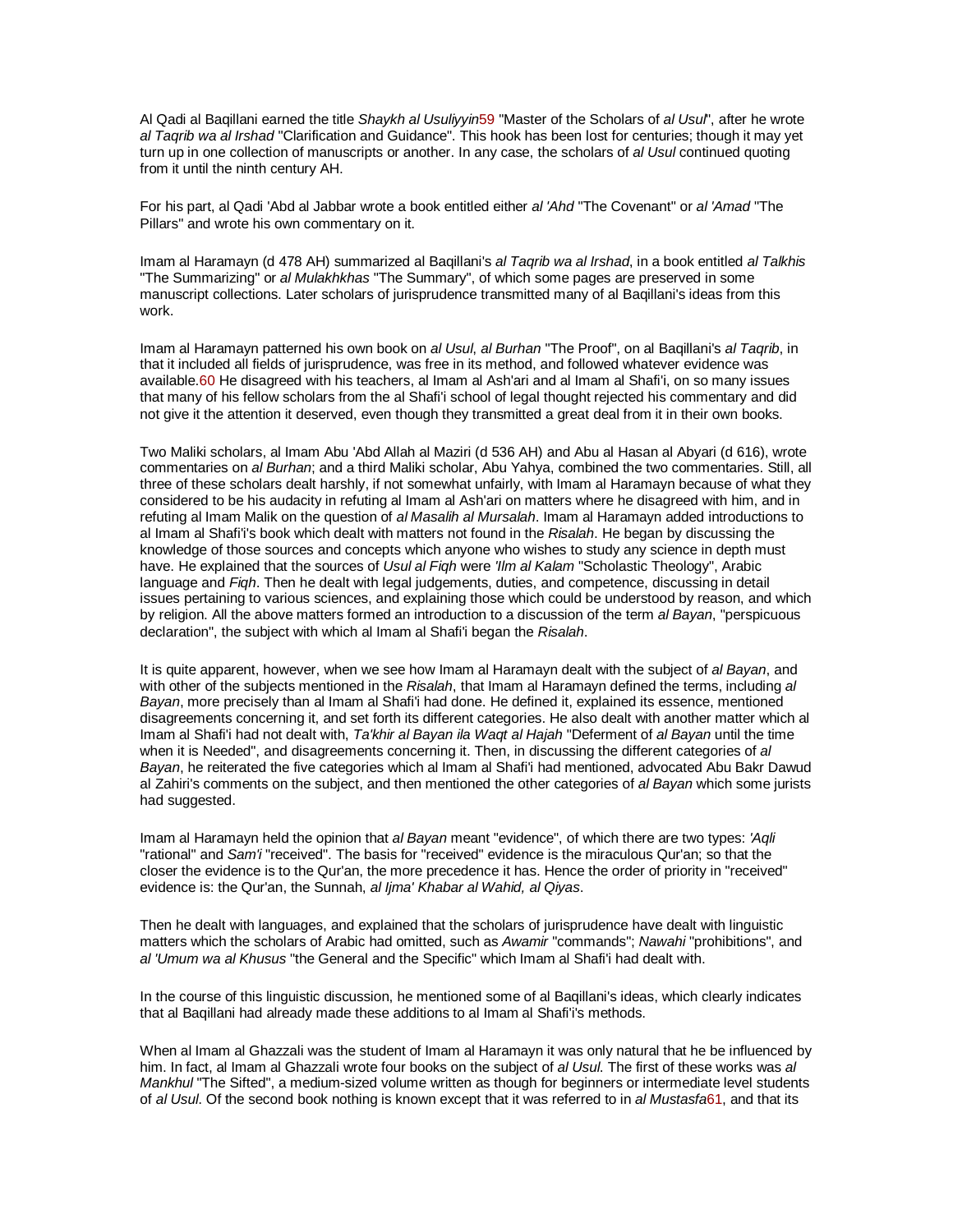title was Tahdhib al Usul "On the Refinement of Usul". The third book is entitled Shifa' 'al Ghalil fi Bayan al Shibh wa al Mukhayyal wa Masalik al Ta'lil, and was edited and published in Baghdad in 1390/1971. Al Imam al Ghazzali's Encyclopedia of Shariah Source Methodology, his fourth book on the subject, and his last word, was al Mustasfa, which has been printed several times in Egypt and elsewhere. Indeed, this is the work he wrote after coming out of his period of meditation and seclusion62.

Al Imam al Ghazzali began his book with an introduction in which he covered nearly all of Aristotelian logic, a subject in which he had always been deeply interested. Then he wrote about the Hadd "Prescribed Punishment", about the conditions that must be satisfied before it can be applied, and about the different types of Hudud. He then discussed the Dalil "Evidence" and its various types.

At this point in the book, al Imam al Ghazzali proceeds to discuss the four poles of his work, headings under which everything in the field of al Usul is covered, and which his teacher, Imam al Haramayn, and predecessors, such as al Baqilani, were most concerned with. As his teacher had his own opinions that differed from those of al Imams al Shafi'i and al Ash'ari, so also did al Imam al Ghazzali hold opinions which differed from those of his predecessors. Likewise, among al Imam al Ghazzali's contemporaries there were those who accepted his views and those who did not.

These were the most important developments made by the followers of al Imam al Shafi'i in the field of Usul.

The second group to contribute to the development of the discipline were the Mu'tazilah. After al Qadi Abd al Jabbar had written his book, al Amad or al 'Ahd, and written a full commentary on it, he recorded some of his opinions on al Usul in his encyclopedia, some parts of which have been found and printed under the title al Mughni. The seventeenth volume of this encyclopedia was devoted to studies in al Usul.

As Imam al Haramayn concerned himself with the book of al Baqillani, so Abu al Husayn al Basri al Mu'taziuli (d 435 AH) concerned himself with the books of al Qadi 'Abd al Jabbar, and wrote a commentary on al Amad/al 'Ahd. When he felt that this commentary was too long, he summarized it in his well-known book al Mu'tamad "The Reliable", which is in print and widely available.

During this period, al Shaykh Abu Ishaq al Shirazi (d 476 AH) wrote his two books. al Lam' "The Bright Light" and al Tabsirah "Enlightenment", both of which are in print.

Al Qadi Abu Yahya al Farra' al Hanbali wrote a book on Usul entitled al 'Uddah fi Usul al Figh "The Tools of Usul al Fiqh", which was edited and published in Saudi Arabia in 1400/1980.

Ibn 'Aqil al Baghdadi, another Hanbali scholar, wrote al Wadih Fi al Usul "What is Clear in Usul".

Abu al Khattab wrote his well-known book, al Tamhid "The Preface", which was recently edited and published in Makkah.

Among the books written by scholars of the Maliki school of legal thought at that time was 'Uyun al Adillah Fi Masa'il al Khilaf Bayna Fuqaha' al Amsar "Profusion of Evidence or Controversial Issues Among the Jurists of the New Muslim Settlements", by Ibn al Qassar al Baghdadi (d 398 AH), of which there is a copy at Qarawiyin University in Fez.63 Al Shirazi considered this to be the best book by any Maliki scholar on the subject of juristic differences. Ibn al Qassar also wrote Muqaddimah fi Usul al Fiqh "Introduction to Usul al Figh", of which there is a copy at the Azhar University library.

The books of the Shafi'iyah, Hanabilah, Malikiyah and Mu'tazilah all followed a similar pattern in the order of their chapters and the treatment of their subject matter. Eventually, this pattern became known as "the method of the Mutakallimun."

## **THE ROLE OF THE FOLLOWERS OF ABU HANIFAH IN THE WRITING OF AL USUL**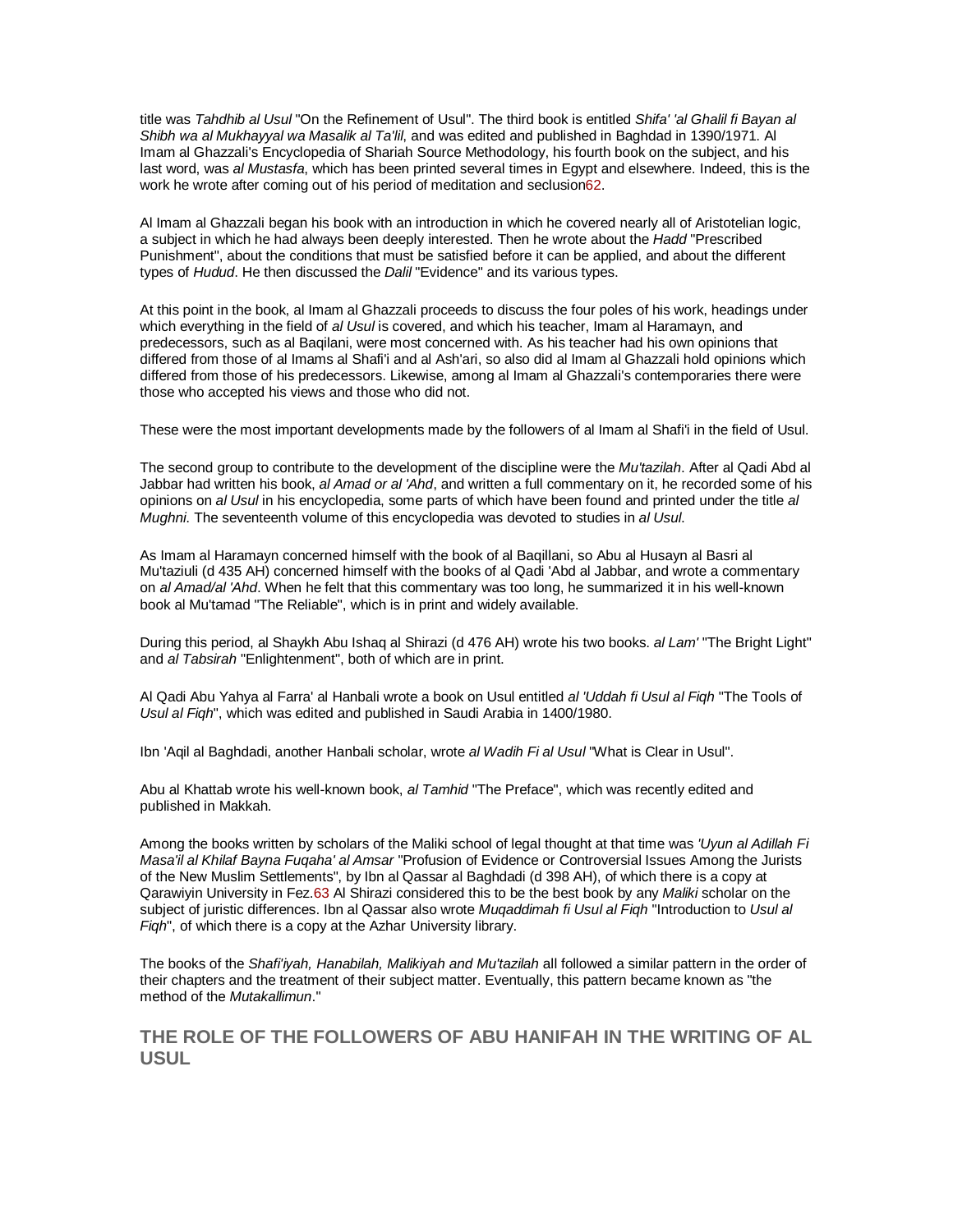Some historians of Usul al Figh have suggested that al Qadi Abu Yusuf and Muhammad ibn al Hasan wrote about jurisprudence,64 but this claim has not been proven.

The author of Kashf al Zunun65 quoted 'Ala' al Din's saying from Mizan al Usul "Usul in the Balance":

"Know that Usul al Figh is a branch of Usul al Din; and that the composition of any book must of necessity be influenced by the author's beliefs. Therefore, as most of the writers on Usul al Figh belong to the Mu'tazilah who differ from us in basic principles, or to Ahl al Hadith who differ from us in questions of detail, we cannot rely on their books.

Our (Hanafi) scholars' books, however, are of two types. The first type is of books that were written in a very precise fashion, because their authors knew both the principles and their application. Examples of this type are: Ma'khadh al Shar' "The Approach of the Shari'ah" and al Jadal "Argument" by Abu Mansur al Maturidi (d 333 AH).

"The second type of book dealt very carefully with the meanings of words and were well-arranged, owing to the concern of their authors with deriving detailed solutions from the explicit meanings of narrations. They were not, however, skillful in dealing with the finer points of al Usul or questions of pure reason. The result was that the writers of the second type produced opinions in some cases agreeing with those with whom we differed. Yet, books of the first type lost currency either because they were difficult to understand or because scholars lacked the resolution to undertake such works."

There is much that could be said about how accurately this statement depicts the development of Hanafi studies of al Usul, even if it was made by a Hanafi. The statement does, nonetheless, come close to reality in explaining the role of the Hanafi yah in the development of Usul al Figh. In the first period, these scholars concentrated, even before al Imam al Maturidi, on discussing the issues brought up by al Imam al Shafi'i in his Risalah, as 'Isa ibn Abban and others did.

During the following period, one of the most prominent writers of al Usul was Abu al Hasan al Karkhi (d 340 AH). His book on al Usul consists of a limited number of pages that were printed with Abu Zayd al Dabusi's book, Ta'sis al Nazar "Establishing Opinion", which has been published in several editions in Cairo.

Then, Abu Bakr al Jassas (d 370 AH) wrote his work, Al Fusul Fi al Usul as an introduction to his Ahkam al Qur'an "Legal Interpretations of the Qur'an"66. Al Fusul has been researched and edited for a doctoral thesis, and was published recently in Kuwait.

True development of the Hanafiyah writing on the subject of al Usul. may be considered to have begun with al Imam Abu Zayd al Dabusi (d 340) who wrote two important books on the subject: Tagwim al Adillah "Appraising Evidence", all or some of which has been researched and edited, but which has not yet been printed, and Ta'sis al Nazar67. Abu Zayd made use of the work on al Usul done by his predecessors, especially that of Al Karkhi and Al Jassas, but with the difference that he expanded the field and explained it in greater detail; he also made brief reference to the points on which the Hanafiyah agreed and disagreed with others on matters of Usul.

Abu Zayd was followed by Fakhr al Islam al Bazdawi (d 482), who wrote the well-known Kanz al Wusul Ila Ma'rifat al Usul "A Treasury On Attaining Knowledge of the Usul", in which he dealt with Usul in general. Later Hanafiyah scholars took great interest in the book and wrote many commentaries on it; the best and most important of which was Kashf al Asrar "Secrets Uncovered" by 'Abd al Aziz al Bukhari (d 830). This commentary has been published in several editions in both Istanbul and Egypt.

Likewise, Shams al A'immah al Sarkhasi (d 423 AH) wrote Usul al Sarkhasi, which has been printed in two volumes in Egypt. This book is considered to be in many ways an alternate reading of al Dabusi's Taqwim al Adillah. The Hanafiyah scholars of al Usul took great interest in the books of al Bazdawi and al Sarkhasi, and concerned themselves with teaching and commenting upon them for a long time.

From the above it should be clear that the development of Usul al Figh, as a specialized discipline, had been completed, and that its issues and academic parameters had been defined by the fifth century AH. Indeed,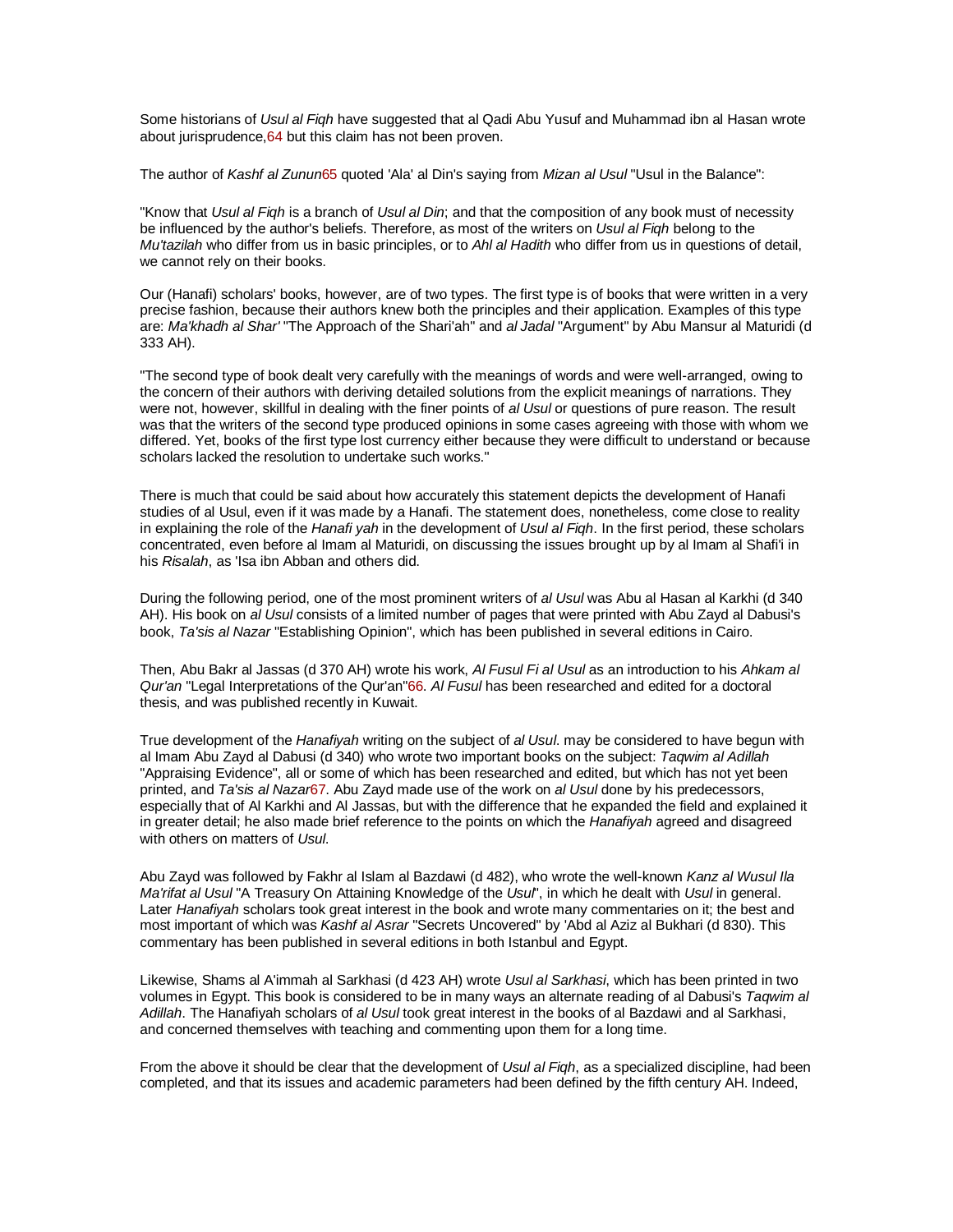by that century, the scholars of every school of legal thought had recorded their own interpretations and understanding of Usul al Fiqh.

# **THE METHODS OF THE FOLLOWERS OF AL IMAM AL SHAFI'I OR, THE "MUTAKALLIMUN", AND THOSE OF THE HANAFIYAH**

Writings on the subject of al Usul generally followed one of two methods. The first was al Shafi'i's method, or the method of the Mutakallimun. This was the method followed by the Shafi'iyah, the Malikiyah, Hanabilah and the Mu'tazilah68, and it was known as the "method of the Mutakallimun" because the authors of books written according to this method used to introduce them with discussions of theological and philosophical issues, such as al Hasan and al Qabih "The Good and the Reprehensible', Hukm al Ashya' Qabl al Shar' "The Legal Status of Matters Prior to the Revelation of Shari'ah", Shukr al Mun'im "The Necessity of Gratitude to the Bestower", and al Hakim "The Possessor of Sovereignty". A further reason for its being labeled "the method of the *Mutakallimun*" was the use of the deductive method in defining the principles of source methodology, in ascertaining the validity of those principles, and in refuting those whose opinions differed without paying much attention to the issues and details which stem from the application of these principles.

## **THE METHOD OF THE HANAFI SCHOLARS OF AL USUL**

The Hanafi method of writing on al Usul involved defining the principles of Usul from the details of legal issues with which their earliest predecessors had already dealt. Thus, the basis for their studies of al Usul was derived from the details of previously settled legal issues, and not the other way round. Therefore, one who studies Usul al Figh according to this method will gather the details of issues concerning which the Hanafi Imams have already given Fatawa, and then analyze them. Through his analysis he will decide the basis on which these Fatawa were given.

#### Shah Wali Allah of Delhi commented:

"I found that some of them claimed the differences between Abu Hanifah and al Shafi'i were founded on the Usul mentioned in al Bazdawi's book and elsewhere. But the truth is that most of these Usul were themselves derived from the differing legal pronouncement of the Imams. My opinion of the matter is that such principles of al Usul as the rules which say that the specific "al Khass" is obvious "Mubayyan", and does not need to be followed by a declaration "Bayan"; that the addition of details to a text constitutes abrogation "Naskh"; that the comprehensive "al 'Amm" is definitive "Qat'i" like the specific "al Khass"; that mere numbers of narrations may not be taken as a factor in according preference Tariih to one opinion or another; that the Hadith of one who is not a Faqih need not necessarily be adopted in cases where there can be no resort to reason; that there is no legitimacy to the notion of progressing from a precondition "Shart" or description "Wasf" to a legal deduction; that the imperative "al Amr" in a text always indicates legal obligation "Wujub"; and so on, all of these are examples of principles inferred from the judgements of the Imams. Indeed, there are no sound narrations to suggest that Abu Hanifah or his two companions, Muhammad and Abu Yusuf, adhered to any of these principles of source methodology. As such, then, these principles deserve no more to be preserved and defended, as al Bazdawi and the others did, than the opposing principles do."69

### **THE SCIENCE OF USUL AL FIQH DURING THE SIXTH CENTURY AH AND THE FOLLOWING PERIOD**

Following the consolidation of the subject matter of this discipline, according to the method of the Mutakallimun, in four major works: al 'Ahd, al Mu'tamad, al Burhan and al Mustasfa, two great scholars from among the Mutakallimun summarized these four books in works of their own.

The first was al Imam Fakhr al Din al Razi (d 606 AH), who summarized them in his book al Mahsul "The Sum and Substance", which I had the honour of researching and editing. This work has been printed in six volumes by Imam Muhammad ibn Sa'ud University, and is now being reprinted.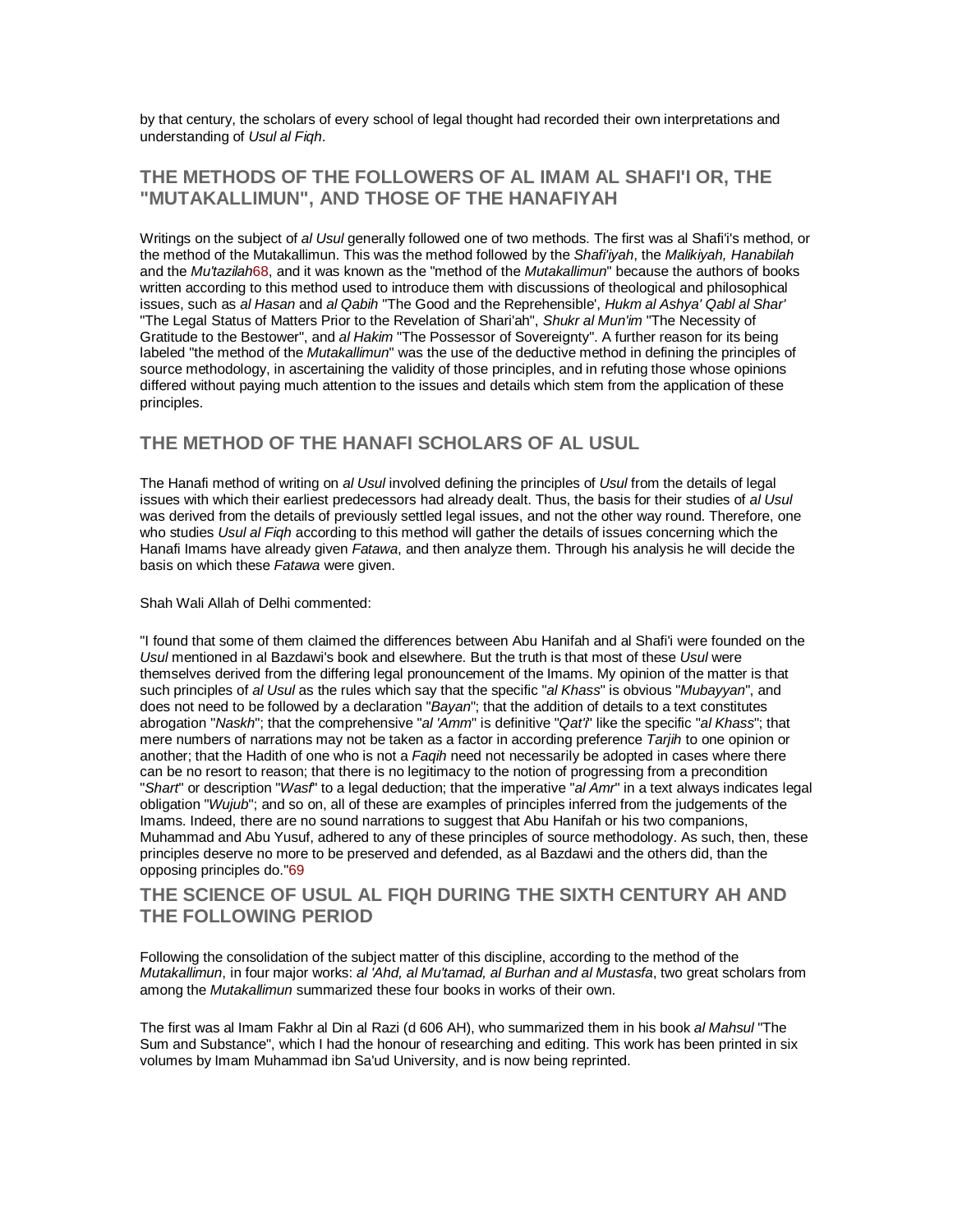The second was al Imam Sayf al Din al Amidi (d 631 AH), who summarized these four books in his al Ihkam Fi Usul al Ahkam "Precision in the Source Methodology of Law", which has been published in Riyadh, Cairo and elsewhere.

These two books are lengthier and certainly easier to read and understand than others. Of the two, al Mahsul is written in clearer language, and is more detailed in its explanations. Many glosses and commentaries have been written on these two books. Taj al Din al Armawi (d 656) summarized al Mahsul in his book al Hasil "The Outcome", which was researched and edited for a doctoral thesis at al Azhar University, but has not yet been published.

Al Imam al Razi himself also summarized it in a book entitled al Muntakhab "Selections", which one scholar has researched and edited.

Al Qadi al Baydawi (d 685) summarized al Hasil in his book Minhaj al Wusul Ila 'Ilm al Usul "The Way of Mastering the Science of Source Methodology"; but his summary was so abbreviated that the result is like a riddle, very difficult to understand. Thus, many scholars undertook to produce commentaries on the book. Among such commentaries, the best is that of al Isnawi (d 772), which is entitled Nihayat al Su'l "An End to Questioning" This book occupied the attention of the scholars in the field for a long time, and the Shafi'iyah scholars al Al Azhar are still devoted to it.

Al Amidi's book, al Ihkam "Precision" was summarized by Ibn al Hajib (d 646) of the Maliki legal school in his book Muntaha al Su'l wa al Aml Fi 'Ilmay al Usul wa al Jadal "The Ultimate in the Sciences of Jurisprudence and Argumentation", which is well-known among the followers of al Imam Malik.

The best available commentary on this work is that of 'Udad al Din (d 756), for which several glosses and commentaries have been written.

All of these books were written following the method of the Mutakallimun, defining the principles, basing evidence upon them, and seeking to refute by means of these those who held opposing views, until one of the two groups admitted defeat.

The Hanafiyah scholars of al Usul were likewise occupied in studying the books of al Bazdawi and al Sarkhasi. This situation remained the same until the end of the sixth century and the beginning of the seventh century AH, when the scholars of at Usul began using a new method. This method involved combining the methods of the Mutakallimun and the Hanafiyah scholars so as to produce books which combined the Usul of the two groups.

Following this method, Muzaffar al Din al Sa'ati (d 694) wrote Bad'i al Nizam al Jam'i Bayna Kitabay al Bazdawi wa al Ihkam. This book is one which is readily available in print.

Sadr al Shari'ah (d 747) wrote Tangih al Usul "Refining al Usul", in which he summarized al Mahsul, Usul al Bazdawi and Mukhtasar ibn al Hajib. He then wrote a commentary on his own book entitled al Tawdih "Clarification", to which al Taftazani (d 792) added a marginal commentary entitled al Talwih. All three books, al Tanqih, al Tawdih and al Talwih are available in print.

Among the Shafi'iyah scholars, Taj al Din al Subki wrote his famous book, Jam' al Jawami' "The Compilation of the Comprehensive". In the introduction, he mentioned that he had compiled his work from one hundred different books on al Usul. Many scholars wrote commentaries and added footnotes to al Subki's book. Of these, perhaps the most important and most widely-available commentary is Sharh al Jalal al Muhalli, which remains even today the basis for studies in al Usul, especially for the Shafi'iyah scholars.

Badr al Din al Zarkashi (d 794) also wrote a commentary, entitled Tashnif al Masami' "To Please the Ears", part of which was printed in Cairo with footnotes by al Shaykh al Muti'i (d 1354). One of the students at Imam Muhammad ibn Sa'ud University has researched and edited part of this book recently for his doctoral thesis.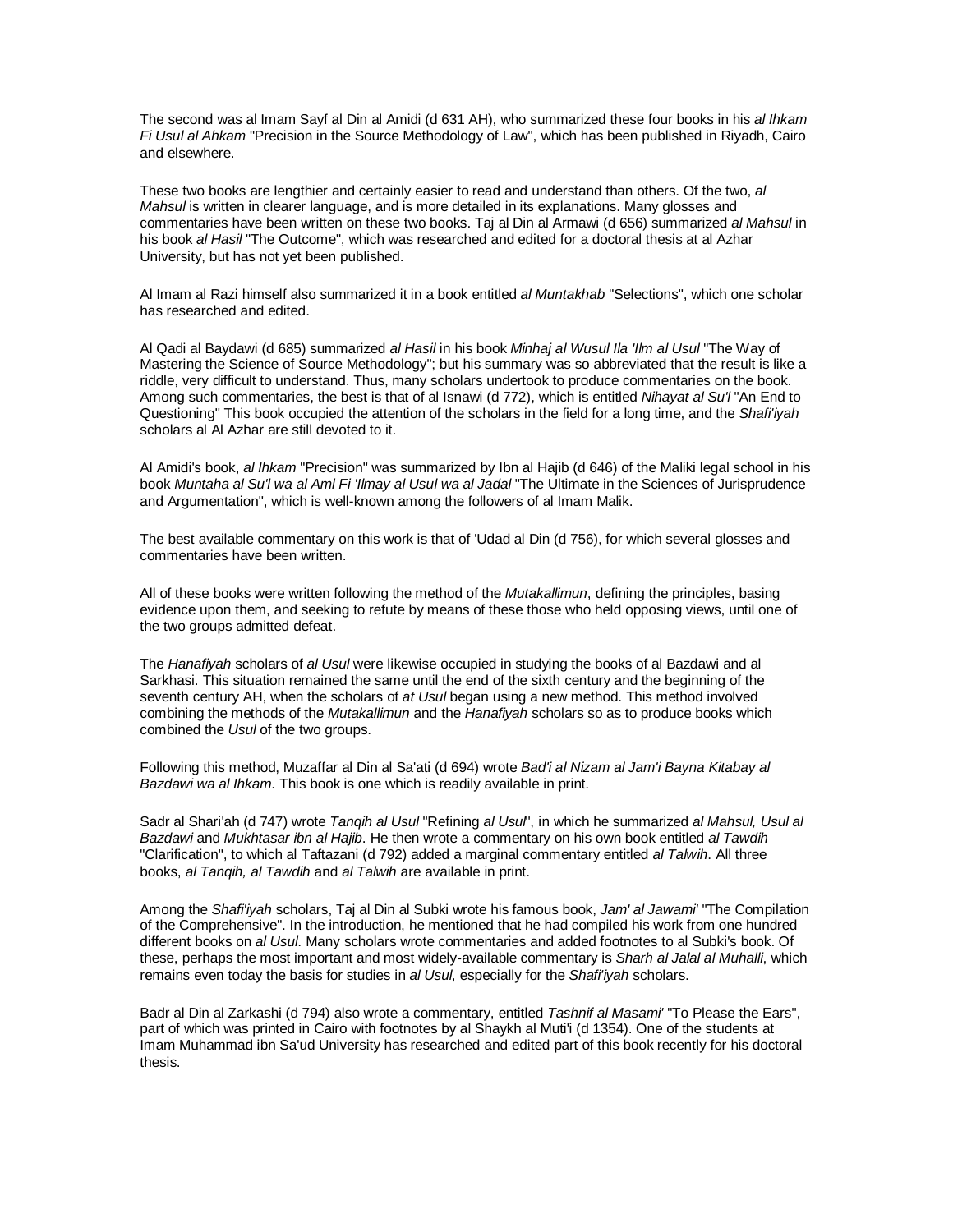Al Zarkashi also wrote al Bahr al Muhit "The Vast Ocean", in which he collected the submissions of scholars of al Usul from over one hundred books. A student has stared to research and edit this book, under our supervision, for his doctoral thesis, and has already completed one volume and made it ready for publication.

Among the Hanabilah, Ibn Qudamah (d 620) wrote Rawdat al Nazir wa Jannat al Manazir, in which he summarized al Ghazzali's al Mustasfa, and added to it other useful material on matters in which the Hanabilah disagreed with others. This book has been printed several times, and the Hanabilah took great interest in it, to the extent that they ignored nearly all other books.

Sulayman al Tufi (d 716) summarized this work, and then commented upon his summary in two volumes.

Among the Malikiyah, al Qarrafi (d 684) wrote Tangih al Fusul fi Ikhtisar al Mahsul "Refining Chapters in Summary of the Mahsul". Al Qarrafi also wrote a commentary on al Mahsul in a large volume entitled Nafa'is al Usul "Treasures of the Usul", part of which has been researched and edited under our supervision in Riyadh.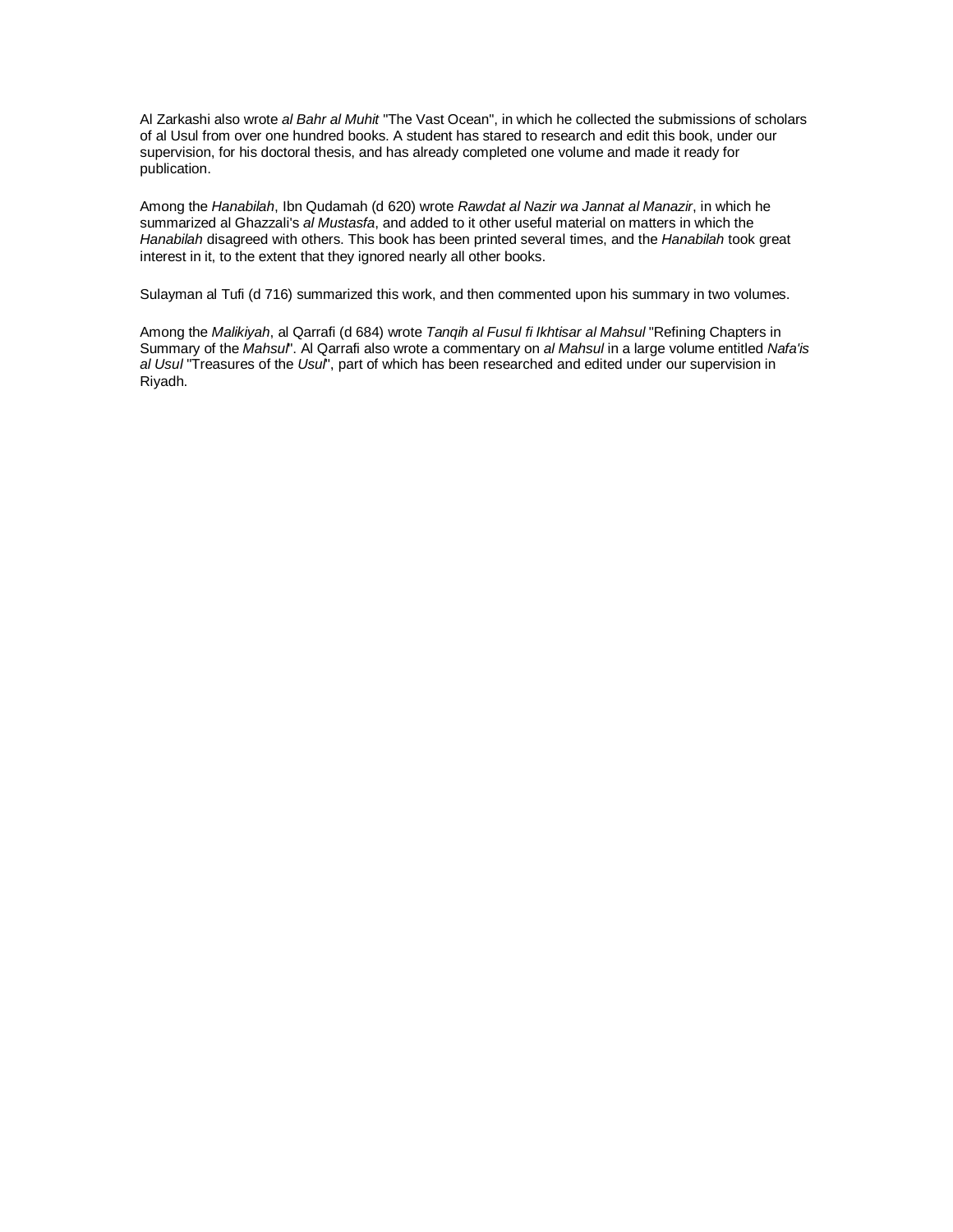# **CHAPTER SIX**

# **ISSUES RELATED TO IJTIHAD**

The subject of litihad traditionally took up an entire chapter of a book of al Usul. In that chapter, the author would first deal with Ijtihad by defining it, explaining the conditions for its validity, and differentiating between the various kinds of Ijtihad. Thereafter, he would discuss whether or not the Prophet (PBUH) considered litihad to be a form of worship 'Ibadah, whether or not it constituted a form of 'Ibadah for the Sahabah during the Prophet's lifetime, whether only one answer resulting from Ijtihad on any issue could be correct, or whether there could be several correct answers, and when Ijtihad was and was not permitted. Then the scholars dealt with the subiect of Taglid in the same fashion.

In the eighth century AH, Ibrahim ibn Musa al Shatibi (d 790) wrote al Muwafagat "The Congruences", in which he spoke of Ijtihad in terms of its being an intellectual exercise based on two pillars. The first pillar was complete knowledge of the grammar and syntax of the Arabic language. He left this subject to the scholars of the Arabic language and other writers on al Usul. The second pillar of litihad, in al Shatibi's opinion, was knowledge of the purposes behind the legislation of the All-Wise Lawgiver.

Al Shatibi's predecessors in the field of al Usul had never paid a great deal of attention to these purposes. Rather, the most they had done in this direction had been to search for principal causes 'Illah. Al Shatibi, on the other hand, wrote his book in order to deal with this important matter. Indeed, knowledge of the purposes Magasid of the Shari'ah is essential to understanding the legislation of the Lawgiver. Yet, the scholars of al Usul have never given this book the attention it deserves. This may perhaps be explained by the notion fixed in the minds of many scholars that it is not permitted to seek reasons for legislation by the Almighty, for the reason that such speculation cannot be regulated or rendered precise.70 When this is the case, or so goes the reasoning of a great many scholars, the study of such matters is little more than a needless intellectual luxury.

Anyway, al Shatibi's book is in print and widely available; and we can only hope that teachers of al Usul and those responsible for drawing up curricula will direct their students' attention to this important work; especially those who are studying al Qiyas, al Ta'lil and Ijtihad. In our own times, the two great scholars, Ibn 'Ashur and 'Allal al Fasi have written on the subject of the purposes of the Shari'ah.

Ibn Humam (d 861) wrote al Tahrir "The Writing", and his student, Ibn Amir al Hajj (d 879) wrote a commentary on it entitled al Taqrir wa al Tahbir. Both are in print. Al Tahrir is one of the books written in the combined Hanafiyah- Mutakallimun method. There is another commentary, by Amr Badshah, entitled Taysir al Tahrir "Facilitating the Writing".

Al Qadi 'Ala' al Din al Mardawi (d 885) wrote a summary of Usul Ibn Muflih71 (d 763) entitled Tahrir al Manqul wa Tahdhib 'Ilm al Usul. This work has been researched and edited, and is due to be published soon. The same researcher has also dealt with Usul Ibn Muflih.

Later, Ibn al Najjar al Futuhi of the Hanbali school of legal thought wrote a summary of Tahrir al Mardawi, and wrote an excellent commentary on it. This commentary is considered to be one of the best and most comprehensive of the later books about al Usul. An incomplete version of the book was printed in Egypt before it was researched and edited by two prominent professors, Dr. Nazih Hammad and Dr. Muhammad al Zuhayli. Their work was published by the Center for Academic Research in the College of Shari'ah at Makkah. Most of the book has now been published, and what remains is at the press.

In the twelfth century AH, Muhibb Allah ibn 'Abd al Shakur al Bihari, of the Hanafi school (d 1119 AH) wrote his famous book on Usul, Musallam al Thubut. This is one of the most precise and comprehensive books written by the later generation of Hanafi scholars. The book has been printed on its own, and with a commentary, in India; and has also been printed, with its famous commentary Fawatih al Rahamut, on the margin of al Imam al Ghazzali's al Mustasfa, several times.

All of these books were written following the methods mentioned above, and all of them concentrated on supporting their author's Madhab and refuting those of his opponents. From the sixth century until the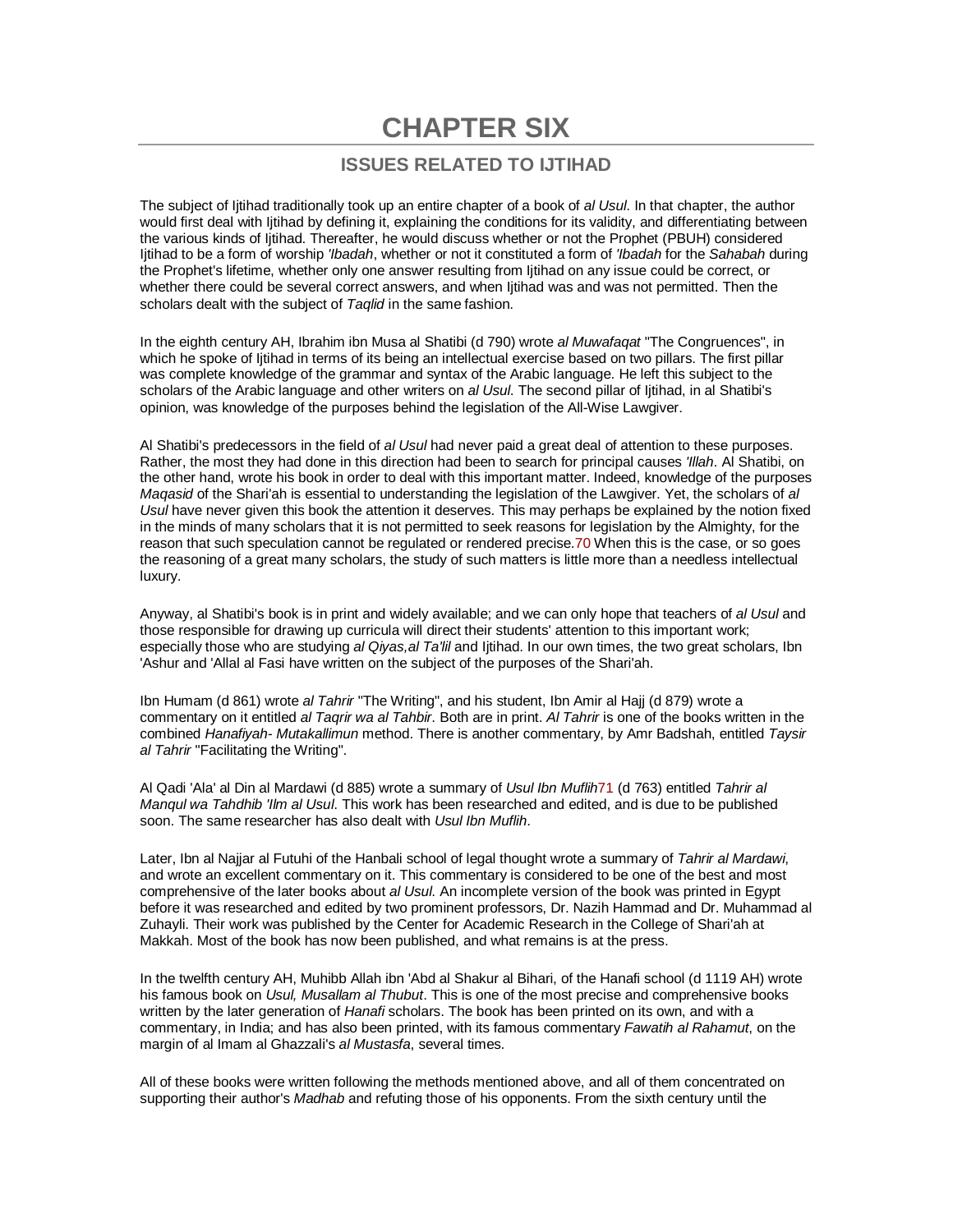present, there is no book to be found which is concerned with presenting Usul al Figh as a research tool that will protect the Muslim jurist from making errors in Ijtihad; apart from one remark made in passing by al Shaykh Mustafa Abd al Razzaq in his book Tamhid li al Tarikh al Falsafah al Islamiyah "Preface to the History of Islamic Philosophy". His student, Dr. Nashshar, tried to explain this remark in his book Manahij al Bahth "Methods of Research".

In the thirteenth century AH, al Qadi al Shawkani (d 1255) wrote his well-known book on Usul, Irshad al Fuhul "Guidance of the Masters". This book, despite its diminutive volume, presents different opinions in the field of al Usul, and the evidence given by the proponents of each, in a brief but excellent fashion. The author also states which of the opinions he prefers. This book, which has been printed several times is a useful one for the student of Usul al Fiqh and comparative studies in jurisprudence. However, to the best of our knowledge, it has not been included in the curriculum of any institute, despite its suitability.

Muhammad Siddiq Khan (d 1307) summarized this work in a book entitled Husul al Ma'mul min 'Ilm al Usul "The attainment of the Hoped For in the Science of al Usul", which is in print.

Indeed, Irshad al Fuhul is considered to be an accurate summary of al Zarkashi's al Bahr al Muhit; and al Mahallawi's Tashil al Usul is considered to be a summary of Irshad al Fuhul.

After this period, we find that the study of al Usul has followed either one of two major trends:

1. Writing study guides, summaries and notes. This has been done by the professors at various colleges of Shari'ah and Law in order to make the study of Usul al Fiqh easier for their students; after they realized that their students were unable, or unwilling, to study this subject. Certainly, these notes represent no sort of advance in the field; and in most cases they are mere attempts at recasting the issues of Usul al Figh in a simplified modern idiom. The following scholars, al Marsafi, al Mahallawi, al Khudari, Abd al Wahhab Khallaf,al Shinqiti, al Sayis, Mustafa 'Abd al khaliq, 'Abd al Ghani 'Abd al Khaliq, Abu Zahrah, Abu Nur Zuhayr, Ma'ruf al Dawalibi, 'Abd al Karim al Zaydan, Zaki al Din Sha'ban, Muhammad Sallam Madkur, and others, all wrote books which were originally lectures they had delivered in the colleges of Law and Shari'ah where they taught.

2. The second trend has been the writing of university theses on different aspects of this science, and the researching and editing of unpublished manuscripts. Undoubtedly, both aspects of this trend are of great benefit, and I certainly do not intend to demean the efforts of anyone; but these nonetheless fall short of achieving any sort of development in the field, and the science of Usul al Figh remains in the same place our predecessors left it in the sixth century AH.

From the above, we may draw the following conclusions:-

1. Nothing of the discipline now known as Usul al Figh had emerged, with its particular terminology, during the time of the Prophet (PBUH) or his Sahabah.

Nonetheless, almost all of the various Ijtihad processes employed during these two periods could be classified under the principles articulated by this science. The reason for this is that they used to derive detailed legal rulings on particular issues from the sources of law as a matter of instinct, just as they used to speak Arabic instinctively, or without being aware of the grammatical rules which were still unknown at the time.

2. The first scholar to compile a book about the principles of the science of Usul al Figh was al Imam Muhammad ibn Idris al Shafi'i (150-204 AH).

The first comprehensive book on the subject was the Risalah, which he wrote in response to a request from al Imam 'Abd al Rahman ibn al Mahdi (135-198 AH). This was after the two famous schools of Fiqh, the school of Ahl al Hadith, led by al Imam Malik ibn Anas (93-179 AH), and the school of Ahl al Ra'i, led by al Imam Abu Hanifah (70-150 AH), had become established and widespread.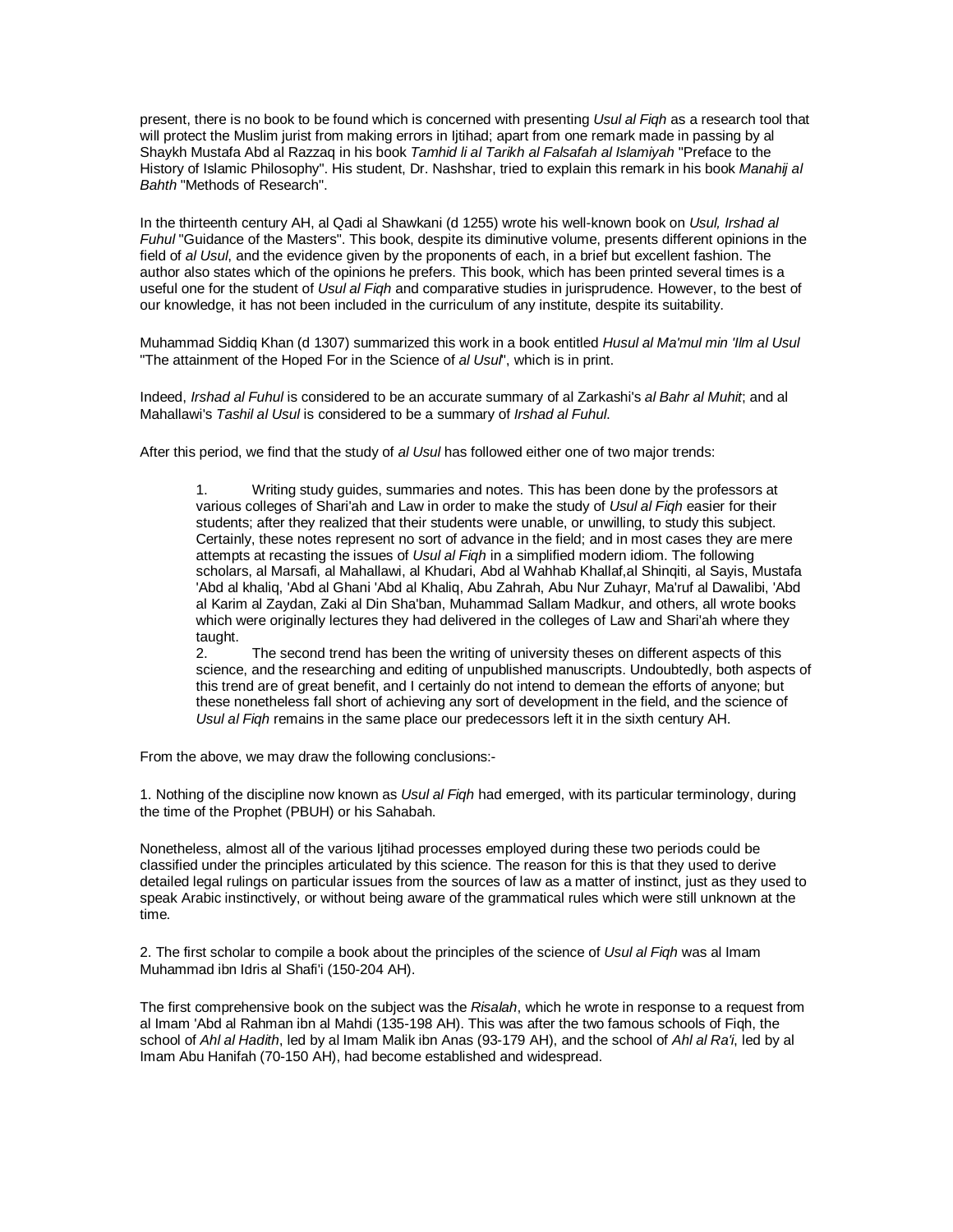Following the widespread circulation of these two legal schools of thought, there arose between the followers of these two schools, in addition to the political, theological and philosophical conflicts of the period, what can be described as "The Fiqh Controversy".72

3. Usul al Figh is a method of research for the jurist, 73 and its place in Figh is analogous to that of Logic in Philosophy.74 Therefore, it was defined as "the aggregate, considered per se, of legal proofs and evidence that, when studied properly, will lead either to certain knowledge of a Shari'ah ruling or to at least a reasonable assumption concerning the same; the manner by which such proofs are adduced, and the status of the adducer."75

So, Usul al Figh offers comprehensive guidelines which protect the Mujtahid from making mistakes in the various ways he uses source material for the purpose of deriving legal judgements.76 Nonetheless, it was not used in this way until al Imam al Shafi'i put it to use in his "New" Fiqh.77

4. An important fact which should be borne in mind is that scholars studied Figh, and made pronouncements concerning it, before anyone began to speak of its Usul (apart from al imam al Shafi'i in his "New" Figh).

Thus, the role given by others to Usul al Figh was little more than that of justification for legal pronouncements Fatawa that they made on specific issues, and of the substance of argument and debate among them. They did not view Usul al Figh as a comprehensive legal guideline, or as a methodology capable of regulating the entire legal system. The jurists Fugaha, when faced with questions and situations, used to refer these back directly to the relevant evidence, without feeling the need to have recourse to the general principles articulated in Usul al Fiqh.

So, al Imam Abu Hanifah gave Fatawa on nearly half a million issues, 78 which his students learnt and passed on. But, the legal principles on which al Imam Abu Hanifah based these Fatawa were never transmitted with anything like an uninterrupted line of authority from him,79 apart from a few reports in which he refers to some of the sources of his Ijtihad. He said, in one of those reports:

"I follow the book of Allah, and if I find no solution there, I follow the Sunnah of the Prophet, peace be on him. If I find no solution in either the Qur'an or the Sunnah, I follow whichever of the pronouncements of the Sahabah I prefer, and leave whichever I wish. If there is a pronouncement on a particular matter by any of the Sahabah, I would not adopt any other opinion made by any other scholar. But, if I found a solution only in the opinions of Ibrahim, al Sha'bi, Ibn Sirin, Hasan al Basri, 'Ata' or Sa'id ibn al Musayyab, I would make Ijtihad just as they did."80

When some people tried to turn the Khalifah, al Mansur, against him, Abu Hanifah wrote to the Khalifah:

"The situation is not as you have heard, 0 Amir al Mu'minin! I work according to the Book of Allah, then according to the Sunnah of the Prophet, then according to the judgements of Abu Bakr, 'Umar, 'Uthman and 'Ali, then according to the judgements of the rest of the Sahabah. Then, if there are any differences between their pronouncements, I resort

to al Qiyas. No one of Allah's creatures is inherently closer to Him than any other."81

When he was accused of preferring al Qiyas to an explicit text Nass in the Qur'an, he replied: "By Allah, those who say that we prefer al Qiyas to a Nass have lied and slandered us. Is there any need for al Qiyas after [finding an explicit] Nass?"82

5. It is quite obvious that from the beginning of the Umawi period until the destruction of the Islamic Khilafah, authority and leadership in the Ummah were in the hands of those who were not qualified to perform Ijtihad, whilst the responsibility for Ijtihad passed to the 'Ulama' who had no authority. And it is difficult to find exceptions to this state of affairs, apart from the Khilafah of 'Umar ibn 'Abd al 'Aziz, from whom many judgements involving questions of jurisprudence have been narrated. This situation had the far-reaching effect of separating Figh and its Usul from the practical aspects of Muslim life, so that in many cases these subjects became theoretical and idealistic.83 Essentially, both subjects became descriptions of how Muslim life ought to be; not how it really was, or what it might become.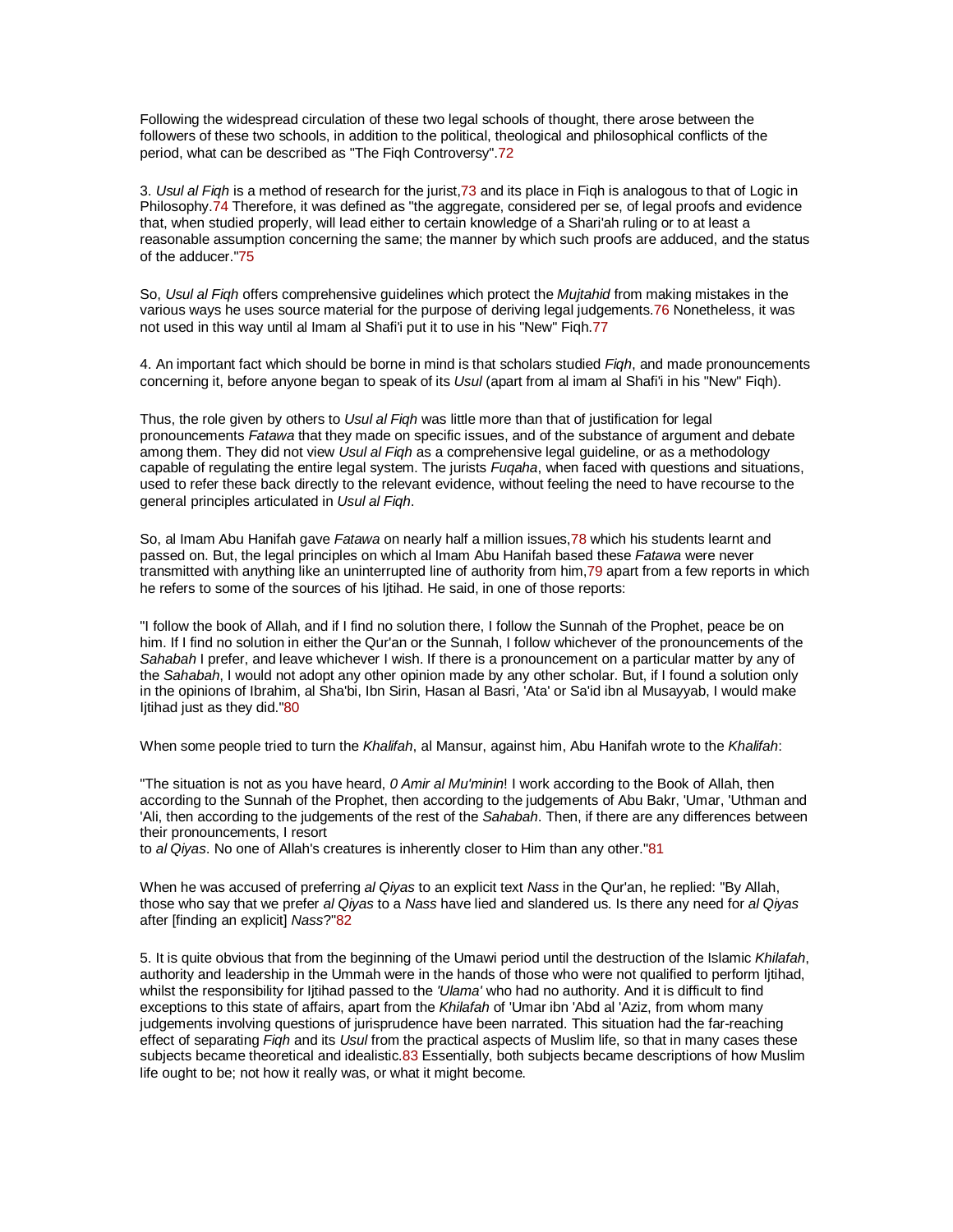6. The writers and historians of this science classified it among the sciences of the Shari'ah that are based on transmitted evidence, 84 even though some writers said that its principles are taken from the Arabic language, the rational sciences, and certain other Islamic disciplines.85 One of the most prominent writers in the field, al Imam al Ghazzali, wrote:

The noblest sciences are those in which reason 'Aql and received evidence Sama' are married, and in which conclusions based on reason accompany those based on revelation. The science of Fiqh and its Usul is one of these sciences. It draws equally from the purity of revelation and the best of reason. Yet, it does not rely purely on reason in a way that would be unacceptable to revealed law, nor is it based simply on the kind of blind acceptance that would not be supported by reason.86

The statements of al Imam al Ghazzali and other writers on the subject of al Usul enable us to suggest that there are three sources of Fiqh:

- i. Wahy Divine revelation: this includes both the recited, or the inimitable Qur'an, and the unrecited, or the Sunnah.
- ii.'Aql or reason: to explain the texts, to seek ways in which they may be applied and ways in which various parts may be connected to the whole, to search for the reasons behind legislation that seems to have no reason, to derive laws in matters for which the Lawgiver did not lay down an explicit judgement in the texts, and other similar matters which can be defined and explained. iii.Experience, customs and the public interest.

All the Usul, both those which scholars have agreed upon and those concerning which there are disagreements, may be classified under the above three headings, as follow: The Qur'an, the Sunnah, al Ijma', al Qiyas, the idea that what is basically beneficial is permitted and what is basically harmful is prohibited, al Istishab and al Istihsan. In addition, the pronouncements of the Sahabah which were wellknown among them and which none of them opposed; the principle of always adopting the least rigorous alternative; studying a few of the available relevant cases for purposes of comparison; common interest and customs which were neither commanded nor prohibited in any Islamic source; the conclusion that there is no law when there is nothing to indicate any law; the laws of nations before Islam, and closing the door on justifications.

7. There were certain factors in our history, some of which were mentioned above, that both intimidated and imposed many restrictions upon us. Thus, the focus of our Islamic mentality and intellectual attention was diverted to minor issues, so that we were distracted from thinking in comprehensive terms, characteristics considered to be the distinguishing features of Islamic thought. This had a far-reaching effect on the way we dealt with Fiqh and on the solutions we produced, in that these also bore the same characteristics and features.

8. It is well-known that in every science and sphere of life, there are some matters that naturally accept development, that sometimes require it in order to realize their full potential. Yet, there are other matters that are fixed and immutable. According to the logic of Islam, the two must be integrated. Hence Usul al Figh has fixed rules which cannot be changed, and others which rely on continual development and renewal. This is clear from the foregoing discussion of Ijtihad.

Hence, while we urge all Muslim scholars not to begin from a vacuum, but to benefit from the reasoning and Ijtihad of the scholars who went before them, we affirm that no one can claim that it is obligatory to follow any Mujtahid in matters where his pronouncements were based solely on his individual reasoning. The best we can say in this matter is that his pronouncements are "an opinion, and an opinion can be shared."87

9. From studying the methods of the early Muslims, it is clear to us that their aim was not simply to ascertain the law and then to produce Fatawa. On the contrary, their objective was always the establishment of Allah's rule through the application of His law. What this means, essentially, is that the circumstances surrounding the application of law cannot be separated from the conditions attached to it.

If, having understood the above, we wish to restore this science to its rightful place among the Islamic sciences, and transform it into a method of research into the source evidence of the Shari'ah from which we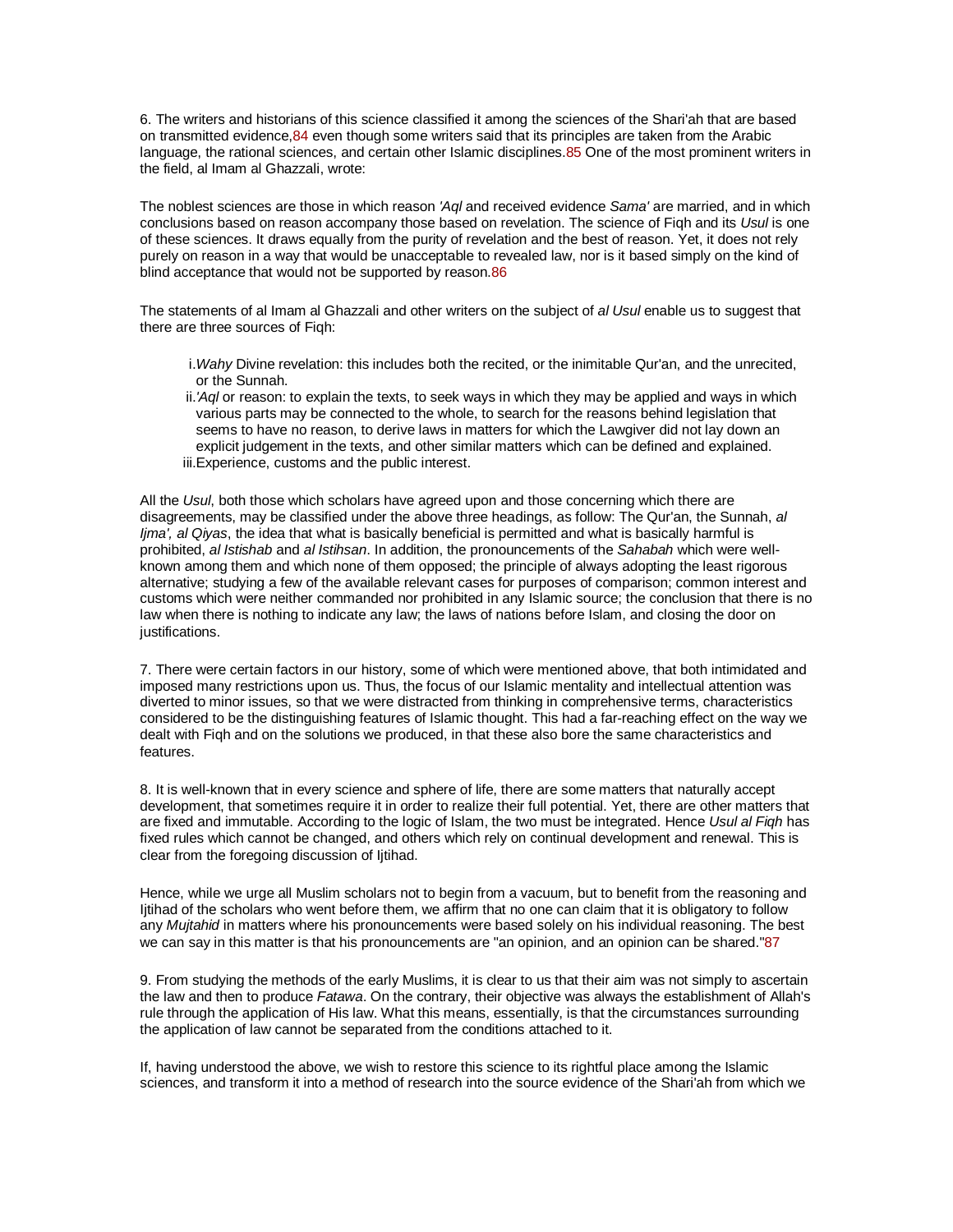may derive rulings on, and solutions to, our contemporary problems, (thus maintaining the sovereignty of the Shari'ah), we must do the following:

i. Review the topics covered by this science, and eliminate those without relevance to the modern scholar or jurist. These might include, Hukm al Ashya' Qabl al Shar" "Rulings before the Shari'ah", Shukr al Mun'im "How one is required to thank the Almighty Bestower", Mabahith Hakimiyyat al Shar' "Studies about the Sovereignty of the Shari'ah", and excessive concern with definitions. We should also dispense with disputes concerning the uncommon Qira'at Shadhdhah "Alternate Recitations" of the Qur'an, and the Arabic nature of the entire Qur'an. Likewise, we should now end the long disagreement about single-narrator Hadith by saying that if such a narration is proven to have met the conditions of being authentic Sahih it will be acceptable, and laws may be derived from it.

Moreover, we should re-examine all the conditions, laid down by certain early jurists, that seem to have been dictated by circumstances. For example, the condition that a Hadith should not contradict the general principles they established, that it should not be narrated by other than a Faqih, that it should not contradict al Qiyas, or the traditions of the people of Madinah, or the explicit meaning Zahir of the Qur'an. Or the condition that a Hadith, if it deals with a common issue or hardship or affliction, must be widely known. All of these conditions should be rejected, and the same must be done with other conditions which were and are still controversial and a source of disagreement among Muslims, and which still occupy the time of scholars.

ii. Undertake linguistic studies relating to Fiqh which will examine the styles of expression used by the Arabs at the time of the Prophet (PBUH), and note the stages of development which these styles later passed through, and the various meanings assigned to words in current usage at the time. This will enable us to understand the texts as they should be understood.

iii. Pay special attention to the methods and the principles involved in performing litihad, such as al Qiyas, al Istihsan, al Maslahah, and others, and study them from a historical perspective, taking into account the circumstances which dictated the pronouncements of the Mujtahidun. We should also try to instil a juristic frame of mind into those who are researching in the fields of al Figh and al Usul.

iv. Realize that it is impossible at this time for there to be a *Muitahid Mutlag*, or one who is a legal authority (on the interpretation of the sources) in his own right, to pass judgements on issues. As long as this is so, academic councils are the best alternative.

In order to enable these councils to meet the needs of the Ummah in matters of legislation, they should be composed of experts whose specializations cover all aspects of life, and who would be able to clearly perceive any problem presented to them. In addition to this, they would have to have complete knowledge of the general rules and principles of the Shari'ah of Islam. Such councils would also include jurists of the highest level possible, knowledgeable in both the sciences of the Shari'ah and the detailed source evidence. Perhaps one of our great jurists was referring to this idea when he was approached by someone who wanted to break his fast in the month of Ramadan and the jurist told the man to seek the opinion of a trustworthy Muslim doctor; adding that if the doctor considered the fast injurious to his health, then it would be permissible for him to abstain.

v. We must make it easier for specialists in other fields to study what they need of the sciences of the Shari'ah.

vi. We must become familiar with the Figh of the Sahabah and Tabi'un; and especially with the principles on which they derived their judgements. In particular, the Figh of the Khulafa' Rashidun and their contemporaries deserves deep study. Then, this knowledge may be presented to those whose task it is to formulate legislation and make judgements in response to the demands of contemporary Muslim society.

vii. We need to take an interest in knowing the aims and purposes of the Shari'ah, and in developing the study of this matter, by setting down rules and guidelines.

#### **And Allah is the Giver of Tawfiq (success and prosperity)!**